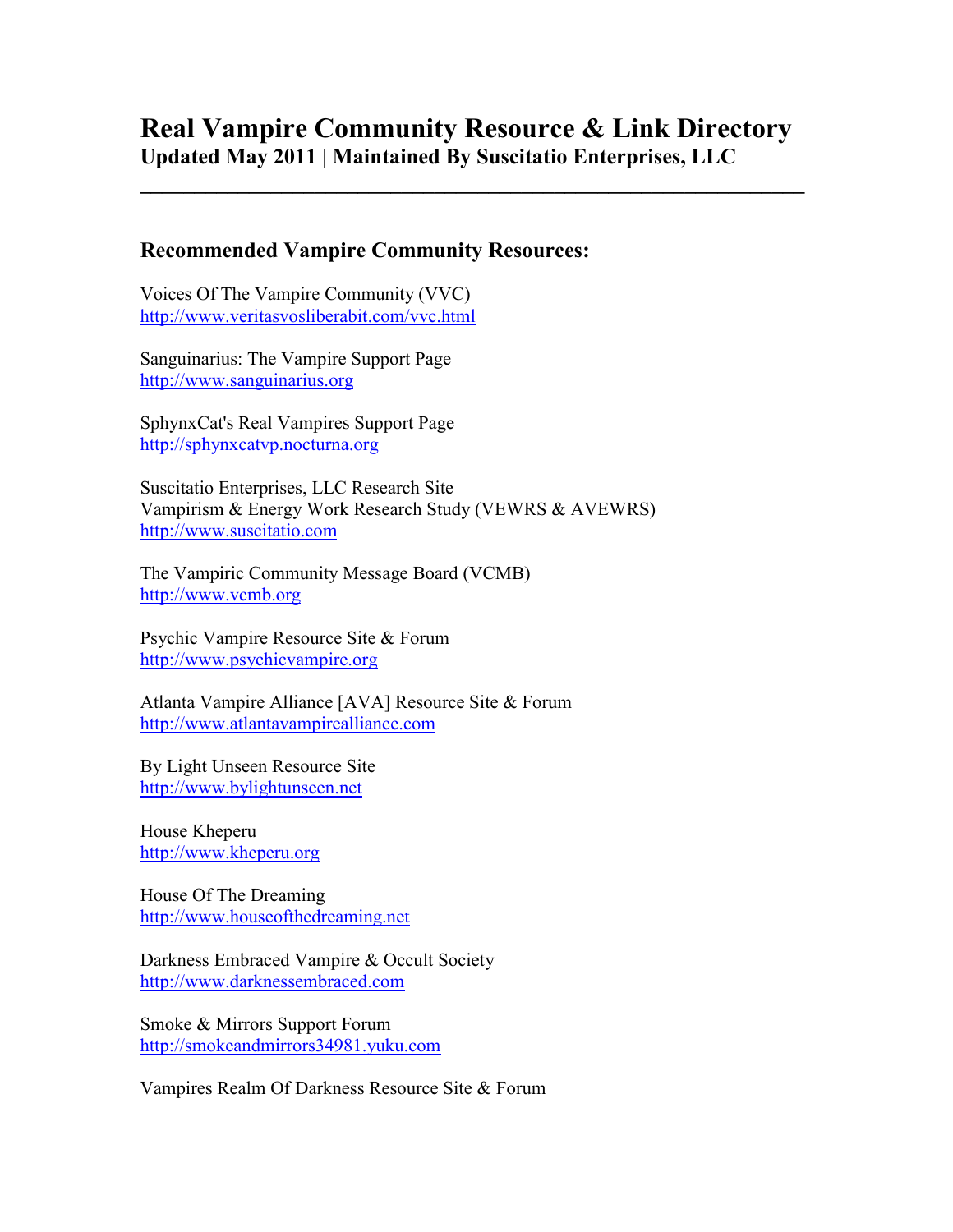#### [http://www.vampires.nu](http://www.vampires.nu/)

The Vampirism Community eList Yahoo Group <http://groups.yahoo.com/group/vampirism>

Les Vampires Resource Site & Yahoo Group [http://www.lesvampires.org](http://www.lesvampires.org/)

Shadowlore Resource Site & Forum [http://www.shadowlore.net](http://www.shadowlore.net/)

Vampyre Support & Information Society (VSIS) [http://www.vsis.co.nr](http://www.vsis.co.nr/)

Drink Deeply & Dream Resource Site & Forum [http://www.drinkdeeplyanddream.com](http://www.drinkdeeplyanddream.com/)

The Black Swan Haven <http://www.blackswanhaven.org/forums>

# **Real Vampire Community Resource & Link Directory:**

### **> The Abandoned Playground**

**Forum:** <http://theabandonedplayground2.yuku.com/>

### **> The Akhkaru Society**

**Website:** [http://akhkharu-society.dzite.com](http://akhkharu-society.dzite.com/)

- **\* Type:** Information Resource
- **\* Subtype:** Community
- **\* Language(s):** English

*"Our stated goals are to: (a) create a network of safe havens for all Real Vampires, unawakened as well as awakened seekers; and (b) empower people of alternative lifestyles and religions/beliefs. This is the Akhkharu Faith Society; this is the Master Order of the Akhkharu Faith. We believe in: Numerology, the Occult, Astrology, Cabala, Middlepathism, Traditional Real Vampirism, Vampiric Gnosis, and Naturalism. We also cater to: Ancient Vampiric Traditions, panpolythiesm, Gothic Paganism, Traditional and Gnostic Luciferianism, and Cainite Tradition. And to a limited extent other major religions."* 

### **> Alternate Culture Vampires (ACV)**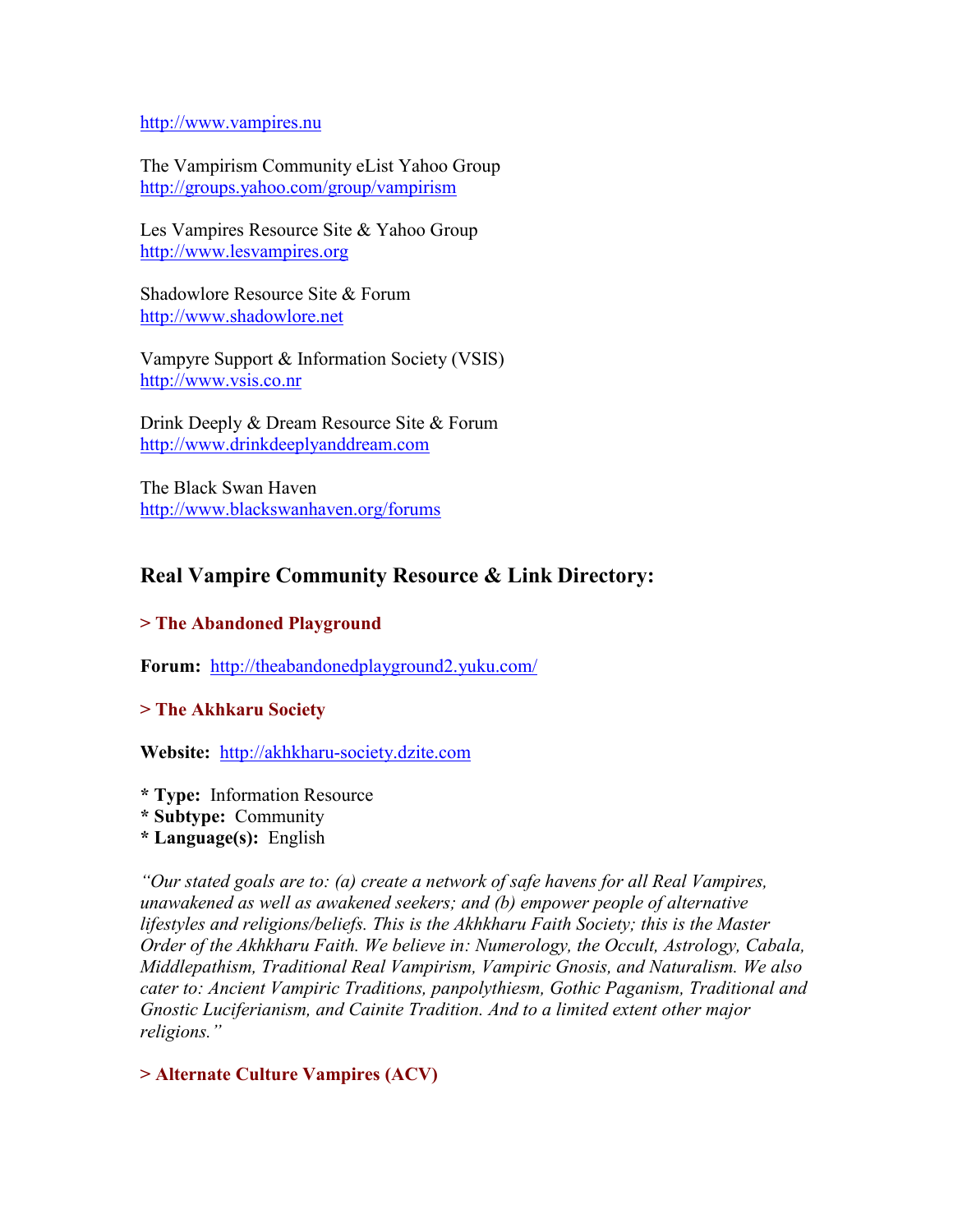**Website:** <http://earthops.org/a-c-v>

- **\* Type:** Information Resource
- **\* Subtype:** Newsgroup
- **\* Language(s):** English

*"A newsgroup created for real-life vampires (1998) - however you define them - or for people who just have an interest in real life vampirism. We are here to discuss all aspects of vampirism or vampires, as they occur in "real life". alt.culture.vampires is a place for those who are involved with blood-fetish activities, people who just have a taste for blood, people who live vampiric lifestyles, people who think they're vampires, people who know they're vampires, vampires, vampires who think they're people, and people who want to argue with people believing in any of the above. This newsgroup is not intended to be yet another watering-hole for persons posting in the characters of their favorite role-playing games. Rather, it is intended to discuss the impacts of real vampirism on real people (and real vampires), in real lives. If you are seeking a forum directed more to the mythological, literary, television, film, or role-playing world of vampires, please see section IV.13 where you will find a directory of vampire-related newsgroups which may be more to your tastes."* 

### **> Artemis Mortis Lux**

**Forum:** <http://templovampirico.forumeiros.com/index.htm>

*"Ser o Farol, buscando a Unidade para entender o Todo, Ave Draco vampirus nocturnes"*

### **> Assembly Of The Knowledge & Wisdom Of Solomon**

**Website:** <http://www.mindspring.com/~hellfire/bishop/index.htm>

- **\* Type:** House/Group/Coven
- **\* Subtype:** Spiritual
- **\* Language(s):** English

*"Earth Group Philosophy Or Goals:: Energy Transformation through initiation blood sweat tears fears exaltation EMPOWERMENT. "Transformers" via Energy rather than vampiric per se."* 

### **> Atlanta Vampire Alliance [AVA]**

**Website:** [http://www.atlantavampirealliance.com](http://www.atlantavampirealliance.com/) **Forum:** <http://www.atlantavampirealliance.com/forum>

**\* Type:** Information Resource, Forum, & House

**\* Group Type:** Community & Advocacy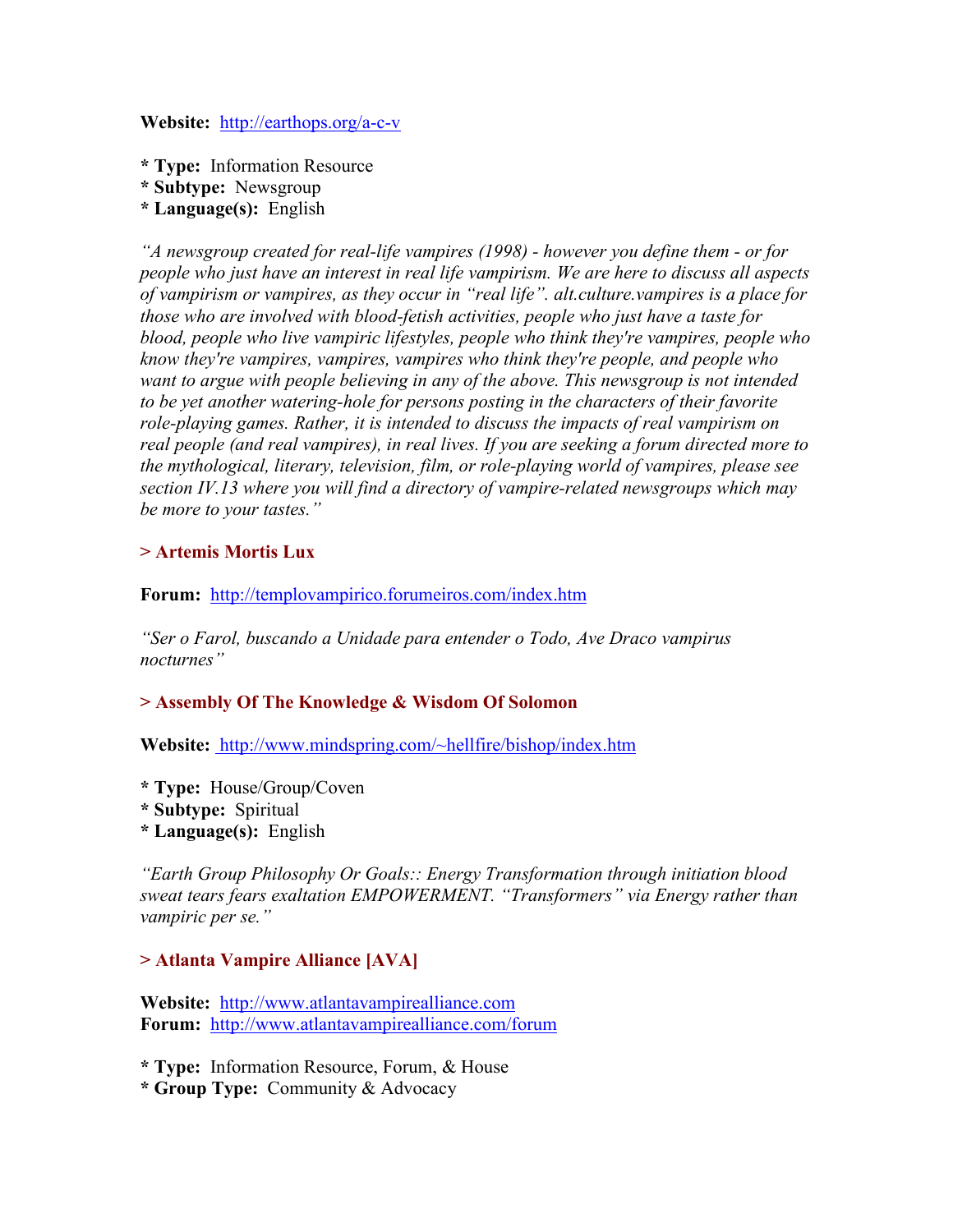**\* Location:** International & Atlanta, GA USA

**\* Language(s):** English

*"The mission of the Atlanta Vampire Alliance [AVA] is to promote unity in the greater Atlanta, Georgia real Vampire Community while being available to the newly awakened to encourage self-awareness and responsibility. We honor the traditions of history, respect and discretion regarding Community affairs while advocating the safety and well being of our members. Emphasizing research and support of social gatherings we highlight the importance of education and strength of involvement as a cohesive force in our area. By taking an active role we will serve not only ourselves, but also our Community, and our City. The Atlanta Vampire Alliance promotes itself as a neutral Vampire Community organization."* 

# **> Atlanta Vampire Meetup Group**

**Website:** <http://www.meetup.com/AtlantaVampires>

# **Location:** Atlanta, GA USA

*"This diverse social group is available to most anyone with an open-mind! Vampires & admirers, folkloric/literary enthusiasts, Goths, psychics, pagans, spiritualists, occultists, paranormalists, DragonCon/Frolicon/Other "Con" attendees, audiophiles & music lovers, board-gamers, club goers, coffee & tea drinkers, conversationalists, fine dining patrons, horror fans, kinky-minded people, movie fans, trivia nerds, wine & cheese snobs, etc. We are like-minded individuals who meet often for social dinners, informative workshops, movies, clubs, concerts, game nights, ghost/haunting trips, sci-fi conventions, out-of-state travel to special gatherings, and other cultural events. We are an adult group designed for persons 18 years or older as mature content is discussed. Additionally, please understand we are NOT a RP (VtM) or LARP based group! Because this group is representative of many types of individuals, we ask that any psychic and sanguinarian vampirism topics be reserved for the Atlanta Vampire Alliance [AVA] discussion forum. We are accepting and supportive of all who wish to join and welcome you to our group!"* 

### **> Atum Ka-Mon**

**Website:** <http://atumkamon.webs.com/> **Forum:** <http://atumkamon.webs.com/apps/forums/>

- **\* Type:** House/Group/Coven
- **\* Subtype:** Spiritual
- **\* Language(s):** English

*"Lord Severus is the founder of Atum Ka-mon. He is what most outsiders would call Asetian, a clan of kin that stretches back to a time prior to ancient Egypt. Asetian ideology and doctrine have given the frame work for most of the worlds modern beliefs systems, whether it be in symbolism only or as with those that have remained mostly*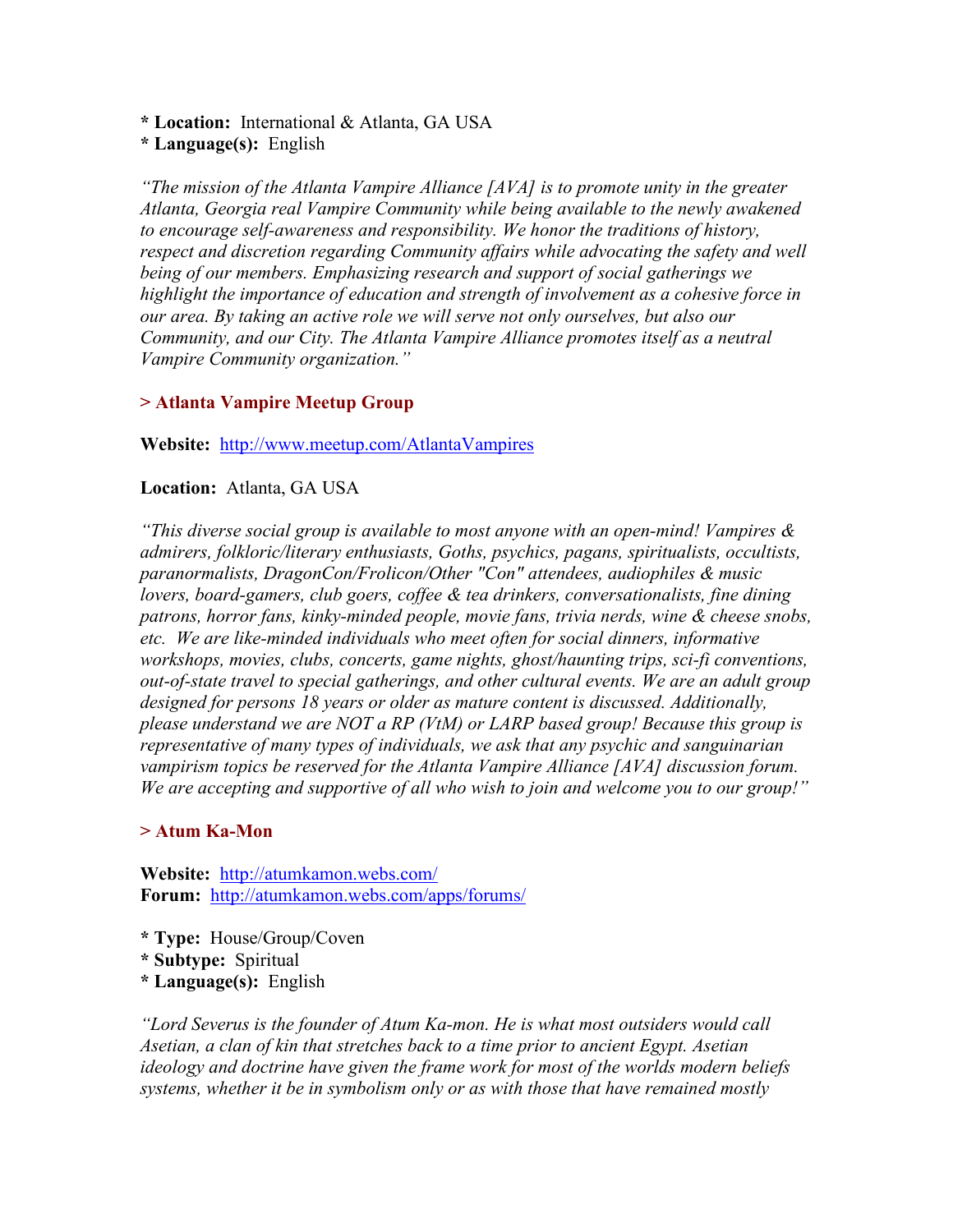*unchanged like the Pagan and Wiccan ideologies as well as Esoterics the roots can be traced back to Kemetic times and the Gods Aset and Atum. We believe that vampirism is not a disease or any other form of infection, it is not a condition of biology either - such as a breed or bloodline of human genetics. infection, it is not a condition of biology either - such as a breed or bloodline of human genetics. Vampirism is in fact a state of consciousness."* 

# **> Aquilus Vampire Community**

**Website:** [http://pagan.aquilus.net](http://pagan.aquilus.net/)

- **\* Type:** Information Resource
- **\* Subtype:** Community
- **\* Language(s):** English

*"A general Pagan site with info on Real Vampires, some articles transferred from previous website."* 

### **> Awakening Vampire**

### **Forum:** <http://awakening-vamp.proboards.com/index.cgi>

*"The point of this Forum is to help those who believe they might be going through an "Awakening". Which is when the vampire awakens from the human body. This site might also be useful for people of interest or would like to look a little bit more into Vampirism. This can act like a HAVEN to those fellow vampires who might be going through their awakenings. This forum is not a RPG. Role Playing at this forum will result in removal."* 

### **> The Axiom**

**Forum:** [http://s13.zetaboards.com/The\\_Axiom/index/](http://s13.zetaboards.com/The_Axiom/index/)

*"The Axiom exists as a safe and stable place for all aspects of serious metaphysical study (magic, otherkin, vampires, religion, reincarnation, or anything else), a place to come for help in these fields, and a haven for those who wish to associate with those of like mind."* 

### **> Being A Swan - "The Care & Feeding Of Vampires"**

**Website:** [http://mizzdizz.wordpress.com](http://mizzdizz.wordpress.com/)

- **\* Type:** Information Resource
- **\* Subtype:** Community
- **\* Location:** Europe
- **\* Language(s):** English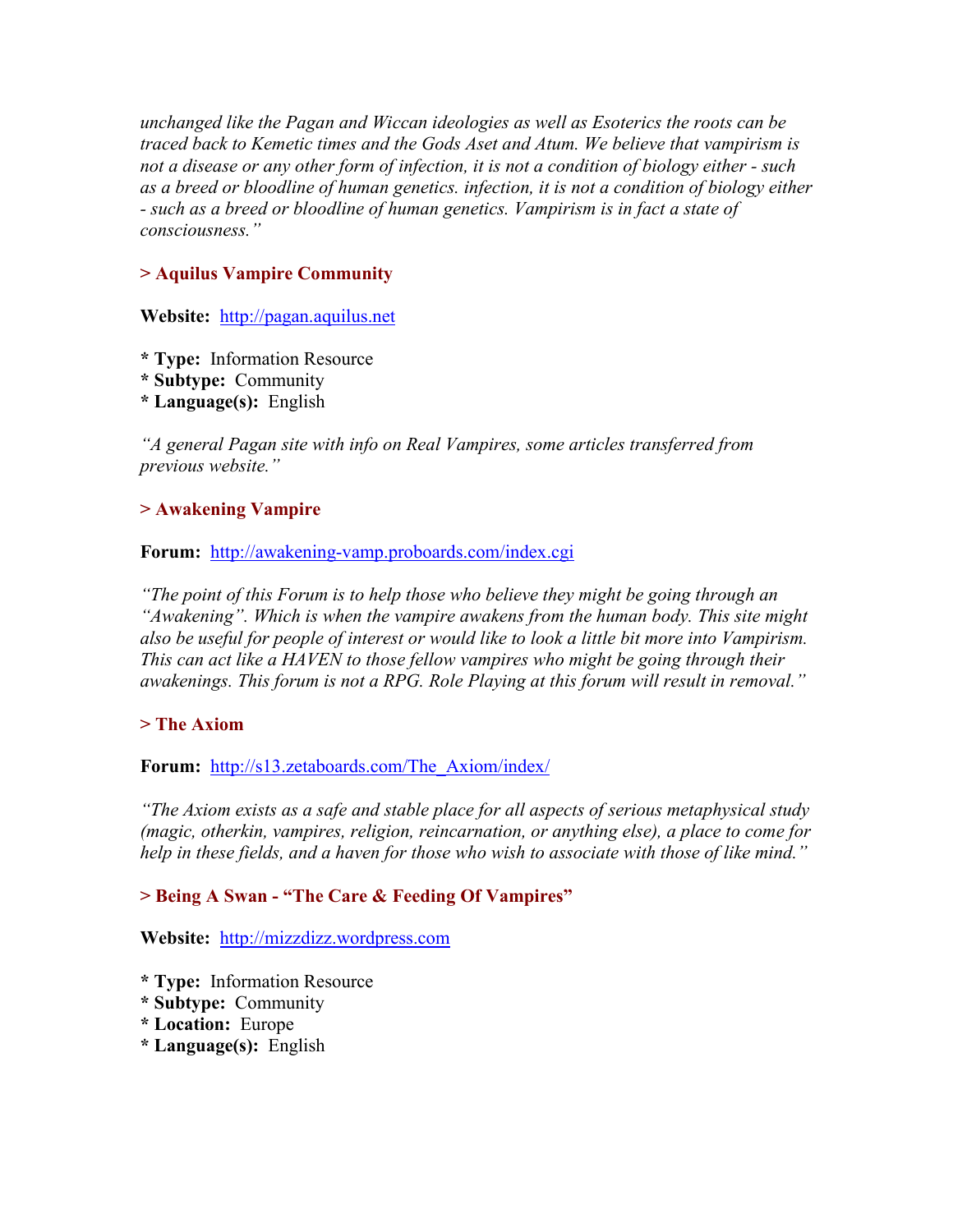*"I am a black swan, a friend of vampires. I am also a donor, I allow vampires to feed from me. This is my blog about life as a swan."* 

# **> Black Mist Clan**

**Website:** <http://www.myspace.com/blackmistproductions> **Website:** [http://www.consanguine.org](http://www.consanguine.org/)

**\* Type:** House/Group/Coven

- **\* Subtype:** Event
- **\* Location:** New York City, NY & Seattle, WA USA

**\* Language(s):** English

*"My name is Mother Contessa. I am the Founder and High Elder of the Black Mist Clan. I began the Black Mist Clan in the Seattle WA/Pacific NW area 6 years ago. I am originally from Seattle, born and raised. I regularly hold seasonal events and gatherings in the Seattle area, and have so for the past 5 years. These are not simply mundane events, they are run by my clan; I myself travel out to years. These are not simply mundane events, they are run by my clan; I myself travel out to Seattle once or twice a year to oversee these events and gatherings... I have 13 clan members from various places, and 4 of those are Chyldren that live in the Seattle area. These 4 Chyldren always assist as warriors, and more at each seasonal event or gathering... two are Calmae... two are younger in spirit but all are loyal: the two Calmae's have been with me for 5 and 4 years.. .and I am quite proud of their spiritual growth, and accomplishments thus far. www.myspace.com/blackmistproductions That space is our promo page for the events that have been run for the past 5 years by my clan. \*If you read the fine print/look carefully you will be able to FEEL that Black Mist Productions is so much more than a production company."* 

# **> Black Oaks Savannah**

**Website:** [http://www.blackoakssavannah.com](http://www.blackoakssavannah.com/)

- **\* Type:** Event
- **\* Subtype:** Noir Haven
- **\* Location:** Savannah, GA USA
- **\* Language(s):** English

*"A Vampyre Gathering Noir Haven."* 

# **> The Black Swan Haven**

**Forum:** <http://www.blackswanhaven.org/forums/>

*"A forum for donors, friends, and family members of real vampires."*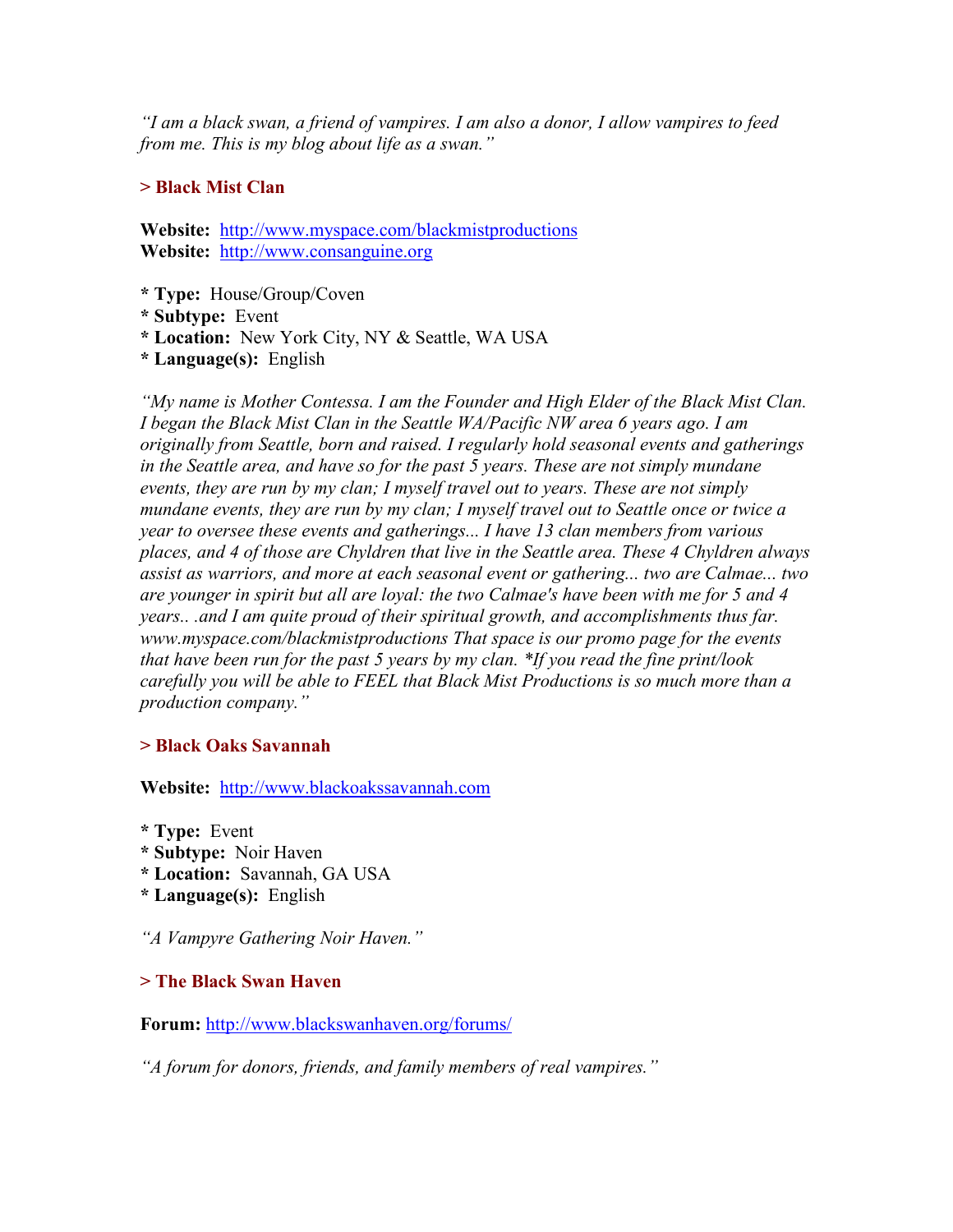### **> The Blood Bank**

**Website:** [http://www.thebloodbank.ning.com](http://www.thebloodbank.ning.com/)

- **\* Type:** Information Resource
- **\* Subtype:** Community
- **\* Language(s):** English

*"This site is designed as a "safe haven" for sanguine vampires and those seeking to truly learn about what it means to be a sanguine vampire."* 

# **> Blood & Coffee**

**Website:** <http://kelandris.iwarp.com/vamp/vampinfo.html>

**\* Type:** Information Resource

- **\* Subtype:** Community
- **\* Language(s):** English

### **> Blood & Roses**

**Forum:** <http://bloodandroses.yuku.com/>

*"This forum is for anyone wanting to learn the truth about real vampires and any vampires looking to connect with other vampires or needing some assistance. We only allow people that are serious to learn and want to make new friends as well. No role playing is allowed."* 

### **> Blutgeil**

**Website:** [http://www.blutgeil.de](http://www.blutgeil.de/)

**\* Type:** Information, Resource Site, & Forum

- **\* Subtype:** Community
- **\* Location:** Germany
- **\* Language(s):** German

*"Blutgefluster "whispering of the blood". You need to have a German email address to register."* 

### **> The Broken Coffin**

### **Website:** [http://thebrokencoffin.com](http://thebrokencoffin.com/)

*"This website is dedicated to all those who believe they are something other than human on a spiritual level. Please be advised this site deals with psychic vampires (energy*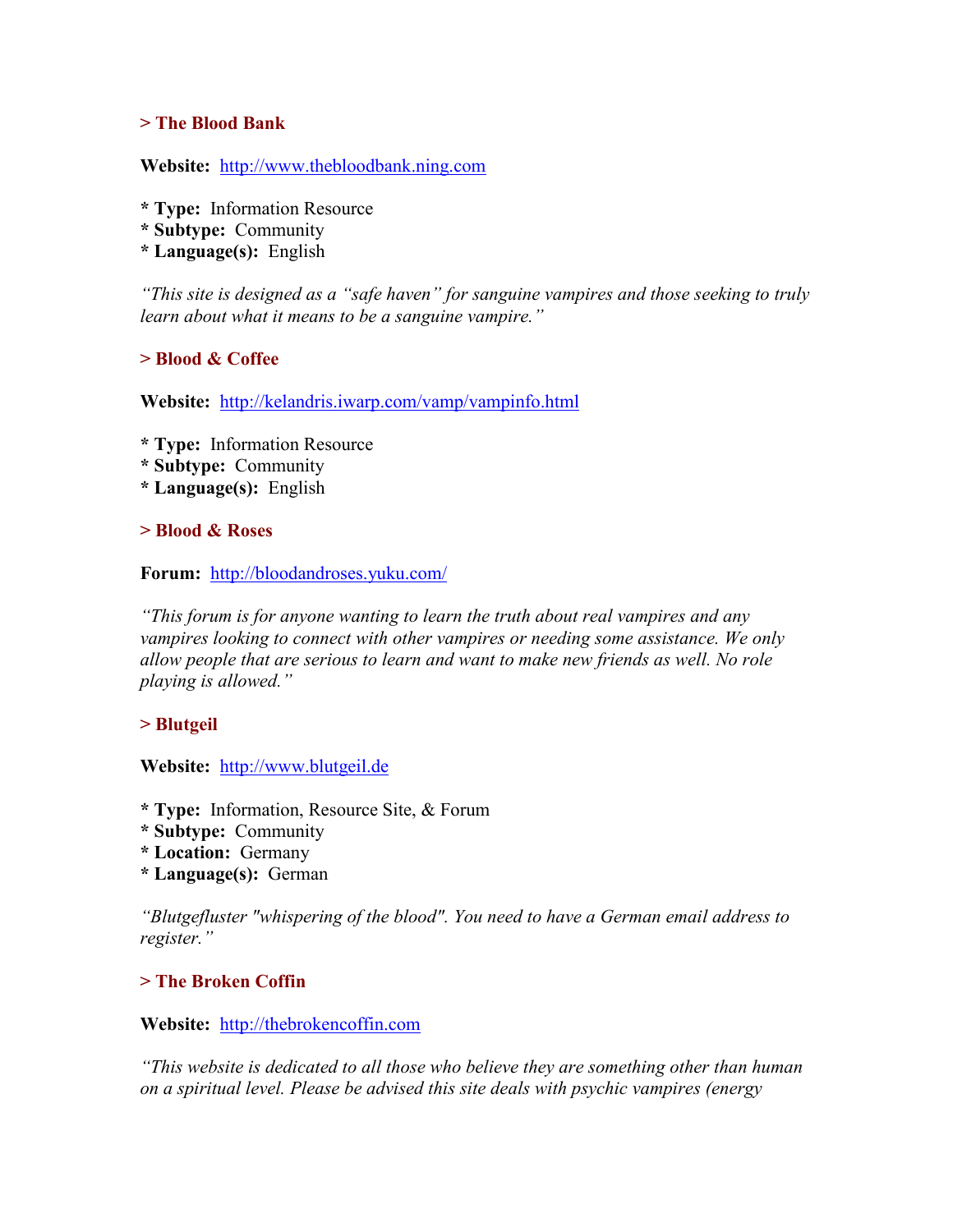*vampire), sanguinarian (blood drinking) vampires, Hybrid Vampires (both Psi and Sang), Therians (werewolves and other were-creatures), fae, black swans (vampire donors), or just those interested in paranormal topics such as UFO's and unexplained phenomena, astral beings, energetic manipulation, magick, angels, demons, theoretical and factual beliefs according to what has and has yet to be accepted by the Real Vampire Community and Otherkin Community. Those of us in The Broken Coffin community believe that "if it needs to be said, say it how it is. Don't sugarcoat it."* 

# **> Bump In The Night**

**Forum:** <http://bump-in-the-night.com/forum>

*"This is a private board for Vampires, Otherkin, Psychic learners and all like minded people. We Do not give out any information about the various breeds of vampires for we do not wish to spread false truths about them. All information here is on a voluntary basis only. We will not tolerate any disrespect to any vampire, otherkin or psychic learner. If you wish to join and learn you are welcome here, if you have something you would like to teach us you are welcome. If you wish to disrespect or harass anyone do not bother signing up for it will get you banned."* 

# **> By Light Unseen**

**Website:** [http://bylightunseen.net](http://bylightunseen.net/) **Blog:** [http://bylightunseen.blogspot.com](http://bylightunseen.blogspot.com/) *(BLU~Blooded Blog News and Reflections About Vampires in Reality and the Media; 2006-2009)*

- **\* Type:** Information Resource
- **\* Subtype:** Community
- **\* Language(s):** English

*"By Light Unseen is intended as a resource for those who are interested in exploring the deeper implications--philosophical, spiritual, and practical--of real life vampirism, and its relationship to history, tradition and culture."* 

# **> Charlotte Vampire Meetup Group**

**Website:** <http://www.meetup.com/Charlotte-Vampire-Meetup/>

- **\* Type:** Meetup Group
- **\* Group Type:** Community
- **\* Location:** Charlotte, NC USA
- **\* Language(s):** English

*"Meet other vampires near you! Come to a local Vampire Meetup to mingle with the awakened and share sanguine tales and dark greetings with your fellow kindred. We*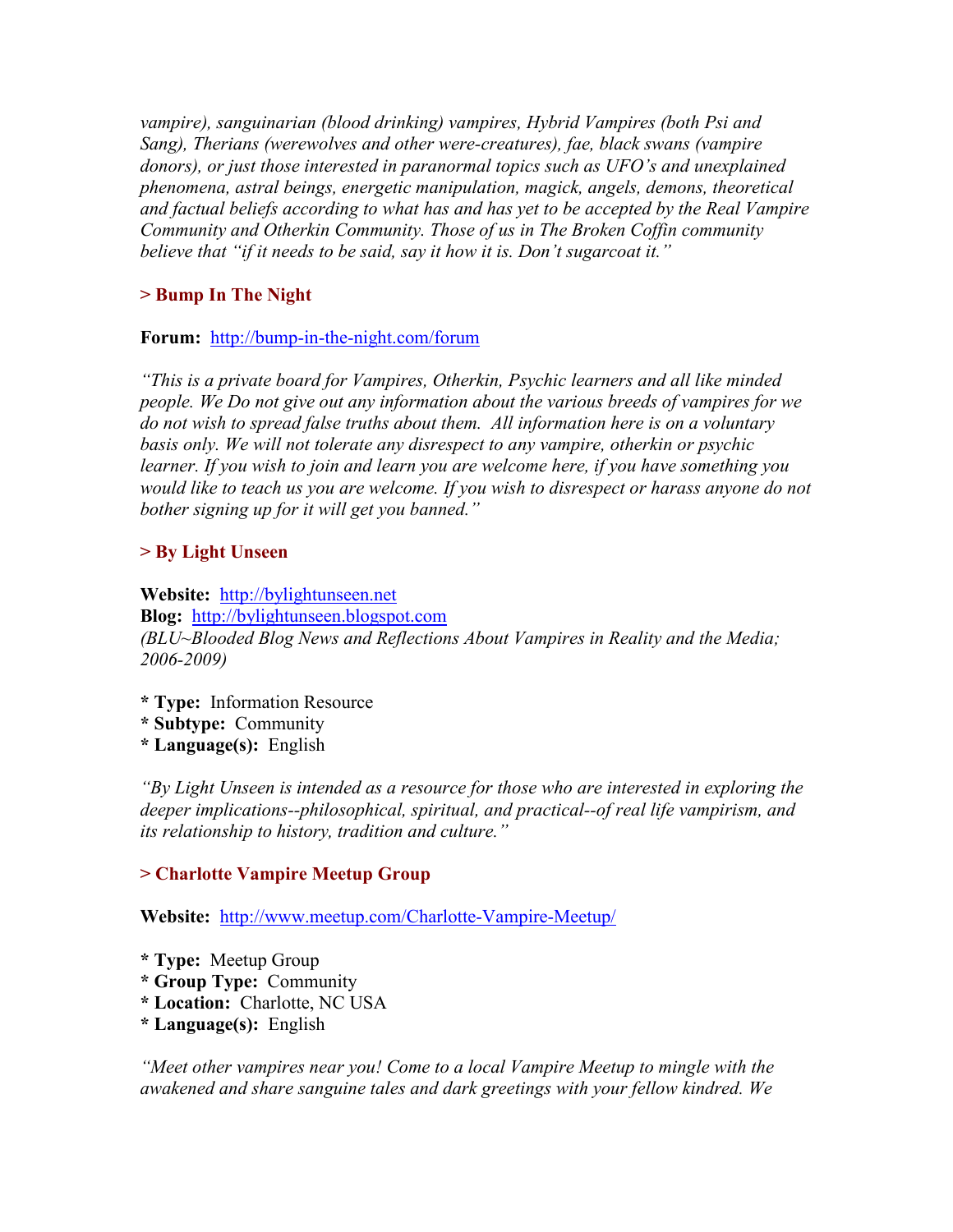*share info about books, movies, music, games and other stuff related to vampires. Please do not apply to this group if you know nothing at all about vampires or if you just think vamp/goth chicks are hot and you want to look at them."* 

# **> The Chicago Vampire Meetup Group**

**Website:** <http://www.meetup.com/vampires-21/>

- **\* Type:** Meetup Group
- **\* Group Type:** Community
- **\* Location:** Chicago, IL USA
- **\* Language(s):** English

*"Vampire discussion group. Vampire Lore, music, movies, books. Psychic, sang, sparkly vampires, and the unofficial chapter of the Chicago De Havilland Vampire Enthusiast Association."* 

#### **> Clan Hidden Shadows**

**Website:** <http://www.hiddenshadowsvamp.com/frames.html>

- **\* Type:** House/Group/Coven
- **\* Subtype:** Community
- **\* Location:** New York City, NY USA
- **\* Language(s):** English

### **> Club des Vampires International**

**Website:** [http://clubdesvampiresintl.ning.com](http://clubdesvampiresintl.ning.com/) **Website:** <http://www.meetup.com/ClubdesVampiresLACA/> **Website:** [http://www.meetup.com/ClubdesVampiresSoCal-SanBernadino-Riverside](http://www.meetup.com/ClubdesVampiresSoCal-SanBernadino-Riverside-SanDiego/)-[SanDiego/](http://www.meetup.com/ClubdesVampiresSoCal-SanBernadino-Riverside-SanDiego/)

**\* Type:** Information Resource

- **\* Group Type:** Community & Meetup Group(s)
- **\* Location:** California, USA
- **\* Language(s):** English

*"This is the Club des Vampires International meant to be a World Wide Network. A mobile Haven structure, that umbrellas our events, as well as our gatherings both public and private. We are to be viewed as a independent group (membership is confidential!!!) our members come from everywhere, from many Houses, Club des Vampires Intl Originally founded in 1993-94 online in 1995 Follows the original rules of a haven (with a few small additions to the code of conduct)."* 

#### > **Conventum Tenebraum**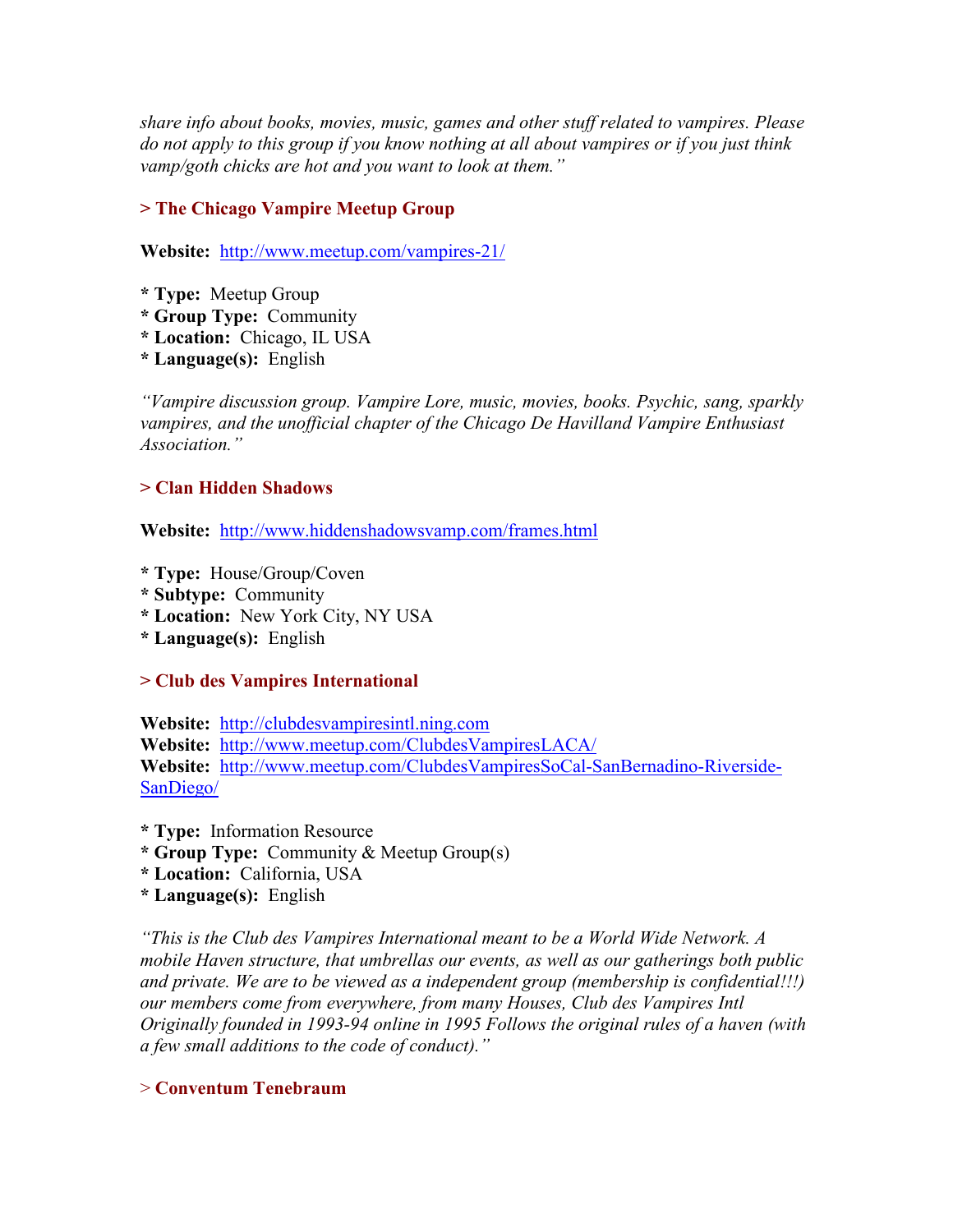**Website:** [http://www.conventum-tenebrarum.de](http://www.conventum-tenebrarum.de/)

- **\* Type:** Information Resource & Forum
- **\* Subtype:** Community
- **\* Location:** Germany
- **\* Language(s):** German

### **> The Court Of Lazarus**

**Website:** <http://www.courtoflazarus.org/home.php>

- **\* Type:** Court & Event
- **\* Subtype:** Community
- **\* Location:** New York City, NY USA
- **\* Language(s):** English

*"A Metropoliton Vampire Society"* 

### **> The Court Of The Forsaken**

**Forum:** <http://www.courtoftheforsaken.com/forums>

### **> Curia Comitis Et Comitissae Vampires**

**Website:** [http://www.meetup.com/Curia-comitis-et-comitissae-Vampires](http://www.meetup.com/Curia-comitis-et-comitissae-Vampires/)/

- **\* Type:** Meetup Group
- **\* Group Type:** Community
- **\* Location:** Colorado Springs, CO USA
- **\* Language(s):** English

*"The Court of the count and countess, this is a site dedicated to the very real and serious*  individual who is out to place them selves in a very real world as a vampire of any kind. *This site is not to be a place for JUST casual conversation, or meet ups that do not go any where, this is a Court/House that is being formed for those who are what they say they are, and are seeking out those who are truly alike. To be apart of this you must be willing to reasonable participation in gatherings/meeting."* 

# **> The Daisy Chain**

**Website:** [http://www.thedaisychain.spruz.com](http://www.thedaisychain.spruz.com/)

*"A group for discussions on vampirism and otherkin."* 

### **> Damn Society Dwelling Vampyres**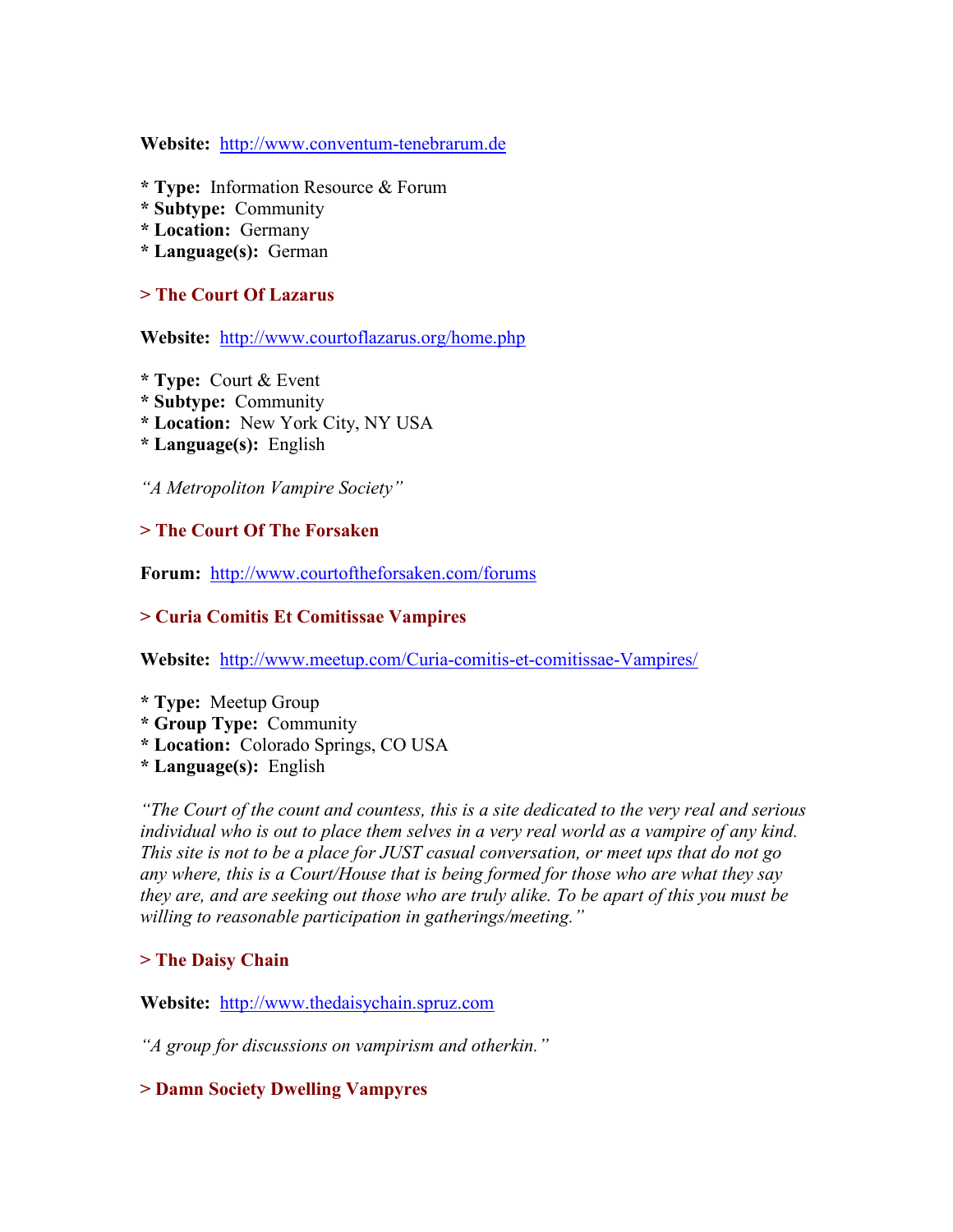**Forum:** <http://www.dsdv.com/forums/index.php>

- **\* Type:** Forum
- **\* Subtype:** Community
- **\* Language(s):** English

#### **> The Damned Society**

**Website:** [http://thedamnedsociety.ning.com](http://thedamnedsociety.ning.com/)

- **\* Type:** Information Resource
- **\* Subtype:** Community
- **\* Language(s):** English

*"This is a site for Real Vampires to come and chill out and socialize as well as be fed sound teaching about our Dark Nature."* 

### **> Danish Vampire Community (DVC)**

**Website:** <http://www.spurn.dk/vampire/> **Forum:** <http://www.spurn.dk/vampire/forum/> **Facebook:** <http://www.facebook.com/group.php?gid=158132390877174> **Twitter:** [http://twitter.com/Danish\\_Vampire](http://twitter.com/Danish_Vampire)

#### **Location:** Denmark

*"Since the page and the forum has only just been opened, (1 October 2010), it is clear that there are not many threads or information to read about. The solution to this will be*  to discuss with one another for what actually is, while you can write articles on relevant *perspectives of society. Some items may be borrowed from other websites and translated. Otherwise, I would just encourage people to ask questions and give their own experiences and observations."* 

#### **> Darke Garde**

#### **Website:** <http://darkegate.yuku.com/>

#### **Location:** Australia

*"The original name was Castle D'Arc and we inhabited a small corner of the cyberworld with a limited membership. We grew as a sanctuary for those who, ostensibly, had*  suffered, or were suffering, ostracism and ill treatment of a prolonged nature in other *places around the dark communities. We have carried this ethic, first and foremost, through several incarnations to the present form of Darke Garde, in the Yuku system. We pride ourselves in the support and teaching haven we have created for our members."*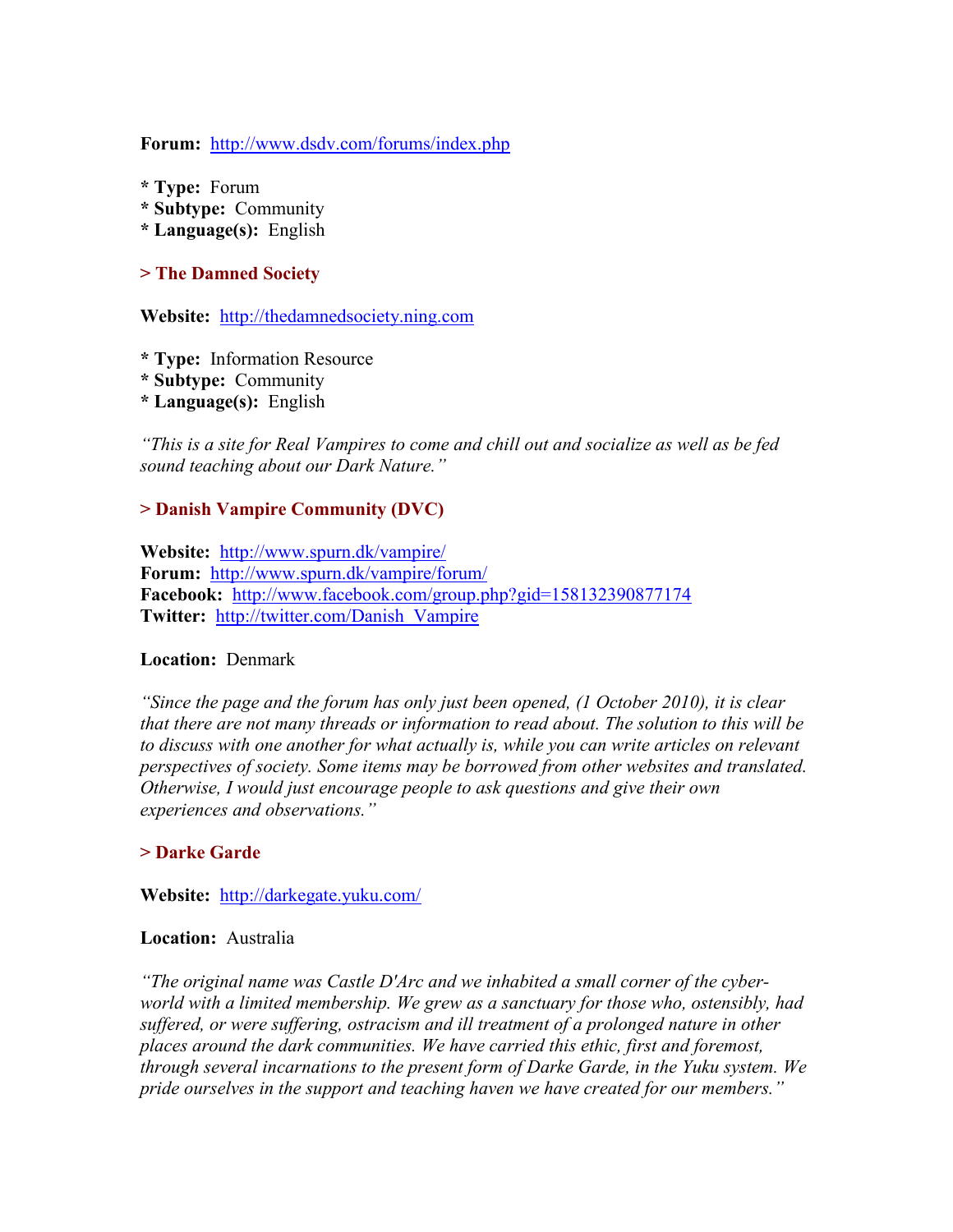### **> Darke Tower**

**Website:** [http://hawkmoor.wordpress.com](http://hawkmoor.wordpress.com/)

- **\* Type:** Information Resource
- **\* Subtype:** Blog
- **\* Location:** Australia
- **\* Language(s):** English

*"The public page of the webgroup Darke Garde."* 

### **> The Dark Nations**

**Facebook:** <http://www.facebook.com/pages/The-Dark-Nations/218515861496948> **Website:** [http://darkknights.ning.com](http://darkknights.ning.com/)

- **\* Type:** Information Resource
- **\* Subtype:** Community & Advocacy

**\* Language(s):** English

*"The Dark Nations is a collective of International Embassies and their respective delegates representing Houses, Orders and Clans of the Vampyre, Therian, and Otherkin societies for the purpose of truthful information exchange, project collaboration, and diplomacy. The Dark Nations was founded in 2007, proudly boasts over 2 dozen closed membership organizations and is exclusively administrated by distinguished Community Ronin. Though variations of this system have been attempted, or are currently employed in a different form, it is time for Nightkind communications to evolve into productive, cooperative efforts and we hope that in time, Dark Nations can become a model for how all Houses and groups conduct business with each other. This diplomatic endeavor is the culmination of an attempt to raise the bar on information exchange, communication and conduct across the Vampyre, Therian and Otherkin societies at large."* 

### **> Darkness Embraced Vampire & Occult Society**

**Website:** [http://www.darknessembraced.com](http://www.darknessembraced.com/) **Forum:** <http://www.darknessembraced.com/forum>

- **\* Type:** Information Resource
- **\* Subtype:** Community
- **\* Language(s):** English

*"Exploring Vampire, Pagan, Paranormal and Familiar Culture"* 

### **> Das Zweilight**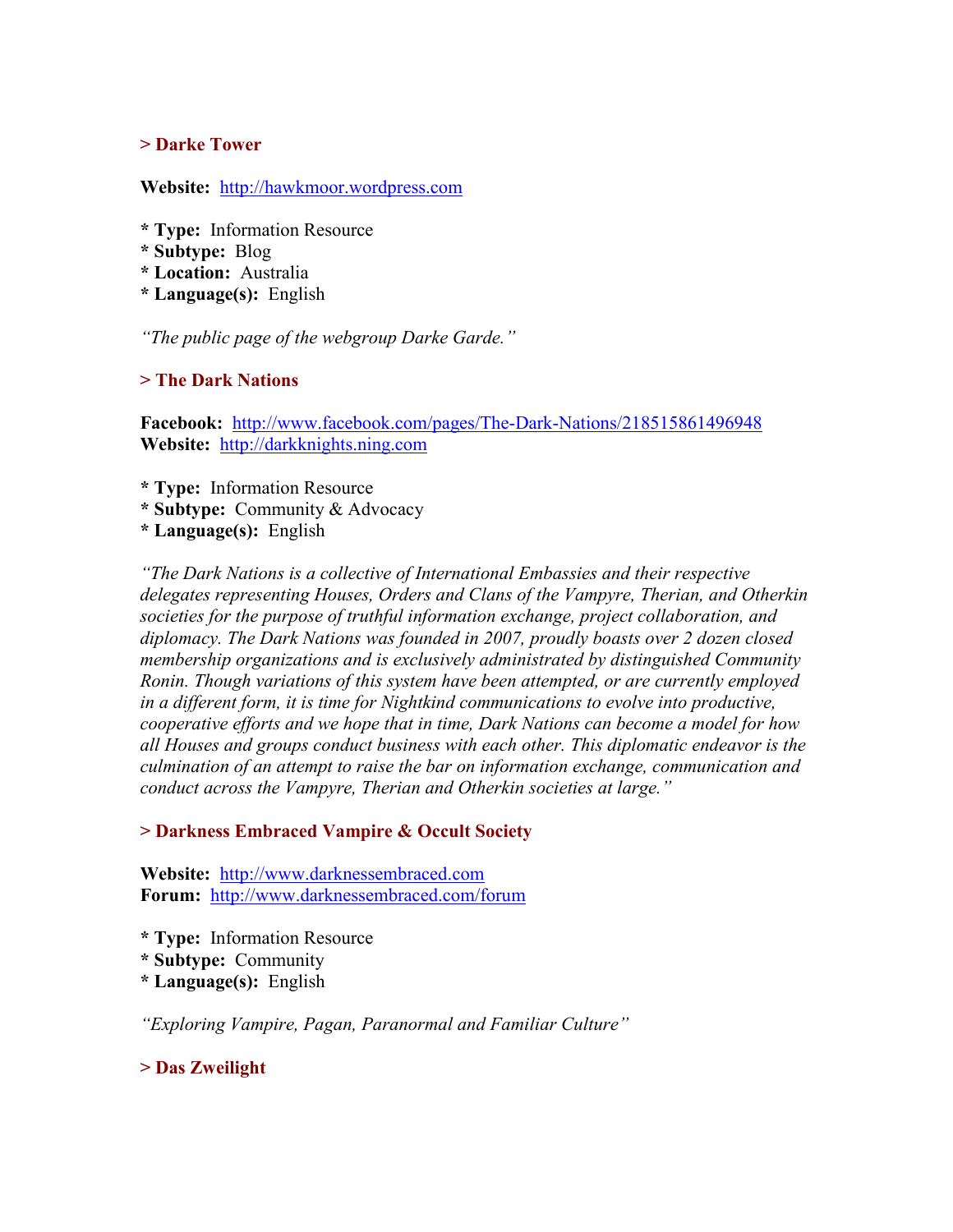**Website:** [http://www.daszwielicht.de](http://www.daszwielicht.de/)

- **\* Type:** Information Resource
- **\* Subtype:** Community
- **\* Location:** Germany
- **\* Language(s**)**:** German

*"We are a community of vampires, the discussion about different faiths and beliefs and views and aspects of vampirism, to themselves and to understand the world better out there. In our community forum, you can talk about vampirism and discuss metaphysical sciences. There is one area in which you expand his knowledge of magic, can or other can share his knowledge. understand not particularly fresh awakened Vampyre, or those who are still in the middle of it and the world, receive support and advice from our community The twilight lives of his community and is co-created by her. We want to inform the public about our nature and enlighten. The twilight is a Vampyre community and NO RPG site! We have nothing to do with Vampire: The Masquerade, Requiem or world of darkness do. Webmaster - Luke L. Kane "* 

### **> The Detroit Area Vampire Community**

**Website:** <http://www.meetup.com/Detroit-Vampires/>

- **\* Type:** Meetup Group
- **\* Group Type:** Community
- **\* Location:** Detroit, MI USA
- **\* Language(s):** English

*"Meet other vampires near you! Come to a local Vampire Gathering to mingle with the awakened and share sanguine and psi tales and dark greetings with your fellow kindred. All open-minded souls welcome. We are not a role-playing group."* 

### **> The Dhampire**

**\* Type:** Forum **\* Subtype:** Community **\* Location:** South Africa **\* Language(s):** English

**Website:** <http://www.thedhampire.co.za/>

*"Author site for Lana Lundy, author of several vampire books. She goes by the name Silver. Her son Jason acts as Admin. Primarily a forum, not very active."* 

### **> Drink Deeply & Dream (DDD)**

**Website:** [http://www.drinkdeeplyanddream.com](http://www.drinkdeeplyanddream.com/)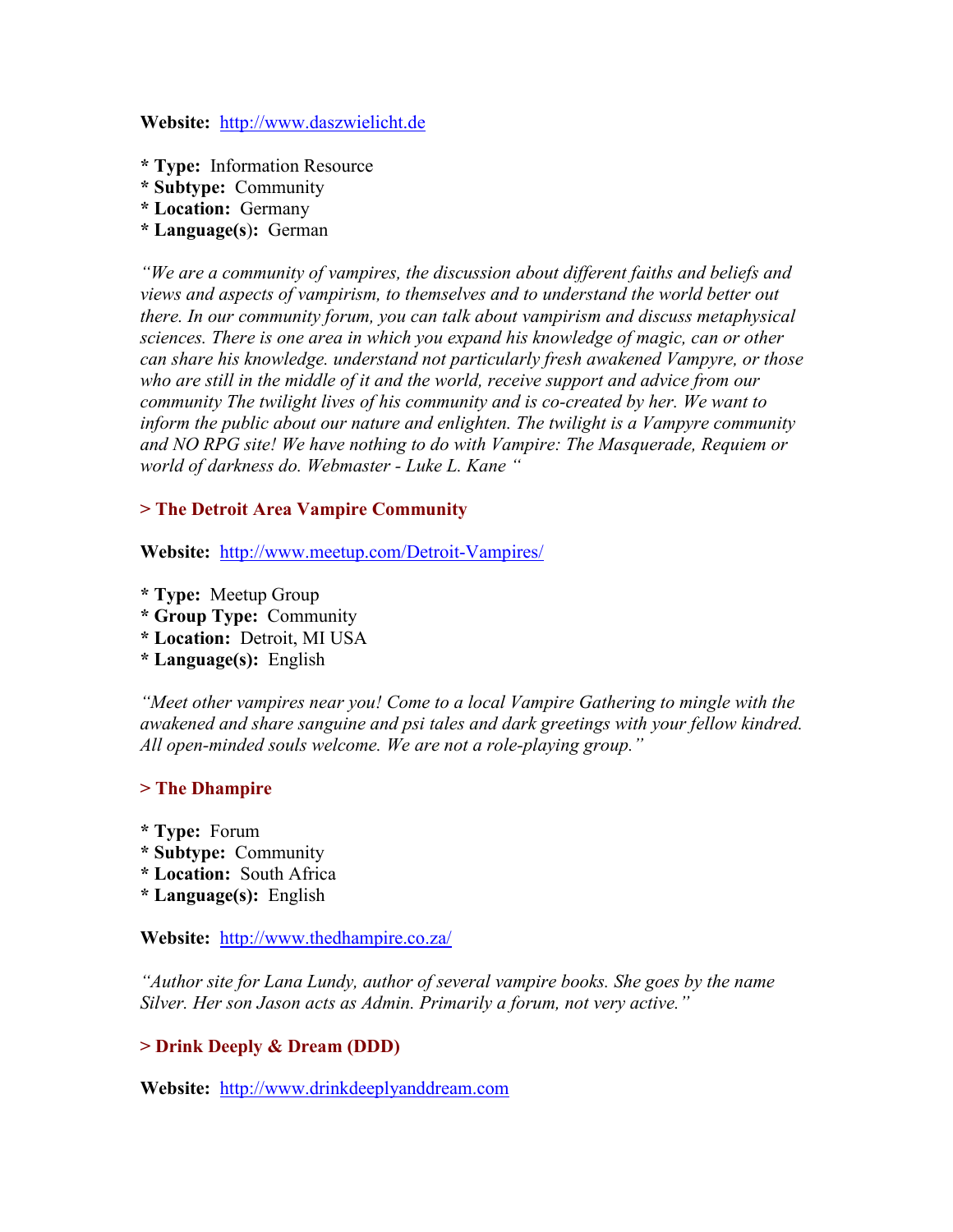**Forum:** [http://www.forum.drinkdeeplyanddream.com](http://www.forum.drinkdeeplyanddream.com/)

- **\* Type:** Information Resource
- **\* Subtype:** Community
- **\* Language(s):** English

*"The reality of the modern day vampire. Dedicated to real vampire discussion and connection. This site strives to explain the realities of vampires, the truths and facts while dismissing the myths and legends."* 

### **> East Tennessee Vampire, Therian, & Otherkin Meetup Group**

**Website:** <http://www.meetup.com/E-TN-area-Vampire-therian-and-other-kin/>

**\* Type:** Meetup Group **\* Group Type:** Community **\* Location:** Knoxville, TN USA **\* Language(s):** English

*"A place for vampires and therians and other kin to meet Hosted by House Eternal Night http://houseeternalnight.blogspot.com"* 

### **> Echoes Of Night Message Board**

**Website:** http://www.sanguinarius.org/sanguin.htm *(Archived)* **Forum:** <http://disc.yourwebapps.com/Indices/30003.html> *(Archived)*

- **\* Type:** Information Resource
- **\* Subtype:** Community & Otherkin
- **\* Language(s):** English

*"For discussion of vampires and vampire-related topics. Associated with Echoes of Night Webpage."* 

### **> Embracing Mystery: The Light, The Dark, The Grey**

**Website:** [http://www.embracingmystery.org](http://www.embracingmystery.org/) **Forum:** <http://www.embracingmystery.org/forum>

- **\* Type:** Information Resource
- **\* Subtype:** Community & Otherkin
- **\* Language(s):** English

*"Welcome to Embracing Mystery! This site and its message board are a resource for otherkin, magick users, curious, and those wishing to learn. A place of information and learning on everything from angels to ghosts, to psychic ability and more. This is a forum*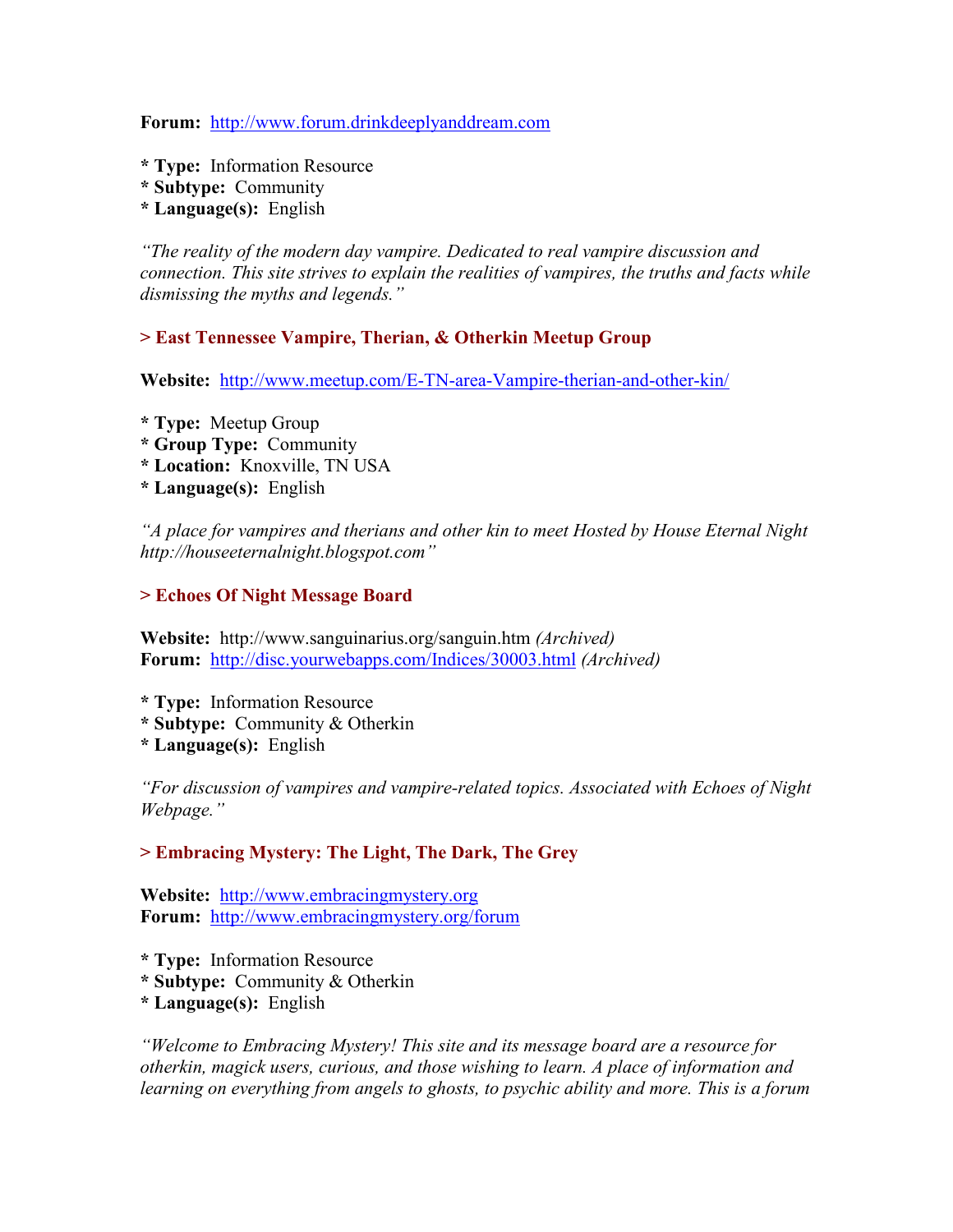*that has been a home and community to many people in the magical community for several years now. The purpose here on EM is simple: To discuss, relate, and expand our knowledge of the things beyond. What is, what was, and what will be? Only by coming together will we be able to discover!"* 

# **> Enchanted Darkness**

**Website:** [http://enchanteddarkness.webstarts.com](http://enchanteddarkness.webstarts.com/)

- **\* Type:** Information Resource
- **\* Subtype:** Community
- **\* Language(s):** English

*"A non-profit e-zine to help the community and those who live alternate lifestyles come together."* 

# **> Eternal Blood**

**Website:** [http://eternalblood.yuku.com](http://eternalblood.yuku.com/)

**\* Type:** Forum

- **\* Subtype:** Community
- **\* Language(s):** English

*"Christian Vampire Forum"* 

# **> The Court Of The Forsaken**

**Forum:** <http://www.courtoftheforsaken.com/forums>

**\* Type:** Forum

**\* Subtype:** Community

**\* Language(s):** English

# **> The Gaian Coven of Modern Day Vampires**

**Website:** [http://www.gaiaonline.com/guilds/index.php?guild\\_id=8615](http://www.gaiaonline.com/guilds/index.php?guild_id=8615)

**\* Type:** Group **\* Subtype:** Community **\* Language(s):** English

*"A guild for modern day vampires/human living vampires, sanguinarians, etc. Not a roleplay guild. This is a guild for REAL vampires. This is not a roleplaying guild. This guild is for modern day blood drinking and psychic vampires to gather and discuss away from the criticism of the rest of Gaia. Allow me to clarify "real vampire". A real vampire*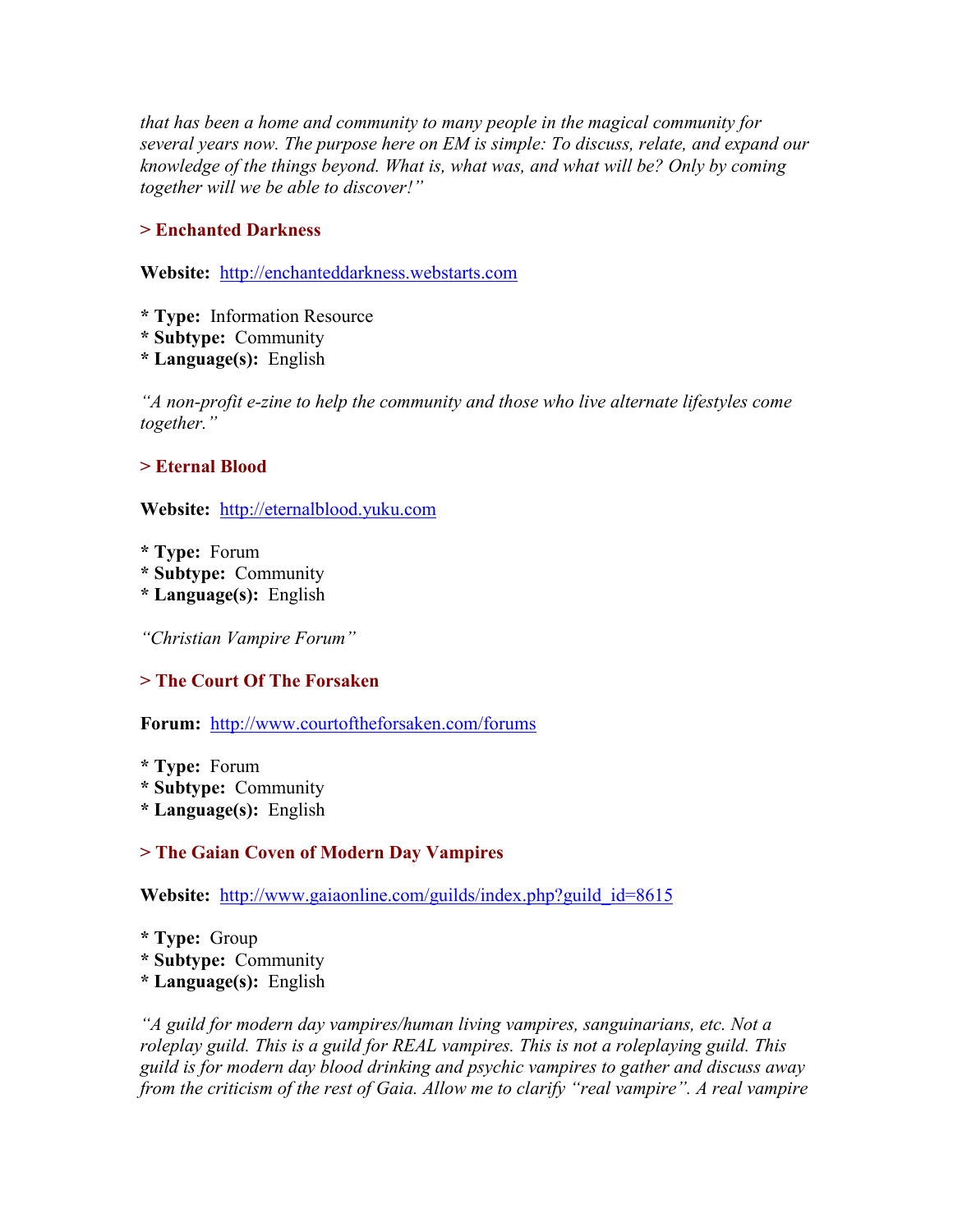*is someone that requires the blood or psychic energy of others to survive. This may not be the only sustenance but it is crucial to the survival of such a vampire."* 

# **> The Gathering - Brisbane Australian Vampire Meetup Group**

**Website:** <http://www.meetup.com/vampires-822/>

- **\* Type:** Meetup Group
- **\* Group Type:** Community
- **\* Location:** Brisbane, Australia
- **\* Language(s):** English

*"This is a 18+ Brisbane based Vampire Meetup and hopefully more cities with meetups in the future. This group is for all those who are real vampires within the Brisbane, Queensland and Interstate area. The group is for Sanguinarians, (blood vamps) Psi (energy vamps) blood fetishists, donors and those interested in vampirism."* 

# **> GetFanged.com**

**Website:** <http://getfanged.com/>

- **\* Type:** Social Networking Site
- **\* Subtype:** Community & External
- **\* Language(s):** English

*"The social network with bite" (Formerly known as "Fangbook").* 

# **> Global Vampires Community**

**Facebook:** [http://www.facebook.com/home.php?sk=group\\_156719587702681](http://www.facebook.com/home.php?sk=group_156719587702681)

- **\* Type:** Forum
- **\* Subtype:** Community
- **\* Location:** Philippines
- **\* Language(s):** English/Ethnic

*"A Facebook group designed to build the fledgling Phillipino vampire community, established by Ryan Hybrido."*

### **> Gothic Ministries**

**Website:** [http://gothicministries.moonfruit.com](http://gothicministries.moonfruit.com/) **Forum:** <http://gothicministries.moonfruit.com/#/forum/4540475716>

**\* Type:** Information Resource

**\* Subtype:** Community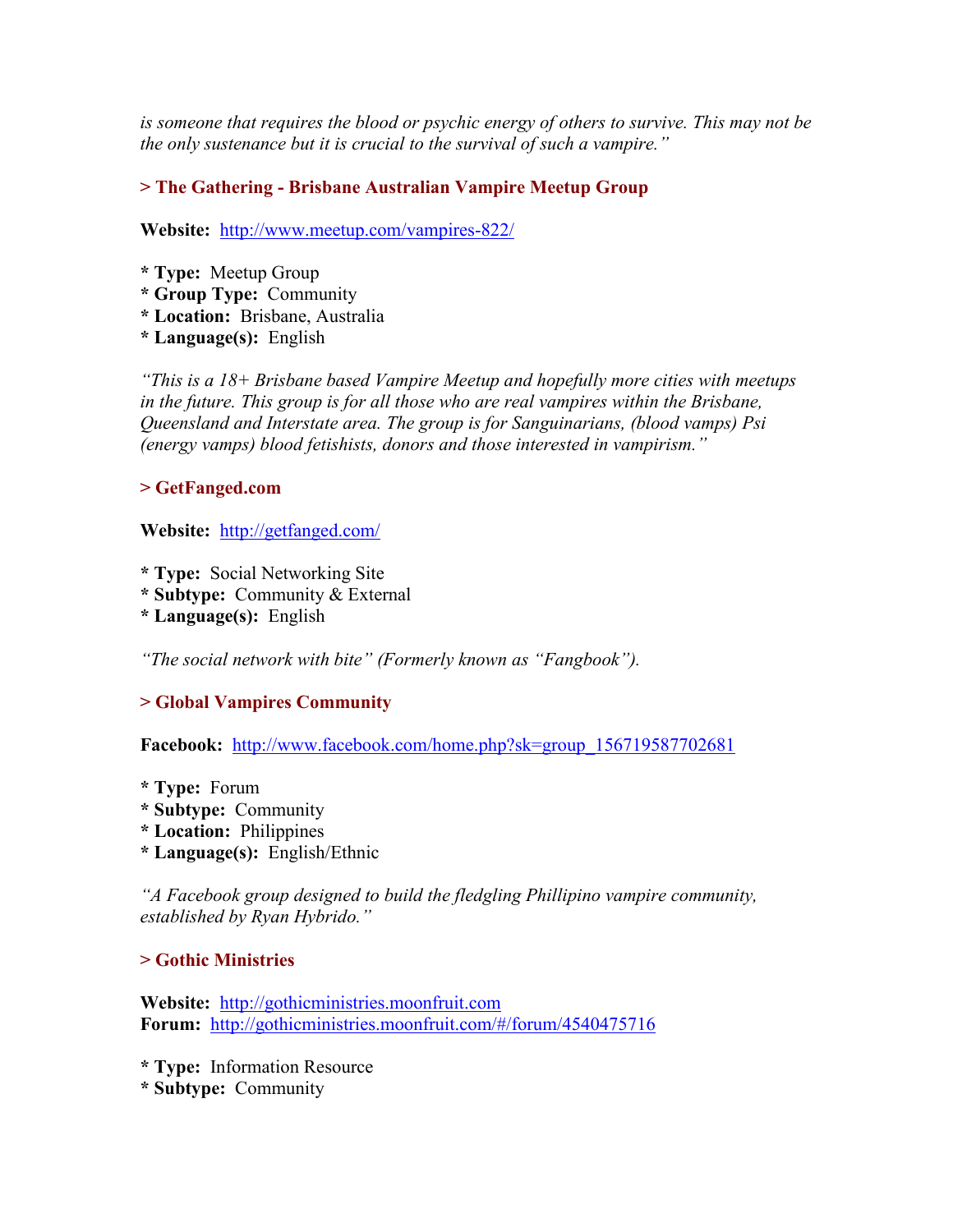### **\* Language(s):** English

### **> Gothic & Vampire Alliance (GVA)**

**Website:** [http://gothpride.com](http://gothpride.com/) **Facebook:** [http://www.facebook.com/home.php?sk=group\\_116308901766154](http://www.facebook.com/home.php?sk=group_116308901766154)

**\* Type:** Advocacy **\* Subtype:** Community **\* Language(s):** English

*"The Gothic & Vampire Alliance is a grassroots movement among members of the Gothic and Vampire community and their supporters, friends, family, and activists devoted to peace and equality for everyone. Because members of the these communities are increasingly victims of bullying and bigotry that feeds upon ignorance and misunderstandings we hope to educate people about the community and to offer support and encouragement for those who are suffering from such discrimination. "Fighting For The Rights Of The Gothic & Vampire Community" "One Voice In The Night To End The Hate" "Help us grow and invite your friends, and family, whether they are Goths or Vampires or just have loved ones who are or if they just care about peace! We've got a long road ahead of us :)" A Goth and vampire rights movement."* 

### **> Hadedes Khepra Forum**

**Forum:** [http://templovampirico.forumeiros.com](http://templovampirico.forumeiros.com/)

**Location:** Brazil

### **> House Anubis**

**Website:** <http://www.myspace.com/lordarsnic>

- **\* Type:** House/Group/Coven
- **\* Subtype:** Community
- **\* Location:** Ohio USA
- **\* Language(s):** English

*"We are a House located in Northeastern Ohio. We accept all no matter what your religious views."* 

#### **> House Araneus**

**Website:** <http://www.house-araneus.de/> **Forum:** <http://www.forumprofi2.de/forum8836/>

**\* Type:** House/Group/Coven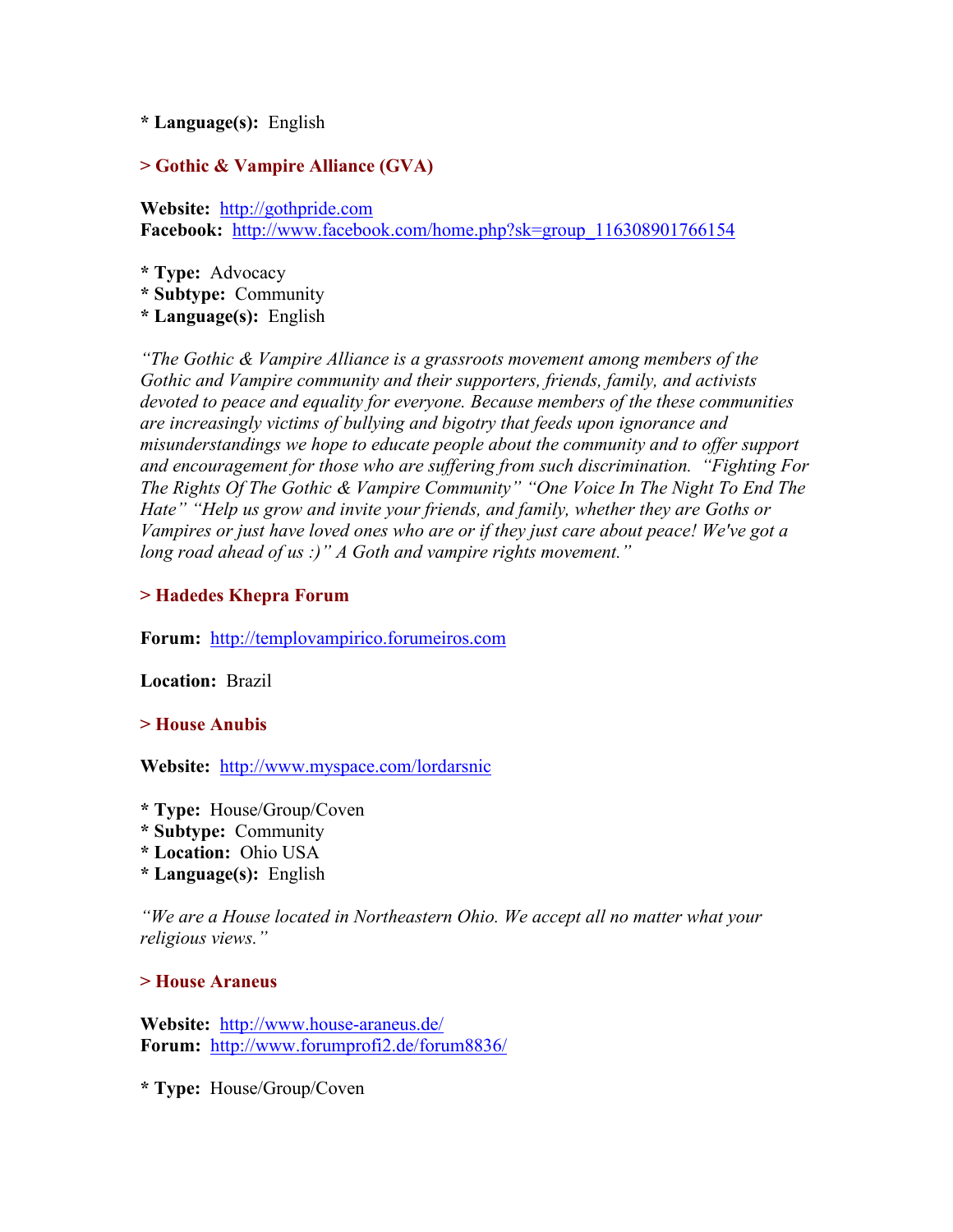**\* Subtype:** Community & Education

- **\* Location:** Germany
- **\* Language(s):** German

*"Araneus House is a community of real vampires. We do not play vampire, but live it. For us it is a philosophy of life is to be vampire. Not all members of our family are or were goths, even if the color of the clothing is mostly rather dark. It is not our intention, in our environment to attract attention or make Show. On the contrary - we are happy when we are ignored and alone. We also search the web not necessarily contact. We prefer to maintain in real life."* 

### **> House Boiga**

**Website:** <http://www.nonamenyc.ning.com/>

- **\* Type:** House/Group/Coven
- **\* Subtype:** Noir Haven
- **\* Location:** New York City, NY USA
- **\* Language(s):** English

*"The sole purpose of House Boiga is for economic evolution of the Vampyric Lifestyle. We are financially independent vampyres with the foundation of the original Black Veil. The goal of our teachings will be the understanding of our Daylife and our Nightlife to achieve Equilibrium. Our Purpose To develop the minds of the Urban Vampyre, in hopes*  to achieve an excellence of self. Current Projects In collaboration with the Elder of *House of Syn, Lord Knowledge Dragon Syn, we created the No Name Parties. They started in August 2008 and have been going strong since. They have expanded into two parties, one every Friday and one the third Thursday of every month. Information about the parties can be found in Time Out New York (magazine and website) and on our Ning page (www.nonamenyc.ning.com). Though these parties have become mainstream, we still keep to the veil. No one that is not of the blood knows that it is a Vampyre Party."* 

### **> House Byron (Aedes Byron)**

**Website:** [http://www.housebyron.com](http://www.housebyron.com/) **Forum:** <http://www.housebyron.com/forum.htm>

- **\* Type:** House/Group/Coven
- **\* Subtype:** Community
- **\* Location:** Spain
- **\* Language(s):** Spanish

*"Byron Aedes - formerly known as "Des de l'Obscuritas Marcheurs is currently the most influential and important Spanish-speaking Vampyrica House. This is actively working with various publications and television programs. Founded in Montpellier, France in 1989 by the late Father Jean-Louis Byron, who, being aware of his condition dedicated*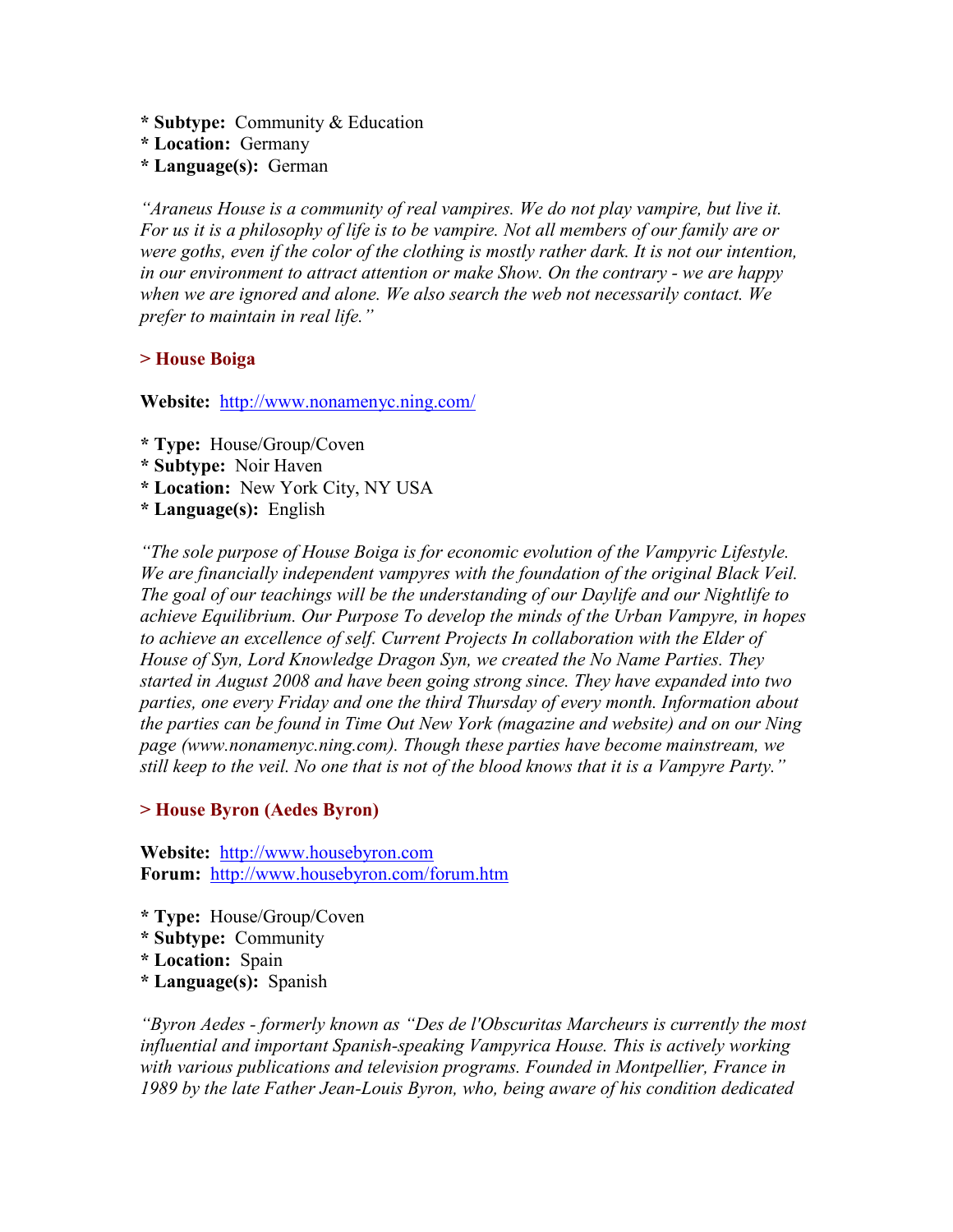*his life to travel around the world and studying archaic documents for references to the real vampire. Over time, the number of members increased considerably House Byron extended to Paris, which subsequently would be the first official headquarters, facilitating communication between members and the means provided to them. Following the trip to Spain, the highest authorities were divided to form a new headquarters in Barcelona, Spain with a view to streamlining and improving the management of the company, broadening the range (and therefore responsibilities) to members of the House already resident in the country."* 

# **> House Chrysalis**

**Website:** <http://www.housechrysalis.com/> **Website:** <http://www.meetup.com/HouseChrysalis-NewEngland/>

- **\* Type:** House/Group/Coven
- **\* Subtype:** Meetup Group
- **\* Location:** Salem, MA USA
- **\* Language(s):** English

*"House Chrysalis is a New England based community of Vampires, Energy Workers, and other like-minded individuals. The house was founded in 1999 by Leru Melahshan and named by Sorrows Heart, a member of House Kheperu in Ohio. The purpose of the House is to provide social interaction, educational support, and a forum of community awareness. House Chrysalis has evolved over the years and is now based on nine core principles. These principles are the light of our philosophy."* 

#### **> House Crimson Blade**

**Website:** [http://www.housecrimsonblade.tk](http://www.housecrimsonblade.tk/)

- **\* Type:** House/Group/Coven
- **\* Subtype:** Community
- **\* Location:** Mississippi USA
- **\* Language(s):** English

*"Welcome to the Web Site of Mississippi's largest Dark Society. We welcome with open arms those that have been cast out by their mundane brethren. In our circle we have many different personalities and characters. Besides Vampyre... we are Bastet, Fae, Lupine, and many types of Otherkin thrown in the mix."* 

#### **> House Cruentus**

**Forum:** [http://housecruentus.proboards.com](http://housecruentus.proboards.com/) *Website: http://housecruentus.com (Inactive)* 

**> House Dark Haven**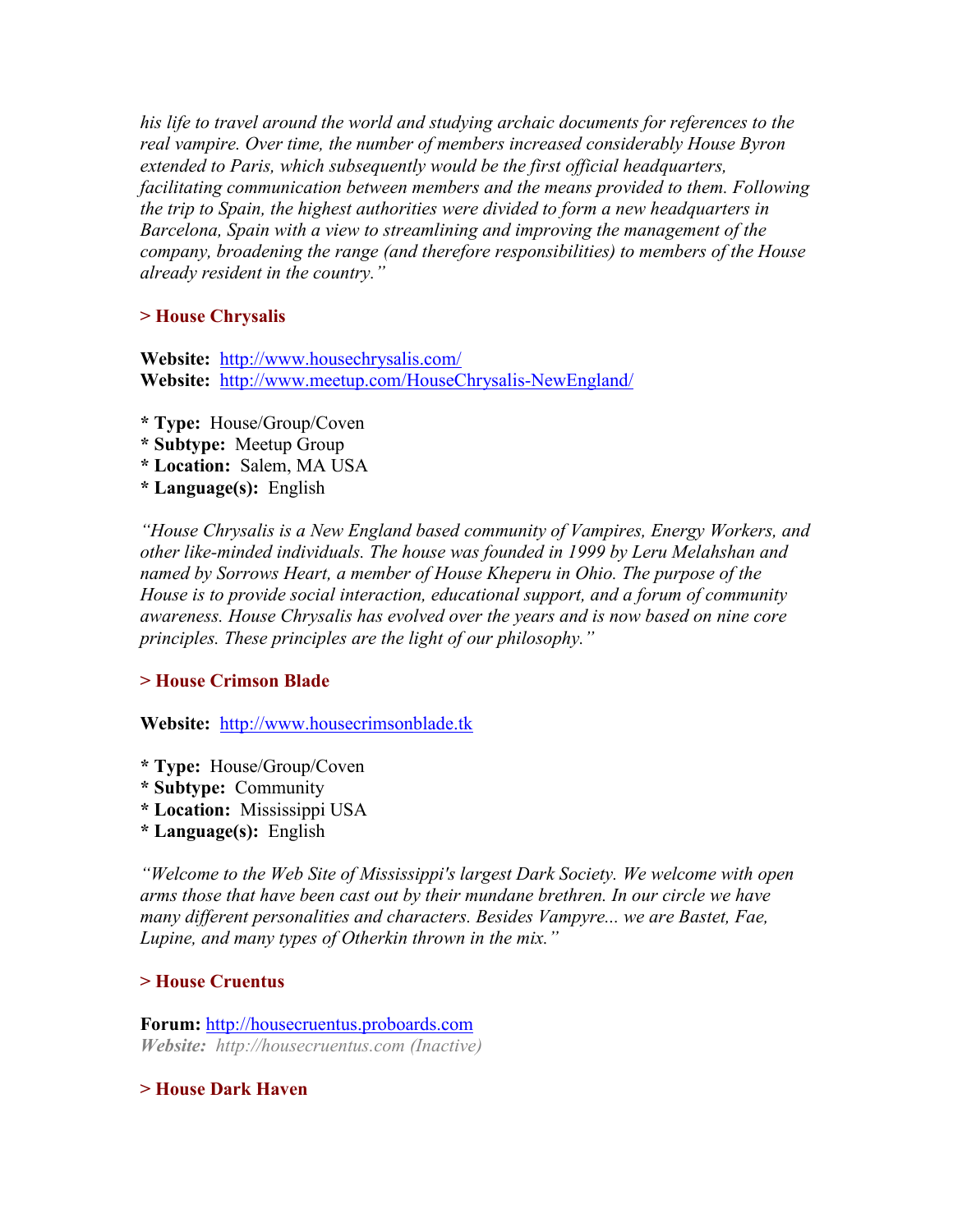**Website:** [http://www.housedarkhaven.com](http://www.housedarkhaven.com/)

- **\* Type:** House/Group/Coven
- **\* Subtype:** Community
- **\* Location:** Savannah, GA USA
- **\* Language(s):** English

*"Established as a vampyre and otherkin haven in the mid-1980's, the family story goes back to the late 1970's…"* 

### **> House Eclipse**

**Website:** [http://www.house-eclipse.org](http://www.house-eclipse.org/) **Forum:** [http://www.house-eclipse.org/hex/hex\\_plugins/forum/forum.php](http://www.house-eclipse.org/hex/hex_plugins/forum/forum.php)

- **\* Type:** House/Group/Coven
- **\* Subtype:** Community
- **\* Location:** Washington D.C. & Baltimore, MD USA
- **\* Language(s):** English

*"The House of the Eclipse is a support organization based out of the Washington, DC and Baltimore Metropolitan regions. Our purpose and mission is to act as tutors, teachers and aides to modern vampires (psychic and sanguine(blood)), therians, and otherkin. Our goal is the sharing of information freely with others to promote understanding and tolerance of modern vampires, therians and otherkin alike."* 

### **> House Eternal Night**

**Website:** <http://houseeternalnight.blogspot.com/>

- **\* Type:** House/Group/Coven
- **\* Subtype:** Community
- **\* Location:** USA
- **\* Language(s):** English

*"Welcome to the blog home of House Eternal Night, We are a small house located in Tennessee. The goal of HEN is to understand all aspects of vampirism, to be a resource for those in Tennessee. Also to be a place where people to talk freely, debate, discus and hopefully to better understand themselves. We basically operate under grove rules so anything that affects the group is voted on by the group. There is NO caste system things should be allowed to follow there natural order so that no one is locked into one area and you can find where you fit in the house more easily. We are open to all paths/faiths so there is free exchange if ideas the basic philosophy is except nothing as truth unless you have determined it to be true. There is no spoon feeding here."*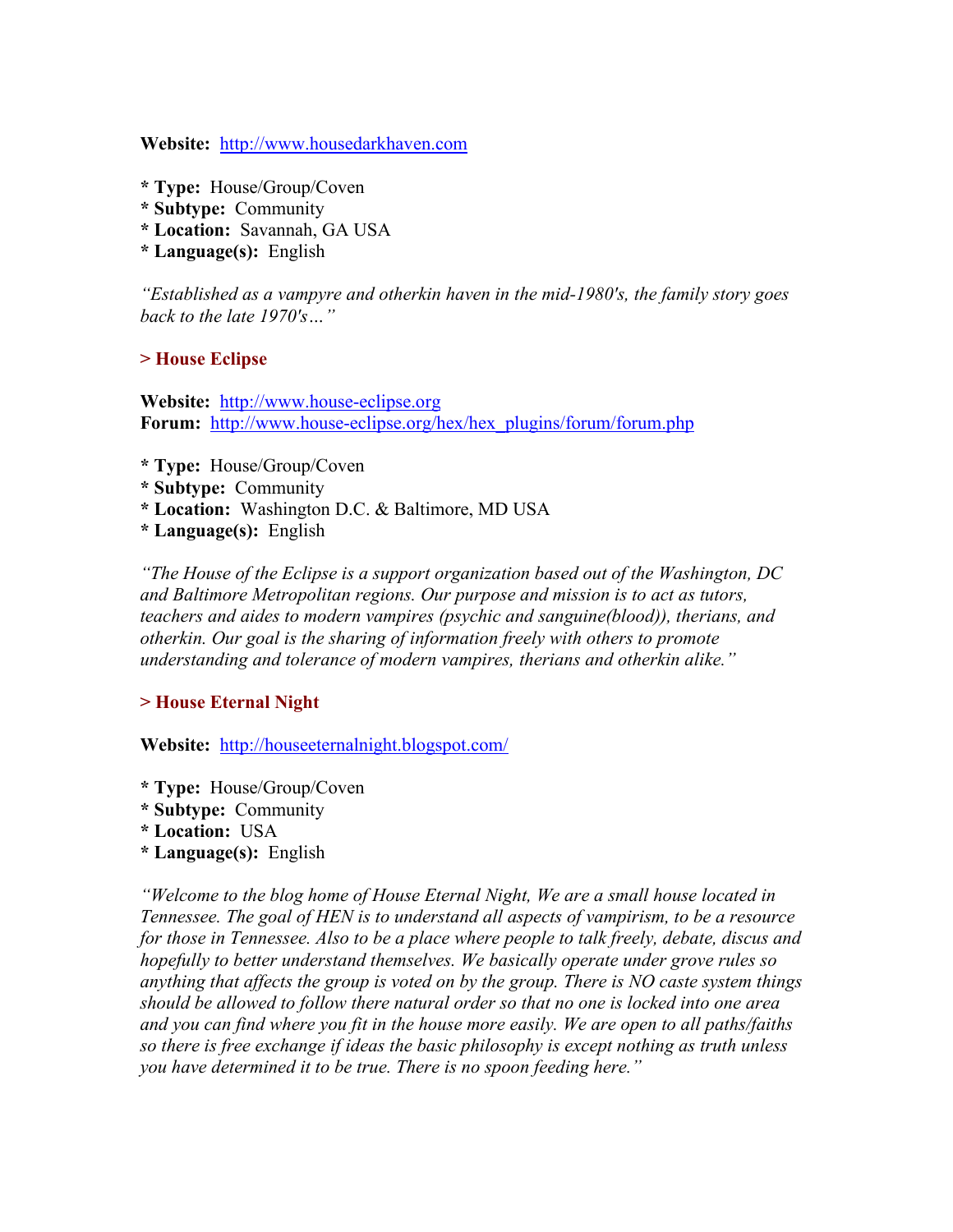#### **> House Kheperu**

#### **Website:** [http://www.kheperu.org](http://www.kheperu.org/)

- **\* Type:** House/Group/Coven
- **\* Subtype:** Community & Education
- **\* Location:** Ohio USA
- **\* Language(s):** English

*"We are House Kheperu, the House of Transformation. We take our name from an ancient Egyptian word that means "to transform, to change, to become." We see our spiritual path as a process of transformation wherein we awaken to deeper and deeper truths about our own nature, and the nature of the universe we exist in. In embodying and balancing these truths in ourselves, we then become catalysts that facilitate the same process of transformation in the world around us. We are advocates of both tolerance and diversity. In looking within ourselves, we cannot help but realize that individuals are exceedingly complex, so we feel it is both facile and naïve to assume that one doctrine of belief can somehow answer all questions for all people."* 

### **> House Konatus**

**Website:** [http://www.konatus.com](http://www.konatus.com/)

- **\* Type:** House/Group/Coven
- **\* Subtype:** Community
- **\* Location:** New York USA
- **\* Language(s):** English

### **> House Lost Haven**

**Website:** [http://losthaven.darkerthanthou.net](http://losthaven.darkerthanthou.net/)

- **\* Type:** House/Group/Coven
- **\* Subtype:** Community
- **\* Location:** Northern California USA
- **\* Language(s):** English

*"House Lost Haven is based in Northern California and has members in other locations and countries. Our family is diverse and includes real vampires, otherkin, pagans, and others. We have eclectic spiritual beliefs and have a common goal of self improvement through knowledge and exploration. We are the wandering souls who have found home.*  Lost Haven is a related, but separate entity. It focuses on community service, specializing *in recovering runaways and lost children, and helping people get out of abusive domestic situations. Lost Haven operates mostly in the northern California region."* 

### **> House Manyak**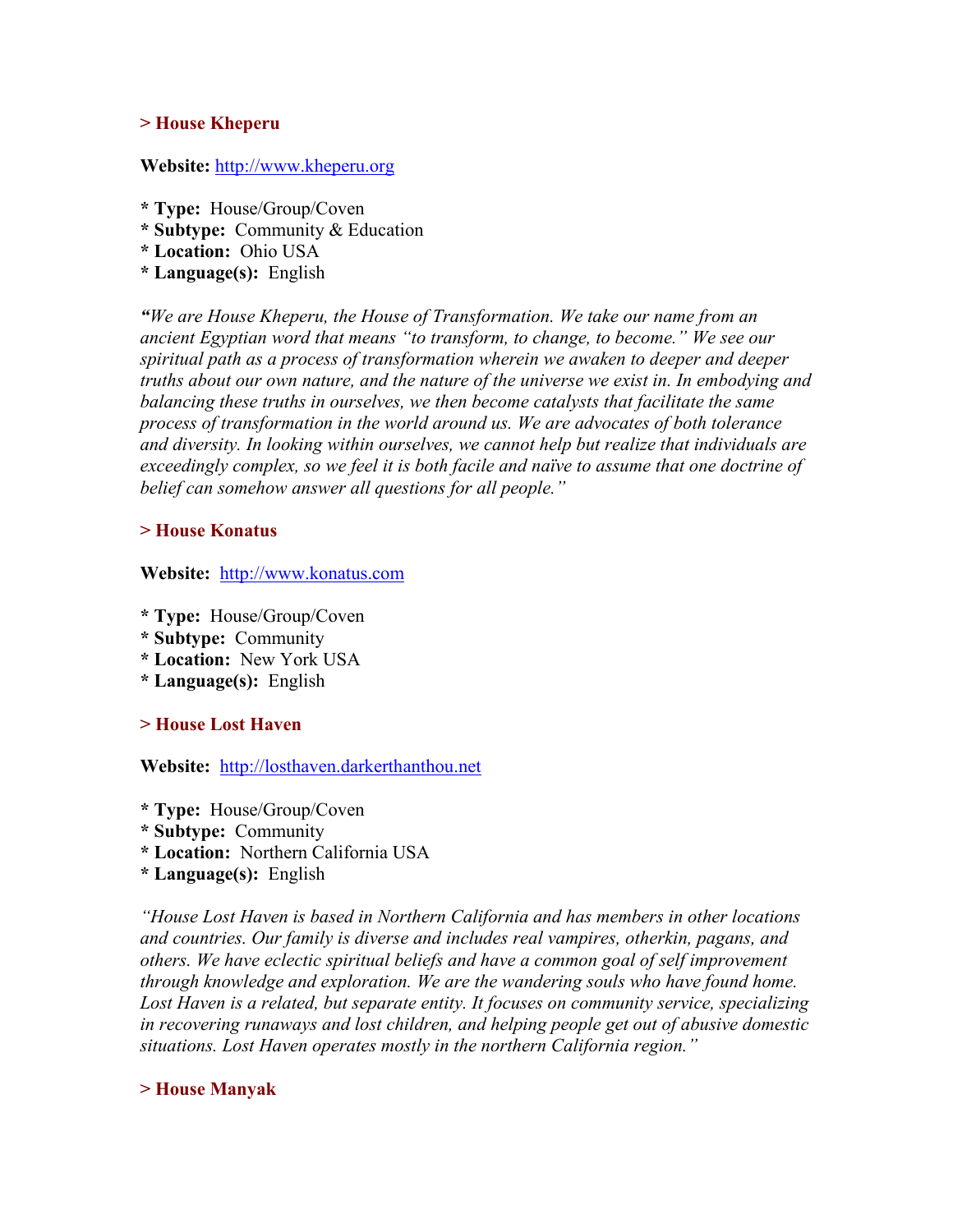**Website:** <http://www.myspace.com/housemanyak>

- **\* Type:** House/Group/Coven
- **\* Subtype:** Community
- **\* Location:** Chattanooga, TN USA
- **\* Language(s):** English

*"House Manyak was created on March 10, 2008 it is a Vampyre House in the Chattanooga, Tennessee area. Our goal is to work with and guide kin as they awaken or need help. We want to share our knowledge of the vampyre community with our fellow brothers and sisters as far away as we need to. We have connections in several Vampyre Houses in the US. We accept Vampyres, lifestylers, and donors as well as any other kin that wants to be a part of our House family. So feel free to contact us if you wish to know more. We also have no religious requirement to join. We would like to provide not only a family bond within our House but also with the entire community."* 

### **> House Mukashi No Meiyo**

**Website:** <http://housemeiyokodaichino.webs.com/>

- **\* Type:** House/Group/Coven
- **\* Subtype:** Community
- **\* Location:** USA
- **\* Language(s):** English

*"Welcome to House Mukashi no Meiyo, a Vampiric and Gothic coven. We are an aristocratic House with strong ties to the Z'Dek faith and its unique brand of Judeo Christian Mysticism. While we have a strong affinity for Elemental Vampires, Psychic Vampires of all sorts as well as Sanguines are welcome among our Family. Likewise, unlike many other Houses, we welcome Vampire Lifestylers as well, for we believe that all Children of the Night are being called by the Ancient and Noble soul of the Vampire and so, we welcome you, our brothers and sisters among us. We are a Family. We are a Haven in the Night, a Home for those who have been outcast by this world, and to whom no place has been made for them among other houses. We are many, but we live and think and grow as one, One House, One Family, following the calls of our Ancient Souls."* 

### **> House Noctem Aeternus**

**Website:** <http://www.myspace.com/thehouseofnoctemaeternus>

- **\* Type:** House/Group/Coven
- **\* Subtype:** Community
- **\* Location:** Virginia USA
- **\* Language(s):** English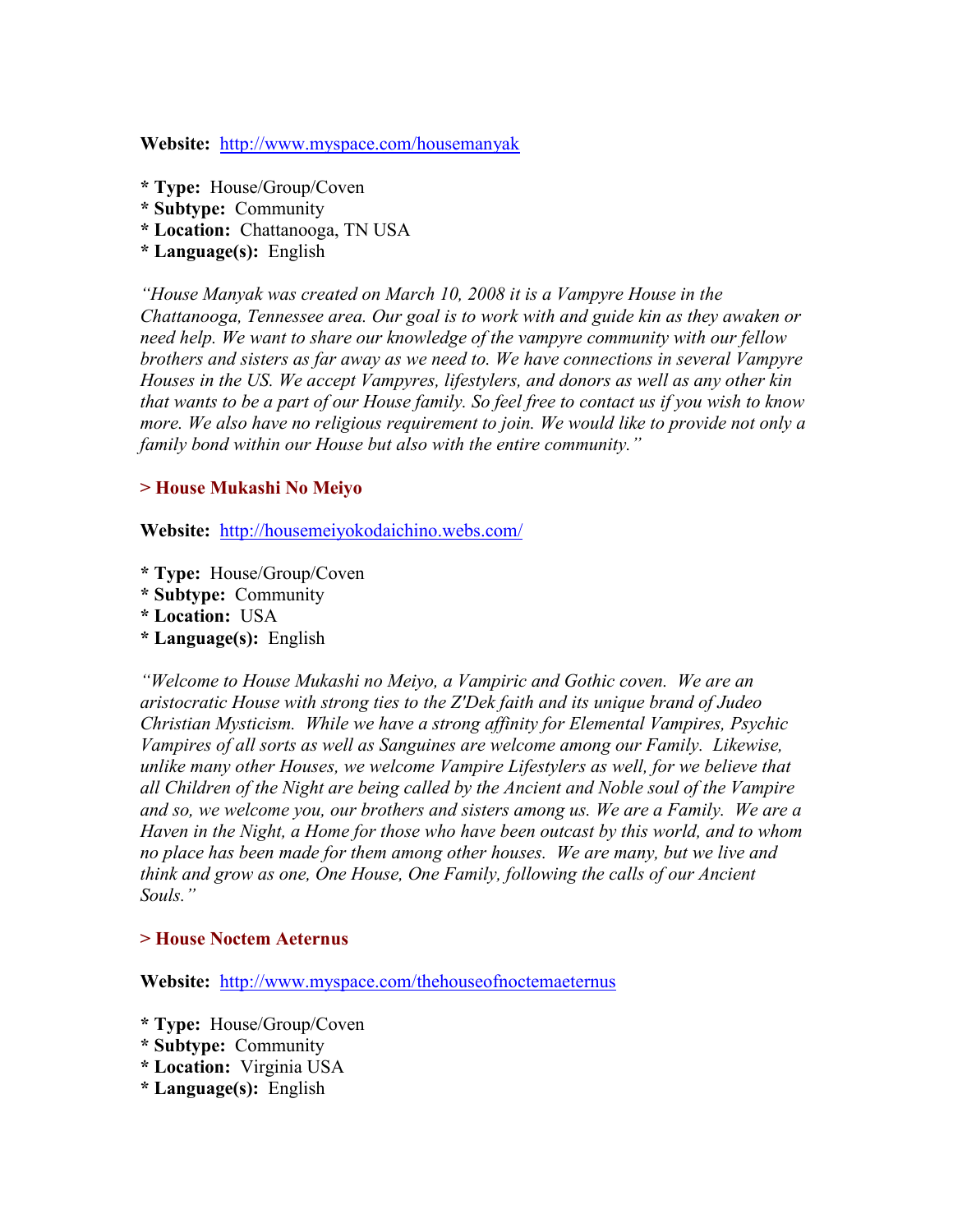*"Noctem Aeternus Members are the Enforcers of the Laws and Traditions in Septem Civis. Many say there are No Vampyric Police and feel they can do what they want, Then we have those who have seen our kin do as they wish without teaching them the right way. Thus we have those who bring shame to our community! It is because of this that the Community is looked down upon by many other Communities. We in Septem Civis feel that if we reach out to those who are Vampyric, and teach them the difference between*  fiction and reality that our community can and will grow with understanding and honor, *thus gaining the respect of other communities. We know it won't be easy, but if we just turn a blind eye, the Community will always be seen as Satan worshiping freaks and continue to fall."* 

### **> House Noctura**

**Website:** <http://www.housenoctura.info/> **Forum:** <http://www.facebook.com/group.php?gid=311961497824>

- **\* Type:** House/Group/Coven
- **\* Subtype:** Community
- **\* Location:** North Carolina USA
- **\* Language(s):** English

*"House Noctura was formed in 2009 by Ari iaH Axw grH, in North Carolina, in connection with the Kherete Tradition of House Kheperu in Ohio. House Noctura is a Kherete-influenced tradition, which means it takes some of its inspiration from the teachings of House Kheperu, founded by Michelle Belanger. House Noctura is open to all paths. We believe you should seek your own truth and we believe that it's possible to have varying paths and still come together as one house. We also believe that members can participate at a distance if you're comfortable practicing in spirit and through communications such as we have available to us online. Like any house, it's a work in progress and we'll grow together and find our way."* 

# **> House Obsidian**

**Website:** [http://www.houseobsidian.com](http://www.houseobsidian.com/)

- **\* Type:** House/Group/Coven
- **\* Subtype:** Community
- **\* Location:** North Carolina USA
- **\* Language(s):** English

*"House Obsidian was founded December 3, 2006. The Founding members are Loxfin and Sinovess. This house is the being built on over 20 years of experience in and around the vampire community. In no way do we assume that we are all knowing or do we think we are the most knowable go to vampires on the earth."*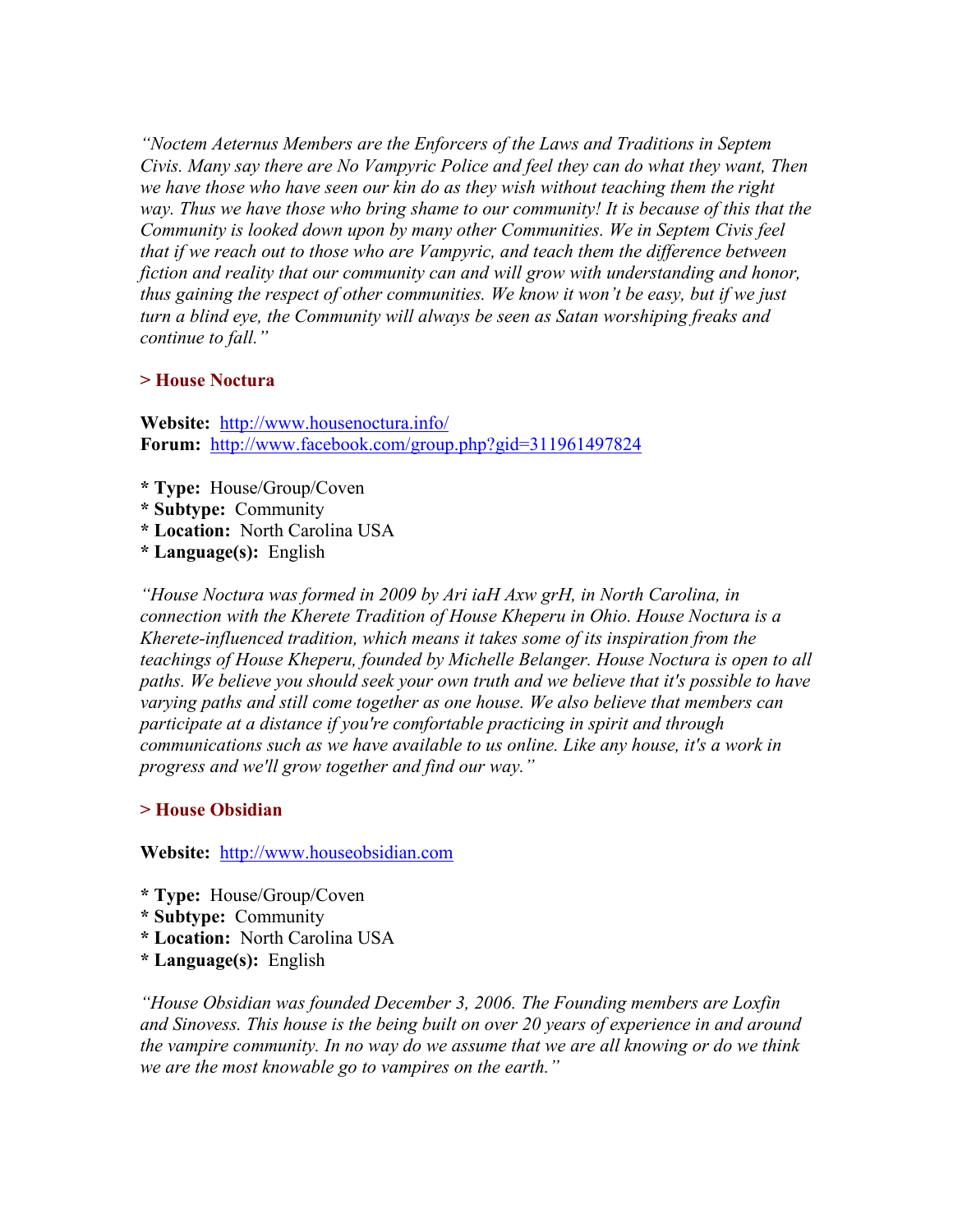#### **> House Of Ancients**

**Website:** <http://www.meetup.com/House-of-Ancients/> **Forum:** [www.houseofancients.com/forums](http://www.houseofancients.com/forums)

**Location:** Fort Lauderdale, FL

*"Welcome to House of Ancients. Over the past 5 years we have trained over 350 people online in the ways of Energy-Working. We are now seeking local members. We welcome all sorts of Pagans, Mages, Otherkin, Psions, Spiritualists, Vampires (psi & sang), Right & Left Hand Paths, etc... We train folks (for free) in the following Basic abilities: Aligning chakras, Centering, Clearing, Constructs, Energy Combat, Grounding, Healing, Meditation, Ranged-Energy send/receive…"* 

### **> House Of Bennu**

**Website:** [http://www.houseofbennu.com](http://www.houseofbennu.com/)  **Forum:** [http://houseofbennu.ning.com](http://houseofbennu.ning.com/)

- **\* Type:** House/Group/Coven
- **\* Subtype:** Community
- **\* Location:** Australia
- **\* Language(s):** English

**> House Of BlackRose** 

**Website:** <http://www.myspace.com/toriraven>

- **\* Type:** House/Group/Coven
- **\* Subtype:** Noir Haven
- **\* Location:** New York City, NY USA
- **\* Language(s):** English

*"The Black Rose produces darkly unique nightclub events in Florida and now in the Greater New York City area. Each Black Rose event is centered around the dark and hidden underworld of the Vampire, Goth, and Fetish scenes, and creates a most wondrous experience stimulated by sights, sounds, and atmosphere that is unparallel to any other such event."* 

### **> House Fontium Familia**

**Website:** [http://fontiumfamilia.spruz.com](http://fontiumfamilia.spruz.com/)

**Location:** Arkansas USA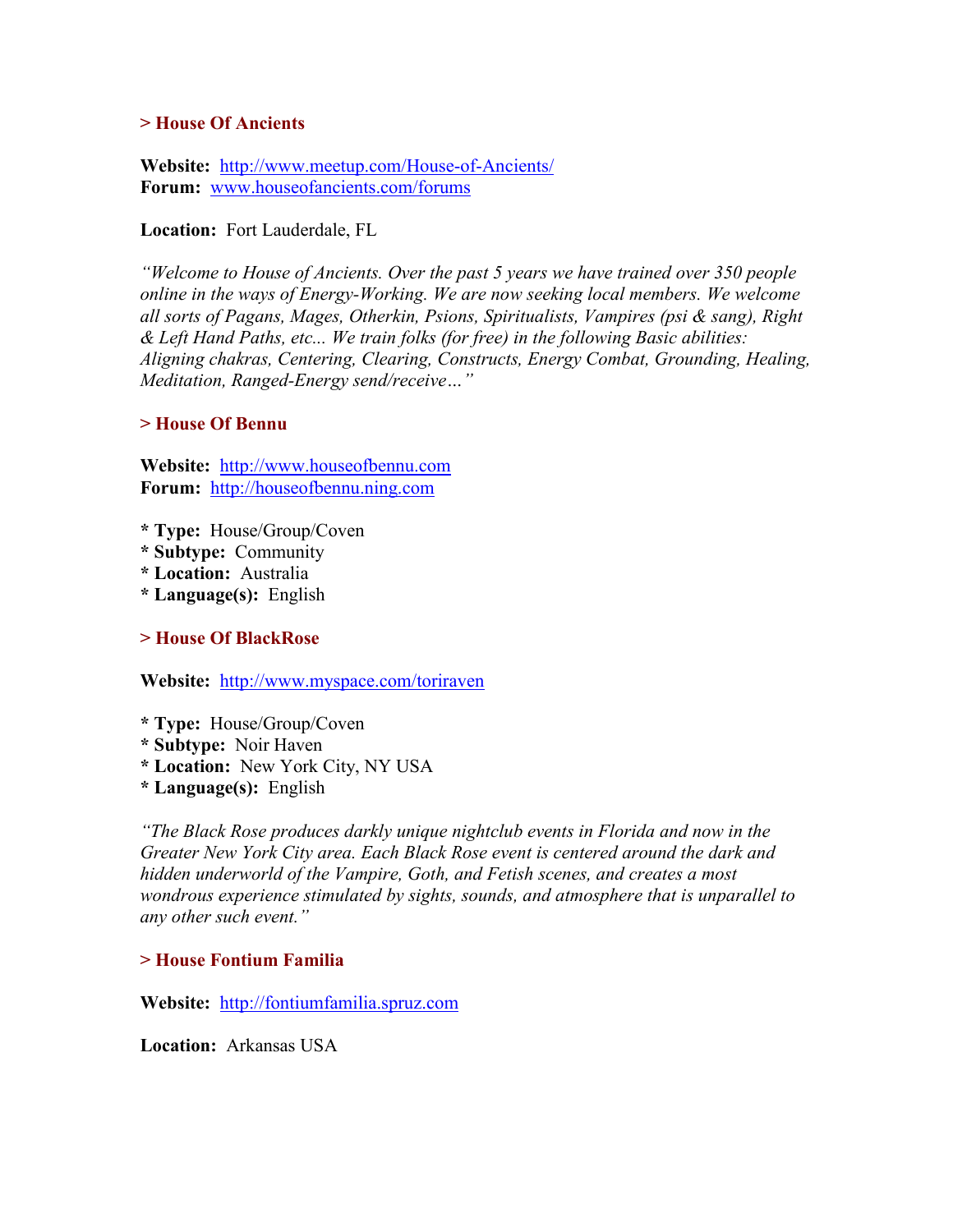*"House Fontium Familia, or Family of the Springs, is a haven dedicated to being an online repository of information and teachings for real modern day vampirism and otherkin, as well as forming an offline Community for the state of Arkansas, and possibly the surrounding states. Our name comes from the home of the House's Founders, Sorin and Sah'reth Apostolos, who reside in Hot Springs National Park, AR."* 

### **> House Of Havoc**

**Website:** <http://houseofhavoc.webs.com/> **Forum:** <http://realvampireforum.forum-motion.net/>

- **\* Type:** House/Group/Coven
- **\* Subtype:** Community
- **\* Location:** Centurion, Gauteng, South Africa
- **\* Language(s):** English

*"House of Havoc is a house for Vampyres and Otherkin in South Africa, based in Pretoria, Gauteng. HoH was formed at the end of 2009. They have three house fathers, VampireIzak, Jason Lord Havoc and Lee Havoc. Their goal is to unite the greater vampire community within South Africa and to encourage the development of havens across the country. HoH is a participating member group of the International Vampyre Alliance."* 

#### **> House Of Mystic Echoes**

**Website:** <http://groups.myspace.com/houseofmysticechoes> **Facebook:** [http://www.facebook.com/home.php?sk=group\\_187838721249705](http://www.facebook.com/home.php?sk=group_187838721249705)

- **\* Type:** House/Group/Coven
- **\* Subtype:** Community
- **\* Location:** New Orleans, LA USA
- **\* Language(s):** English

**> House Of Osiris** 

**Website:** <http://www.meetup.com/House-of-Osiris/>

- **\* Type:** House/Group/Coven
- **\* Subtype:** Community & Meetup Group
- **\* Location:** London, England UK
- **\* Language(s):** English

*"This group is here to send a call to all our Brothers and Sisters of the long fallen night.. We are trying to reach those who have just awoken and those of old blood. We are in the process of rebuilding the house of old and would invite you to join as you once were...We*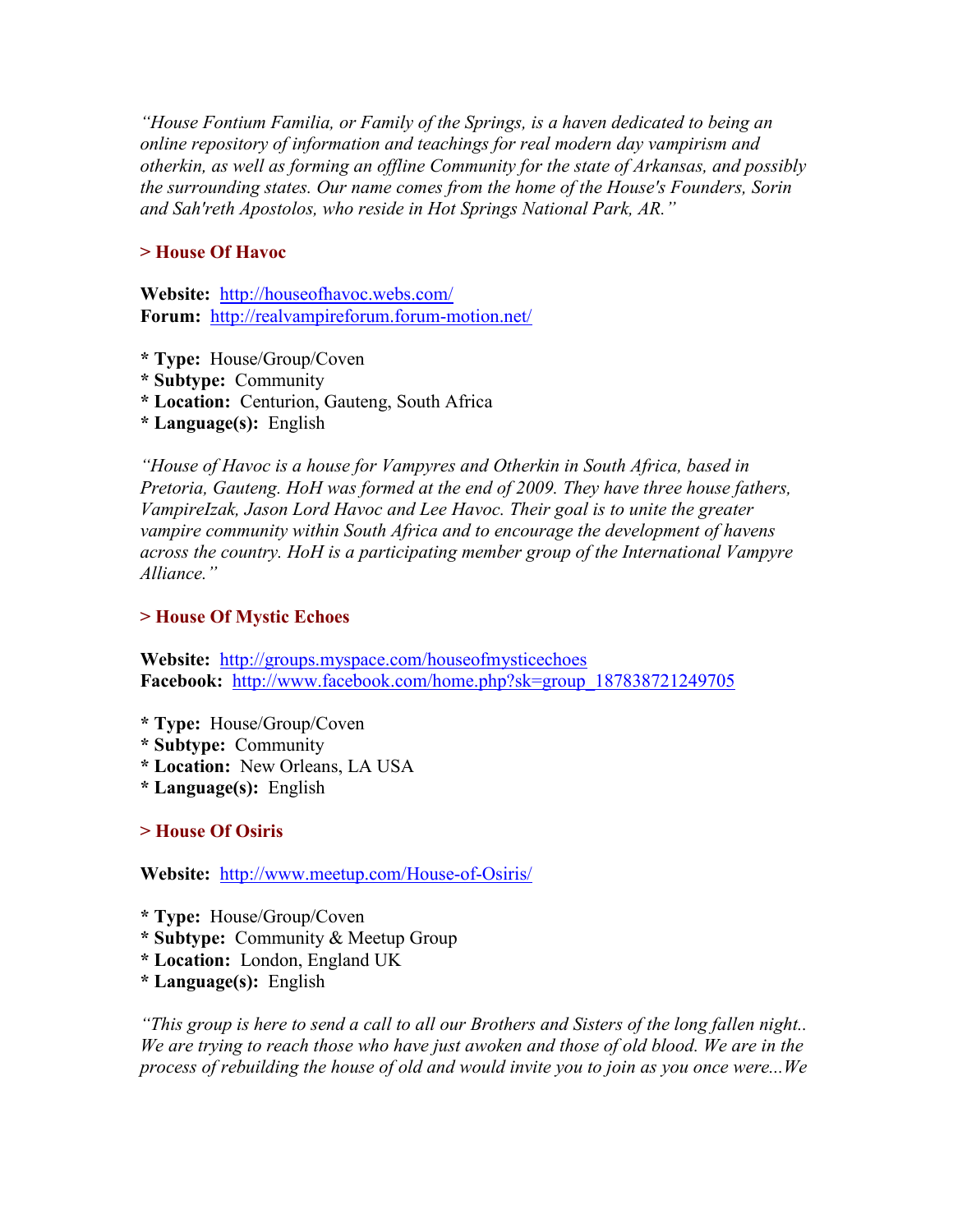*are also sending a call to those who have so graciously been donors to us for so long to join as well as we welcome you to our new beginning."* 

# **> House Of Quin**

**Website:** <http://houseofquin.spruz.com/> **Forum:** <http://www.houseofquin.ning.com/>

**\* Type:** House/Group/Coven

- **\* Subtype:** Community
- **\* Location:** San Bernardino, CA USA
- **\* Language(s):** English

**> House Of Raven**

**Website:** <http://www.myspace.com/ravenhouse>

- **\* Type:** House/Group/Coven
- **\* Subtype:** Community
- **\* Location:** New York City, NY USA
- **\* Language(s):** English

**> House Of Sheol**

Yahoo Group: <http://groups.yahoo.com/group/houseofsheol> **Blog:** <http://houseofsheol.blogspot.com/>

- **\* Type:** House/Group/Coven
- **\* Subtype:** Community & Blog
- **\* Location:** Conyers, GA USA
- **\* Language(s):** English

*"Welcome to Vampires: House of Sheol Vampire Coven for all vampires (sanguine, psi, elemental, and hybrid), family, friends, and donors."* 

# **> House Of The Dreaming**

**Website:** [http://www.houseofthedreaming.net](http://www.houseofthedreaming.net/) 

- **\* Type:** House/Group/Coven
- **\* Subtype:** Community
- **\* Location:** International
- **\* Language(s):** English/Portuguese

*"We are a collective of individuals: a collection of dreams and dreamers. The diversity of our views is our strength. We come together to learn the truths of our existence and of the*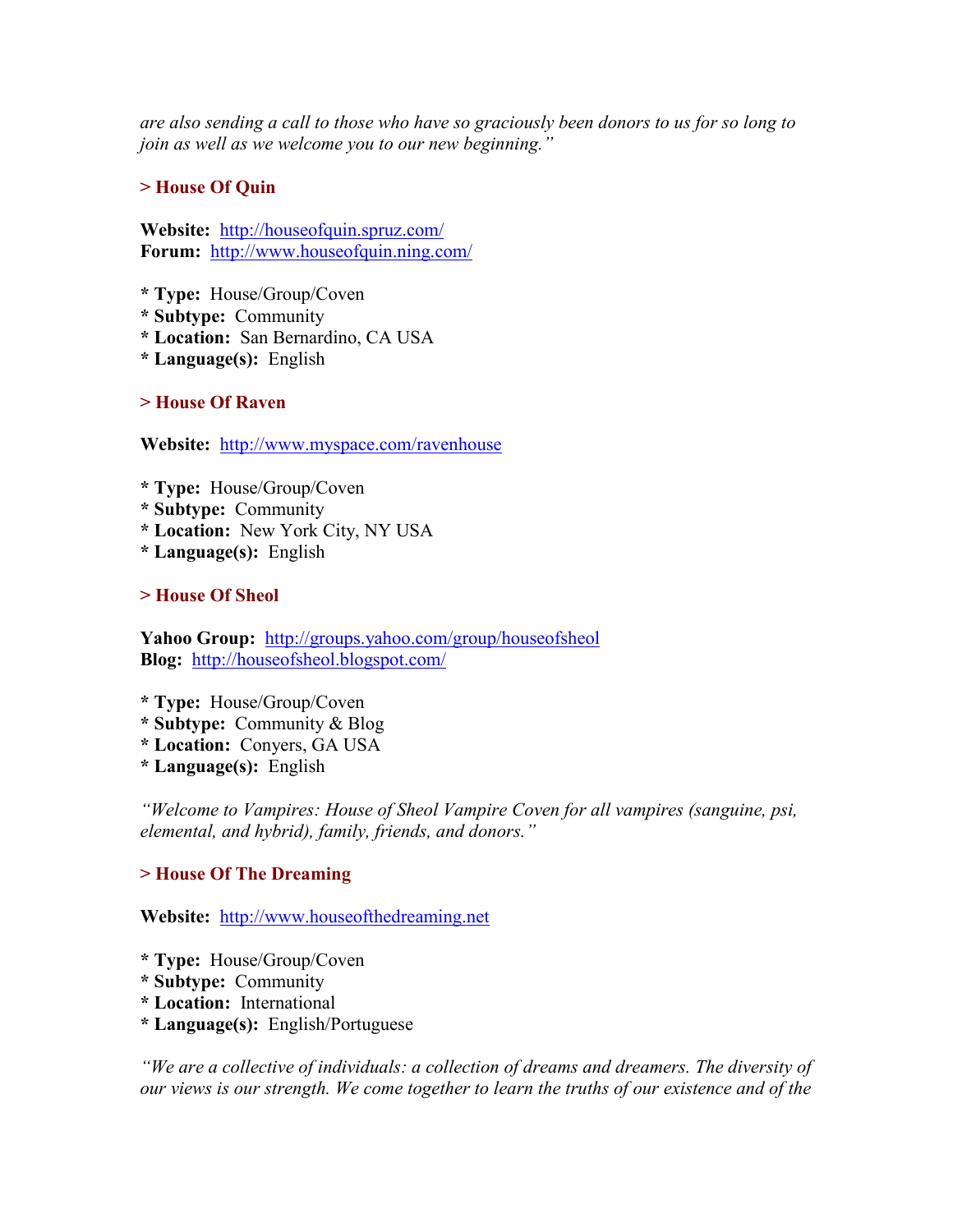*universe that we live in. We share the same Dream: the dream of family, the dream of diversity accepted, the dream of a transcendental nation, and the dream of life eternal. We believe that truth comes from understanding. The truth is our sword and our shield. We believe in being true to our own selves and that this truth will set us free. We believe dreams become reality for those who chose to make it so. We have chosen to live out our dreams and make them real. We live in a world of dreams and a world of dreams lives within us. Our Dreams have born us our Household and our Household is our Dreams."* 

# **> House Of The Hydra**

**Website:** <http://www.myspace.com/houseofthehydra>

- **\* Type:** House/Group/Coven
- **\* Subtype:** Community
- **\* Location:** New York City, NY USA
- **\* Language(s):** English

### **> House Of The Sword And Serpent**

**Website:** <http://swordandserpent.web.officelive.com/default.aspx>

- **\* Type:** House/Group/Coven
- **\* Subtype:** Community
- **\* Location:** London, England UK
- **\* Language(s):** English

*"It's house that meets and tried to be discreet and sensible as possible without taking our beliefs too seriously. We've been doing Kherete ritual as of late and we will be working with energy a lot together. Although we are a small group we will be happy to take on new members in September 2010."* 

### **> House Of Uvaoni**

**Website:** [http://www.houseofuvaoni.com](http://www.houseofuvaoni.com/)

- **\* Type:** House/Group/Coven
- **\* Subtype:** Community
- **\* Location:** Illinois USA
- **\* Language(s):** English

*"We Of The HOUSE OF UVAONI Welcome You To Our House, And* 

 *So That You Know In Advance That We Are A Real Vampyer House, And We Are Not A Role Play Game Site At All, However We Do Welcome All Who Are Like Minded And Who Are Vampyer Friendly, So Be Sure To Be Kind To All That Are Here, Because We Do Have Vampires, Donors, Other Kin, Wiccan's, Pagans, Christians, Unitarians, And*  People That Come From All Types Of Life's, And We Do Not Tolerate Any Kind Of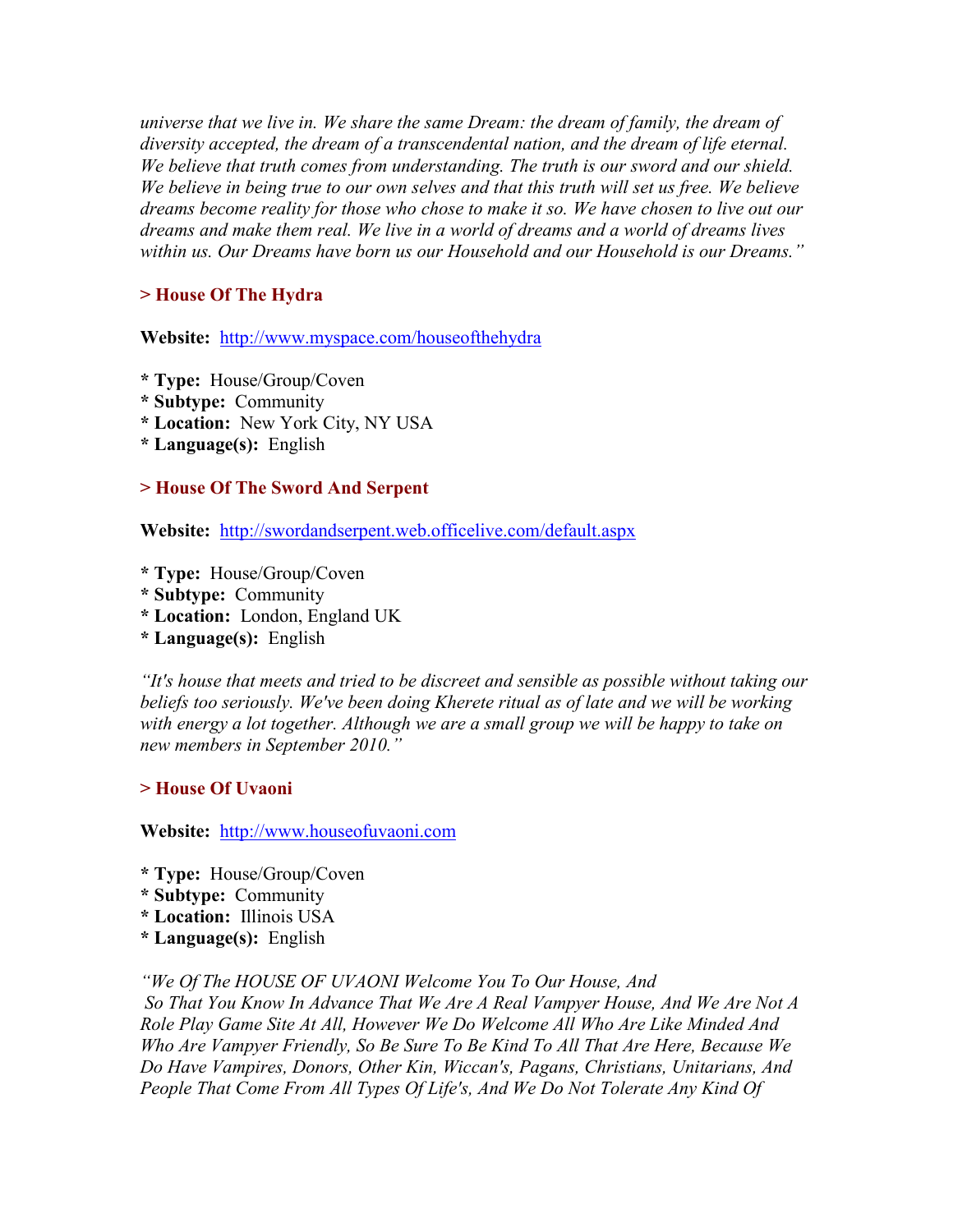*Drama, And Or Bashing Of Others Belief's At All, So If You Can Abide By These Standards You Are More Than Welcome To Come And Take A Look At What We Have To Offer You... Hail And Welcome To The House Of United Vampyre Alliance Of Northern Illinois"* 

### **> House Quinotaur**

**Website:** [http://www.house-quinotaur.org](http://www.house-quinotaur.org/)

- **\* Type:** House/Group/Coven
- **\* Subtype:** Community
- **\* Location:** International
- **\* Language(s):** English

*"We are an established House with in some cases some new ideas, however we hope you'll like what you see here. We have attempted to cater to all types of people with the fundamental need to exchange energy, with diverse backgrounds and diverse beliefs. Non-Religious, we are working on developing a religious and also magickal path within our House. This Path however, is not necessary to follow to be part of House Quinotaur. We offer it as an extra for those who wish to explore themselves magickally or religiously."* 

### **> House RavenShadow**

**Website:** <http://www.facebook.com/profile.php?id=100001521005273> *Website: http://www.houseravenshadow.org/ (Inactive)* 

- **\* Type:** House/Group/Coven
- **\* Subtype:** Community
- **\* Location:** Alabama, Florida, & Georgia USA
- **\* Language(s):** English

*"The original concept of the house was created to help those vampyres who were sanguine and psychic oriented in finding a "family" to call their own, where paths and beliefs could co-exist peacefully. A family where unconditional love and support could flourish without drama or struggle as seen in many other houses and organizations. The goal of House Raven Shadow has always been to promote community awareness and to*  remain a neutral house by aligning ourselves with all paths and all houses, havens, etc. *We are diplomats and counselors who do not play vampyre politics nor will we be drawn into the folds that others have so carefully placed within the realms of vampyres."* 

# **> House Rosa**

**Website:** [http://www.houserosa.org](http://www.houserosa.org/)

**\* Type:** House/Group/Coven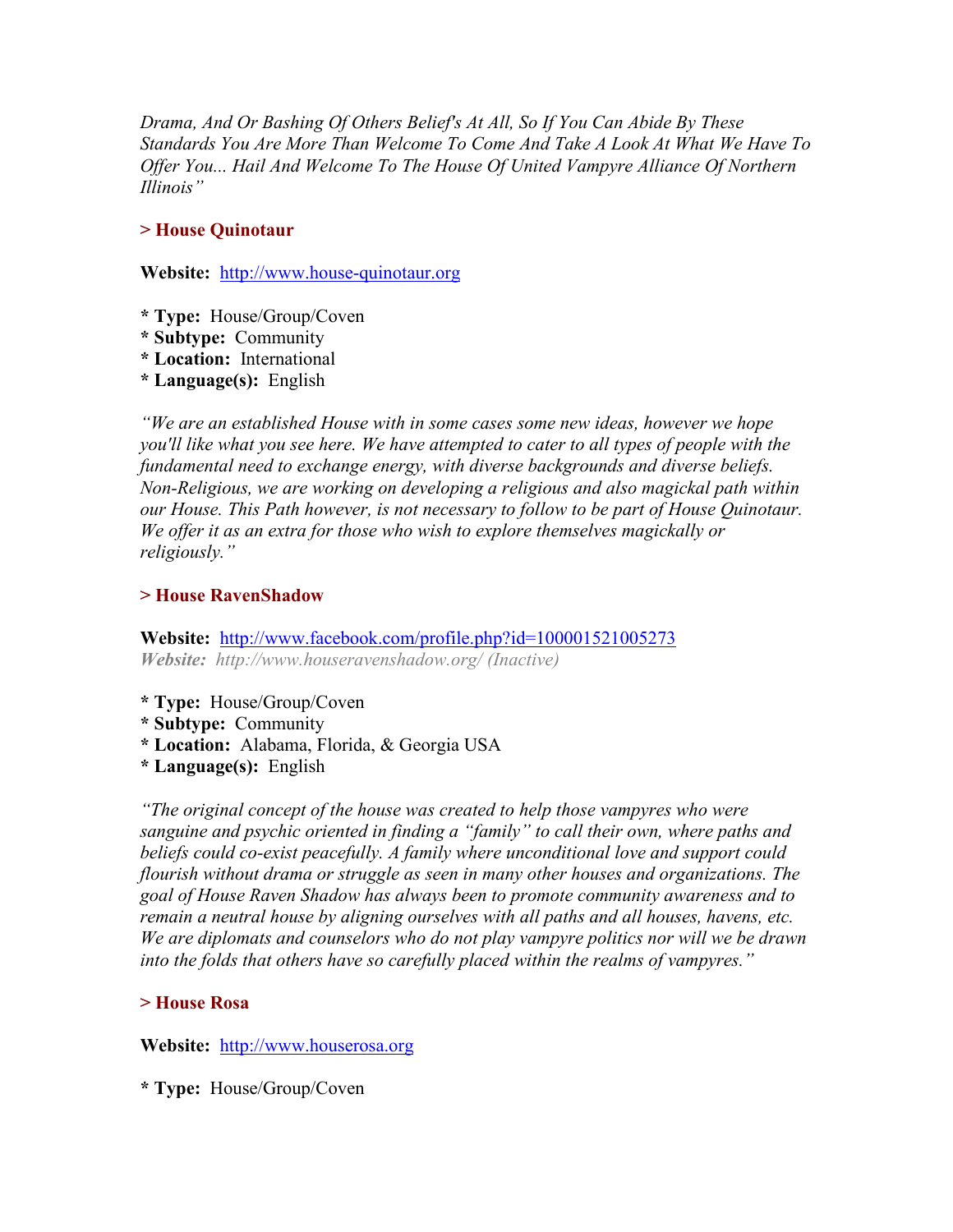- **\* Subtype:** Community
- **\* Location:** Reno, NV USA
- **\* Language(s):** English

*"Welcome to the online home of House Rosa, a vampire & Otherkin House located in Reno, NV, dedicated to the education of Otherkin and other fringe communities as to the nature of Otherkin: Vampires, Fey, Witches, Therians, Myth-Kin, etc. As we are a support umbrella for many kinds of people, we offer counseling and assistance in many arenas of life."* 

# **> House Sabretooth MacPhee**

**Website:** <http://www.freewebs.com/housemacphee/>

- **\* Type:** House/Group/Coven
- **\* Subtype:** Community
- **\* Location:** New York City, NY USA
- **\* Language(s):** English

# **> House Sahjaza**

**Website:** [http://www.sahjaza.com](http://www.sahjaza.com/)

- **\* Type:** House/Group/Coven
- **\* Subtype:** Community
- **\* Location:** New York City, NY USA
- **\* Language(s):** English

*"Temple Sahjaza, formerly known as House Sahjaza, is one of the longest consecutively running private organizations of vampyric witches and pagans within the modern new age and occult underground. Having initial seeds for the Sahjaza current first planted in the late 1970's, the founding membership, united under the vision and leadership of High Priestess Goddess Rosemary, established the Z/n Society (1985-1995) that has since evolved into House Sahjaza (1998) and most recently transformed into the collective it is today. From the earliest days, Sahjaza has grown to include active members world-wide while still maintaining a continual presence in its birth home of New York City."* 

# **> House Sang Real**

**Website:** <http://www.house-sangreal.de/> **Forum:** <http://www.house-sangreal.de/forum.htm>

- **\* Type:** House/Group/Coven
- **\* Subtype:** Community
- **\* Location:** Germany
- **\* Language(s):** German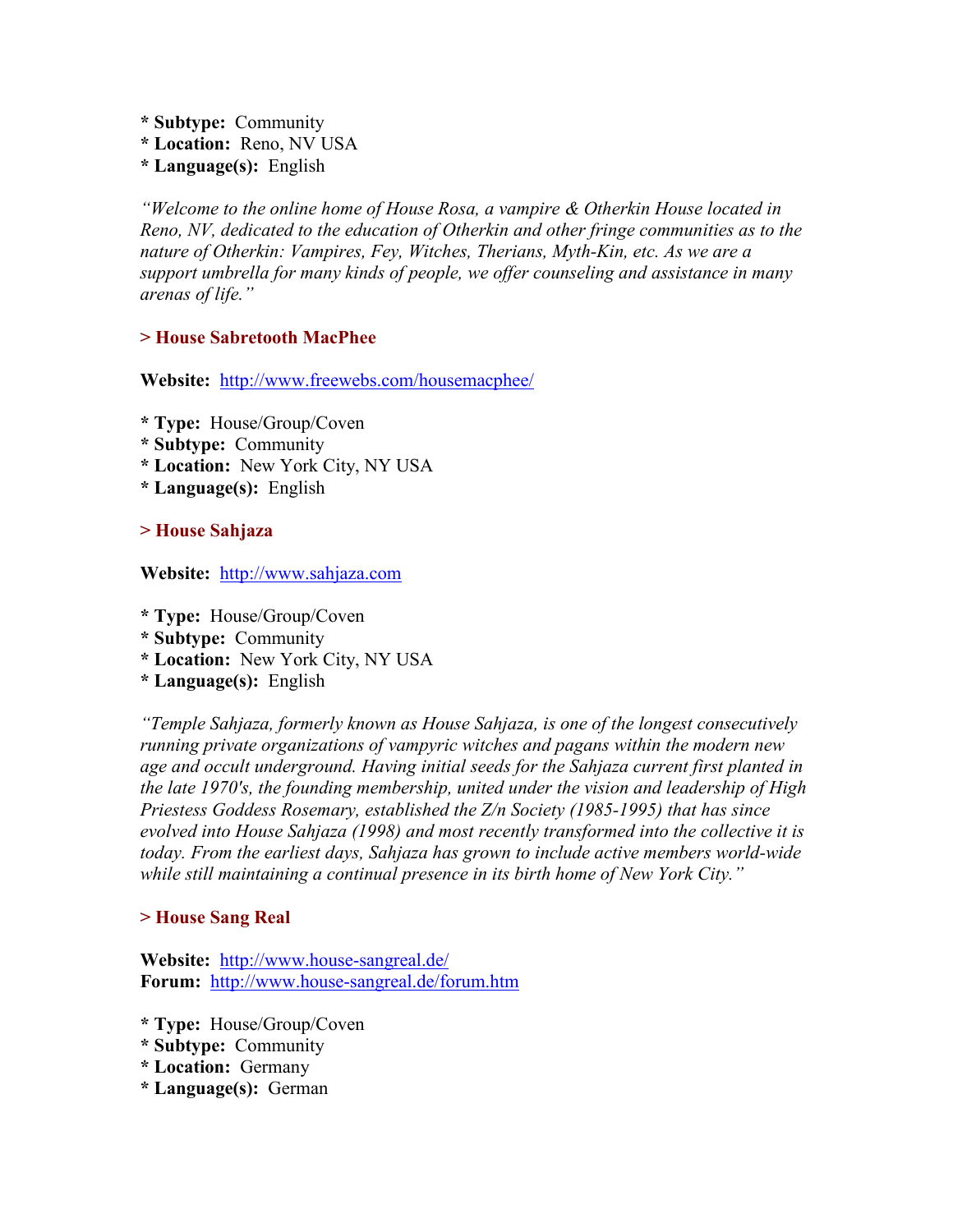### **> House Solaris**

**Facebook:** <http://www.facebook.com/armitage.soulshroude> *Website: http://www.myspace.com/shroudedcouncil (Inactive)* 

- **\* Type:** House/Group/Coven
- **\* Subtype:** Community
- **\* Location:** New Orleans, LA USA
- **\* Language(s):** English

**> House Synopolis** 

**Website:** <http://www.myspace.com/housecynopolis>

- **\* Type:** House/Group/Coven
- **\* Subtype:** Community
- **\* Location:** Tampa Bay, FL USA
- **\* Language(s):** English

#### **> House Twilight Playground**

**Website:** <http://alicessecretgarden.angelfire.com/>

- **\* Type:** House/Group/Coven
- **\* Subtype:** Community & Otherkin
- **\* Location:** Saint Augustine, FL USA
- **\* Language(s):** English

*"You've stumbled into the crossroads of the House Twilight Playground. Here you will find pragmatic and spiritual information for otherkin. You're here for a reason. I've been waiting to meet you."* 

#### **> House Valur**

**Website:** <http://housevalur.webs.com/> **Forum:** <http://realvampireforum.forum-motion.net/> **Blog:** [http://housevalur.blogspot.com](http://housevalur.blogspot.com/)

- **\* Type:** House/Group/Coven
- **\* Subtype:** Community
- **\* Location:** South Africa
- **\* Language(s):** English

*"House Valur is based in Port Elizabeth, South Africa. We are NOT a role-playing group nor engage in role-playing activities. We are not a "life-styler" group. Non-Vampyres,*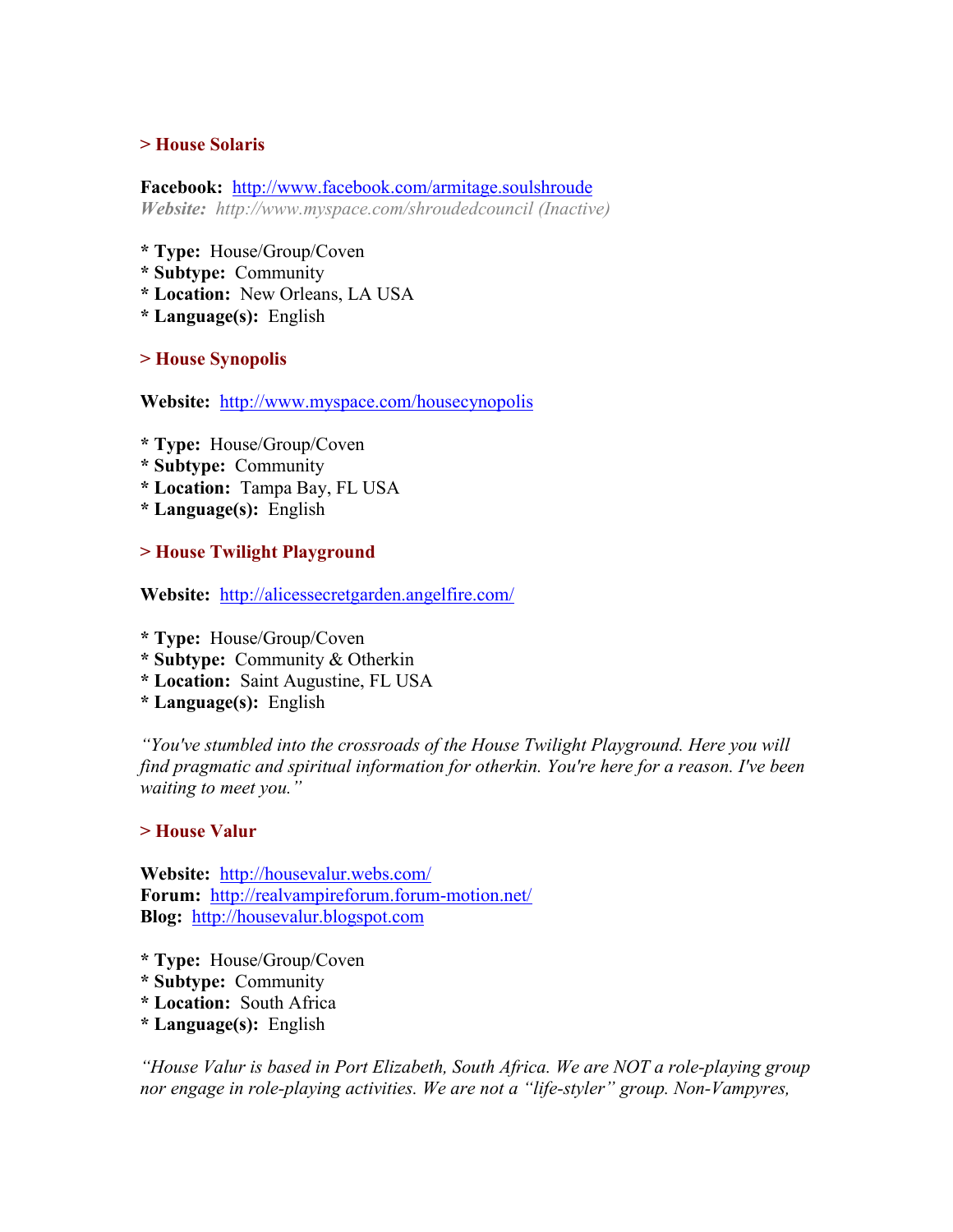*Black Swans and Otherkin are welcome as full members of the Outer Circle of the House. Mature individuals of all backgrounds willing to contribute to the benefit of the greater community are welcome. Please note that being a supporter of our blog or a member of the Facebook group or Real Vampyre Forum does NOT constitute being a House Member of House Valur. To join, you don't need to pay any fees, buy any books - or buy into anybody's religion or any other money-making scheme. It is with regret that we only allow members of 18 years and older, and resident in the area of Port Elizabeth, South Africa to join the House."* 

### **> Houston Otherkin, Therians, & Vampires**

**Website:** <http://www.meetup.com/HoustonOtherkinTherianVampire/>

### **Location:** Houston, TX USA

*"This group is for all kinds of Otherkin, Therian, and Vampires who would like to meet up and discuss just about anything ranging from Metaphysics to Music to Fluff Hunting and to meet other folks just like - and different from - you!. If you're true to what and who you are you are more than welcome. Role-players need not apply, you WILL be fluffhunted."* 

### **> The Institute Of Vampire Research**

**Website:** [http://vampireresearch.wordpress.com](http://vampireresearch.wordpress.com/)

**\* Type:** Information Resource

- **\* Subtype:** Research & Education (External)
- **\* Language(s):** English

*"Exploring the folklore and modern day vampirism."* 

# **> International Vampyre Alliance (IVA)**

**Website:** [http://internationalvampyrealliance.webs.com](http://internationalvampyrealliance.webs.com/) **Forum:** <http://int-vampyre-alliance.forum-motion.com/forum.htm>

- **\* Type:** Information Resource
- **\* Subtype:** Community
- **\* Language(s):** English

*"The International Vampyre Alliance aims to be a corporate representative body for the global community of real Vampyres, or in simpler terms, for those around the world who identify as real vampiric people. The actual function of the IVA would be to facilitate communication and cohesion between international Houses and groups within the community - and to act as a global body for the best interests of all Vampyres in pursuing*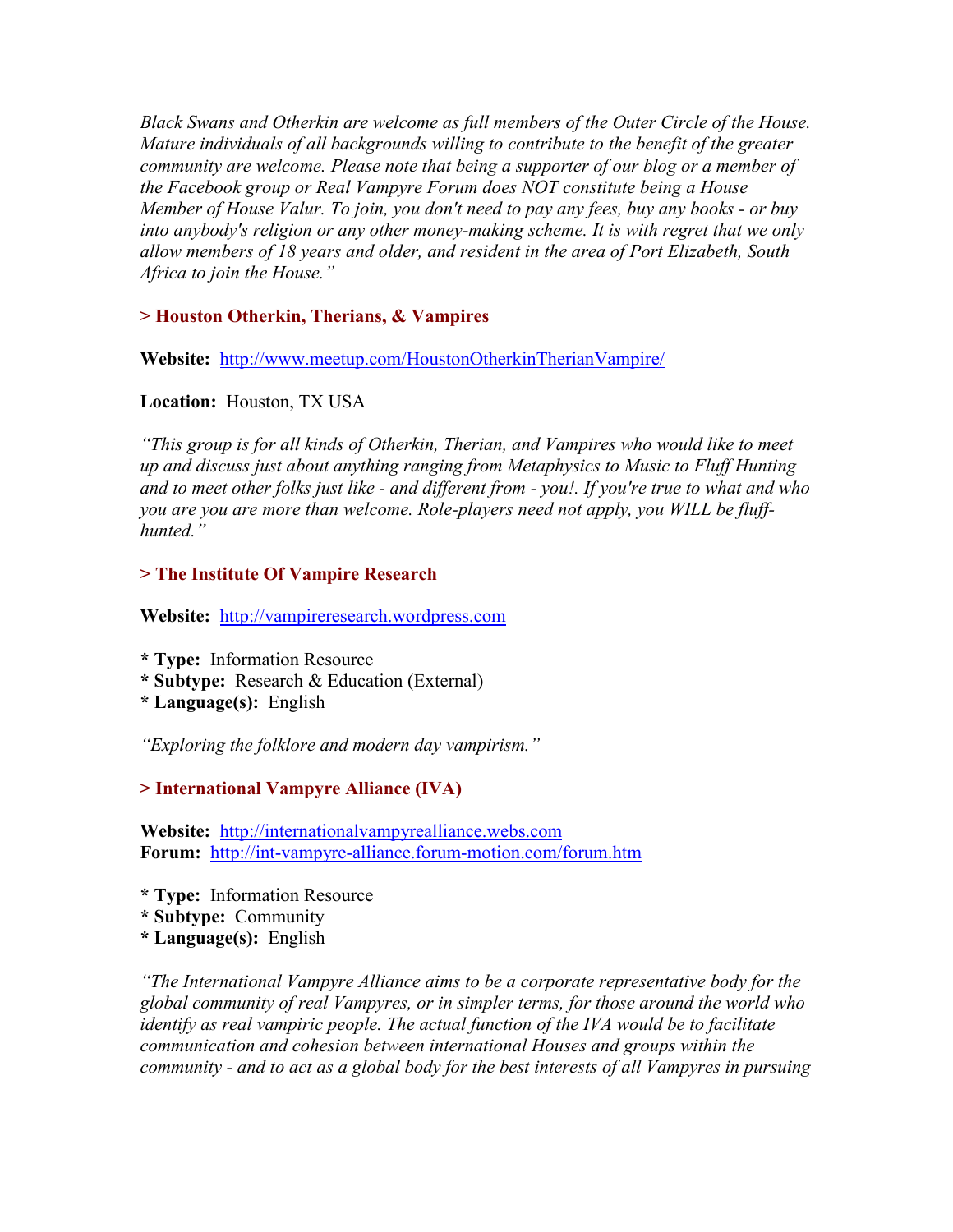*acceptance, dispelling ignorance and achieving recognition for our kind as an identity group within the broader ambit of Human Rights."* 

# **> Into The Night**

**Website:** <http://vampyressupportsitemessageboard.yuku.com/directory>

**Location:** Czechoslovakia

# **> Kemetic Order Of Aset Ka (KOAK)**

**Website:** <http://www.asetka.org/> **Forum:** [http://www.vampirismforum.com](http://www.vampirismforum.com/)

- **\* Type:** House/Group/Coven **\* Subtype:** Spiritual **\* Location:** Oporto, Portugal & Egypt
- **\* Language(s):** English

*"Aset Ka is an occult Order, Europe based, that goes under the name "Kemetic Order of Aset Ka". It is one of the most influential Kemetic Orders, as well as vampiric movements, inside the occult underground in Europe, especially in the Iberian Peninsula. It's traditions are based on Left Hand Path, Black Magic and Dark Occultism, mixing Luciferian and Setian philosophies with Egyptian Magick, practicing mystical Vampirism and studying chaos magick and chaotic energies, as well as different forms of High Magick, energy work and rituals, considered highly elite in the wide occult studies spectrum."* 

### **> Kinside**

**Forum:** <http://kinside.46.forumer.com/index>

*"Sister site to PrideKin forum. It's a general otherkin, vampire, and therian forum. All are welcome."* 

### **> Kitsuhana**

### **Forum:** <http://forums.kitsuhana.org/>

 *"Discussion board for therians, vampires and the vampire community."* 

# **> Les Vampires**

**Website:** [http://lesvampires.org](http://lesvampires.org/) Yahoo Group: <http://groups.yahoo.com/group/LesVampires>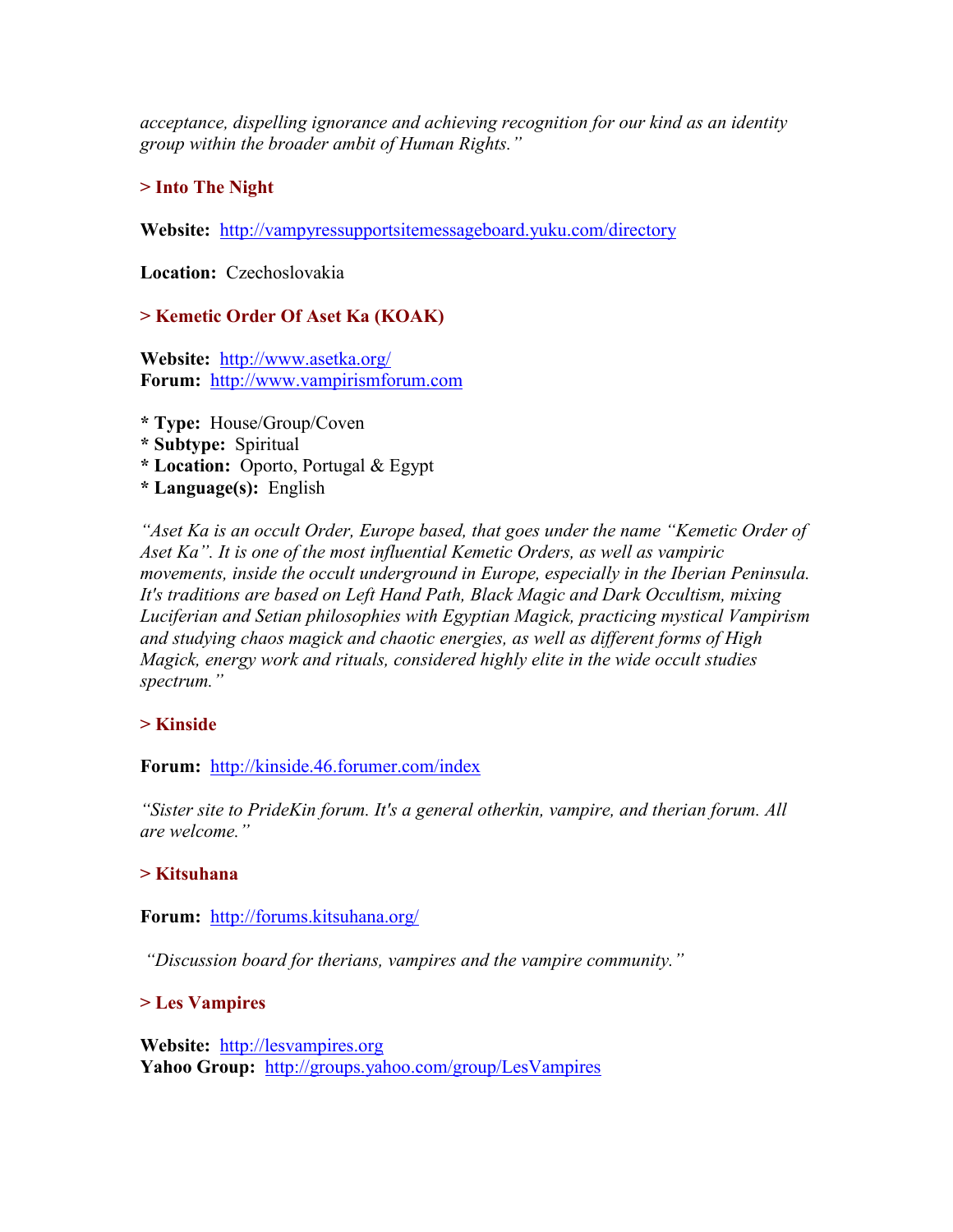- **\* Type:** Information Resource
- **\* Subtype:** Community
- **\* Language(s):** English

*"Enjoy the labyrinth. You'll find many of the rooms have layers and passageways. The subject of course, is vampires and vampirism--as it's reflected in various eyes and minds and as it's experienced. This site is more geared towards those whose interests are simpatico than to the kind of popularity measured in numbers of hits. If bloodletting and related subjects are upsetting or offensive to you, the sanguine pages are not recommended. Feel free to contact us or comment--some of us do bite but generally try to be helpful to guests."* 

### **> The London Vampire Meetup Group**

### **Website:** <http://www.vampiresoflondon.com/>

### **Location:** London, England UK

*"Greetings all. We are a gathering of darkened souls who bear an interest in all things vampiric, from those who have a love for the literature and the movies to those who prefer to delve deeper. Whatever level your interest, you are most welcome."* 

### **> Los Angeles Vampires Meetup Group**

**Website:** <http://www.meetup.com/SoCalVamp/>

### **Location:** Los Angeles, CA USA

*"It is a meetup for Real Vampires, Witches, Werekin, Otherkin, Donors, Supporters, and those who are simply curious about us. This group is NOT about role playing games, vampire literature, movies, or TV (although most of us love True Blood), we are also NOT a free resource for reality TV shows (see our media policy). Also we cannot turn you into a vampire (see above about this is not an RPG group). You do not need to be a vampire or a donor or any other label to join."* 

### **> Lost Children Of The Oubliette**

**Website:** <http://tlcoto.salemsloft.com/index.php>

#### **> Manerium Lamiis**

**Website:** [http://www.maneriumlamiis.net](http://www.maneriumlamiis.net/)

**Location:** France

### **> Maryland By Night Vampire, Witch, Goth & Otherkin Meetup Group**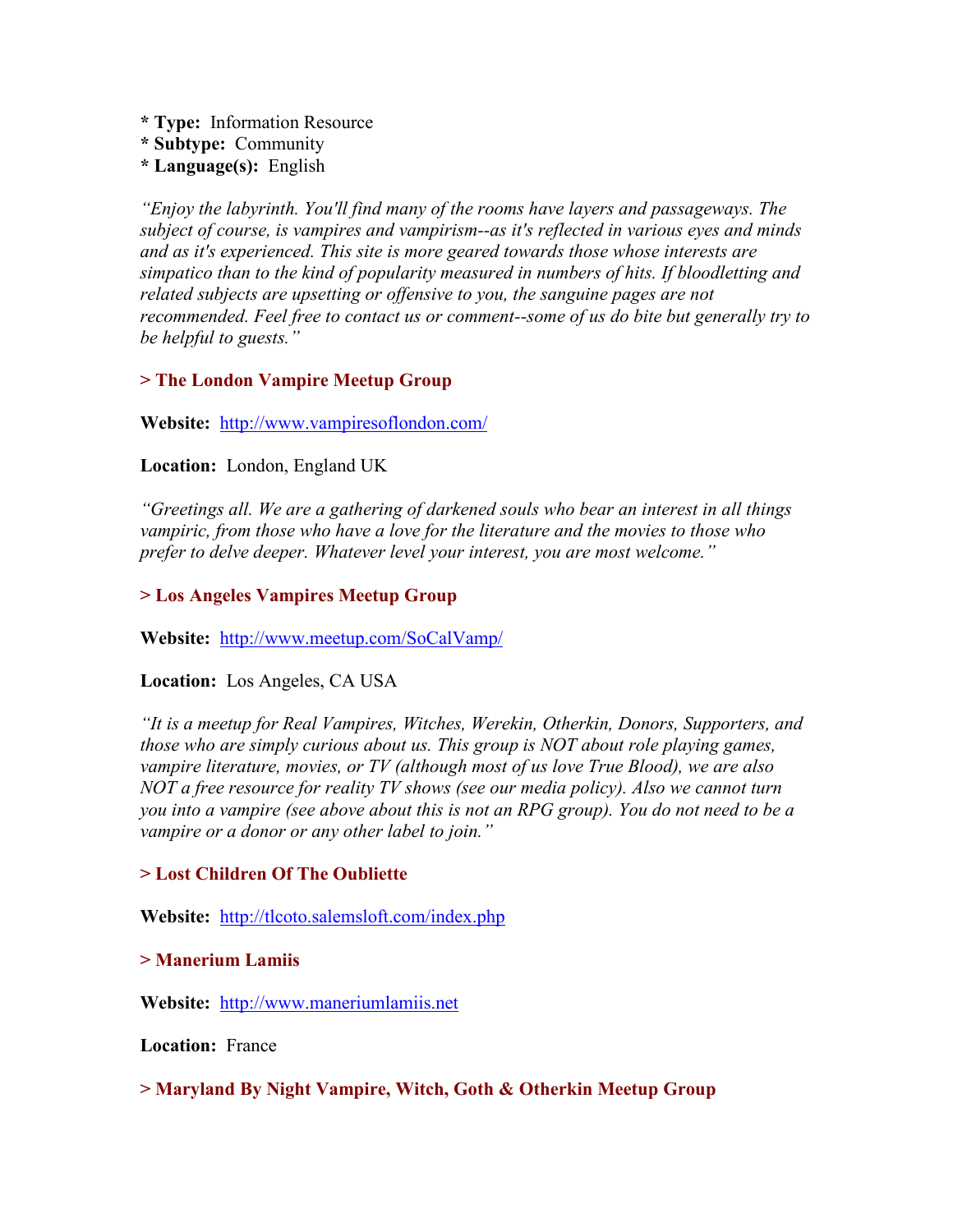**Website:** <http://www.meetup.com/Maryland-By-Night-Vampire-Otherkin-Meetup/>

**Location:** Maryland USA

*"Meet other REAL Vampires, Witches, Warlocks, Goths & Otherkin in the Maryland area who share your interests and make new friends, this group is open to all vampires and otherkin as well as those wishing to learn from us or wanting to know more about us."* 

**> The Melbourne Vampire Meetup Group** 

**Website:** [http://www.meetup.com/vampiresaustralia](http://www.meetup.com/vampiresaustralia/)/

**Location:** Melbourne, Australia

### **> Midsouth Nyte Bridgade**

**Website:** [http://nytebrigade.proboards.com](http://nytebrigade.proboards.com/)

# **> Nexus Noctis (Formerly Conventum Tenebrarum)**

**Website:** <http://nexus-noctis.foren-city.de/>

*"Ersatzforum Zurück zur Eingangshalle von Nexus Noctis"* 

# **> Noctalium**

**Website:** <http://sites.google.com/site/noctaliumvr/>

- **\* Type:** Information Resource
- **\* Subtype:** Community
- **\* Location:** Spain
- **\* Language(s):** Spanish

*"A news site for the Spanish and Brazillian vampire community."* 

# **> Nocturnus Online**

**Website:** <http://www.nocturnusonline.net/>

# **> Northern California Vampires Meetup Group**

**Website:** <http://www.meetup.com/nocalvampires/>

**Location:** San Francisco, CA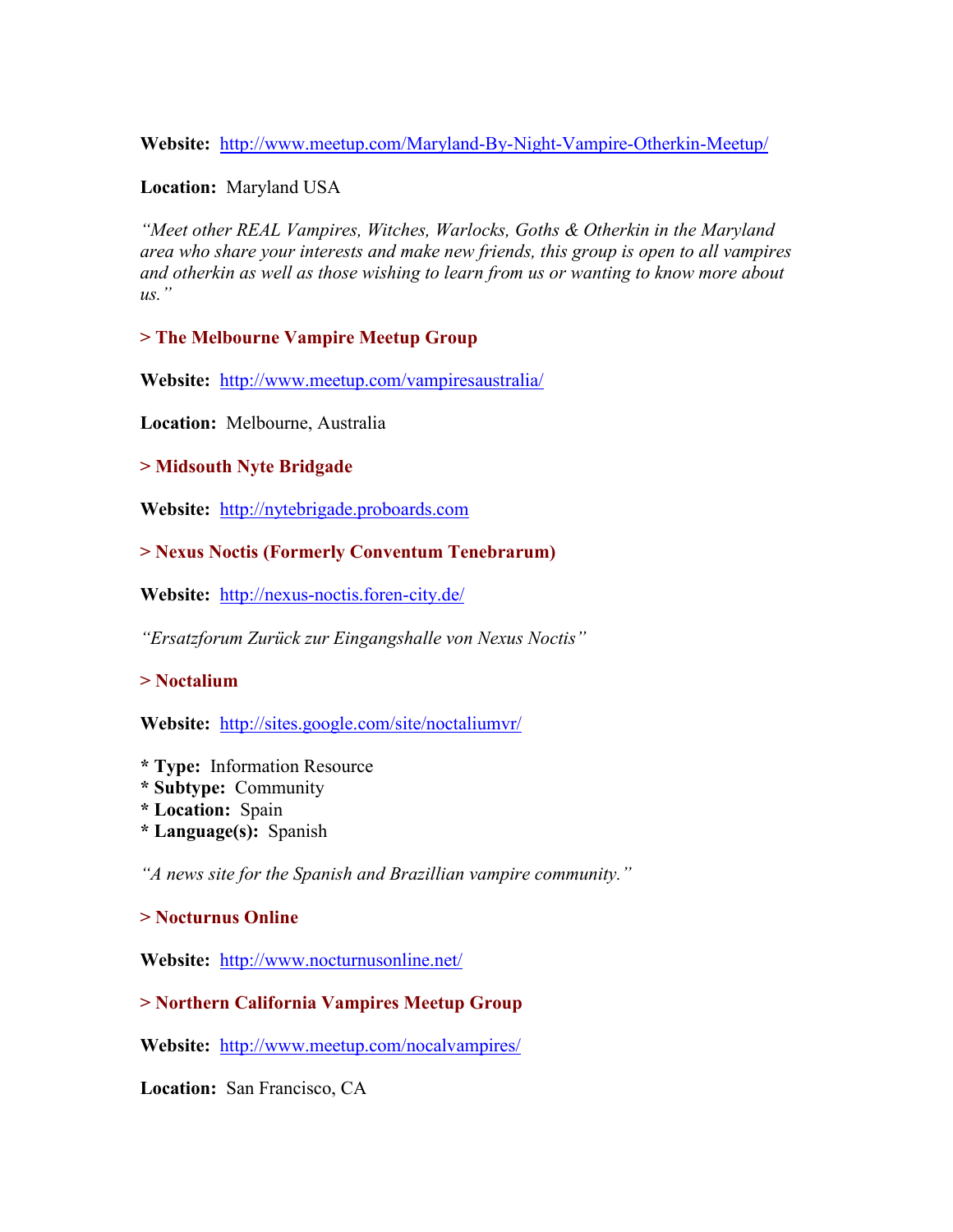*"This group is intended for persons in Northern California (San Francisco Bay Area, Sacramento, Chico, Eureka, Fresno, etc) and surrounding areas, who are interested in or actively involved in vampirism, as a medium for networking, information exchange, and social gatherings. Members are also encouraged to further check out regional groups more specific to their locale, of which we have a growing list of such groups in the Message Board (including Carpe Noctum, BRAVO, etc)."* 

### **> Noviomagus**

**Website:** <http://community.livejournal.com/noviomagus/>

- **\* Type:** Information Resource Site
- **\* Subtype:** Community
- **\* Location:** Netherlands
- **\* Language(s):** Dutch/English

*"This new community was called to life to resurrect the Dutch Vampyre scene. After some conversation with Father Sebastiaan we decided to rename the Halo to Noviomagus, a more fitting name. We would like to organize some activities in the near future."* 

### **> The Orange County Vampire & Otherkin Meetup Group**

**Website:** <http://www.meetup.com/OCVampires-Otherkin/>

### **Location:** Orange County, CA

*"Welcome to the Orange County Vampire and Other-kin Meetup Group! The Orange County Vampire and Other-kin Meetup Group is a Meetup group for those who consider themselves to be real vampires, other-kin, donors, and for those who are simply interested in the topic and the history. Though some of our members may hold personal* interest in the following, this group does not partake in role playing games and is not *based off of fictional books, film, and other forms of fictional media."* 

### **> Order Of The Black Marble**

**Website:** <http://www.myspace.com/blackmarble>

**\* Type:** Community Cooperative Group

- **\* Subtype:** Community & Advocacy
- **\* Location:** New York City, NY USA
- **\* Language(s):** English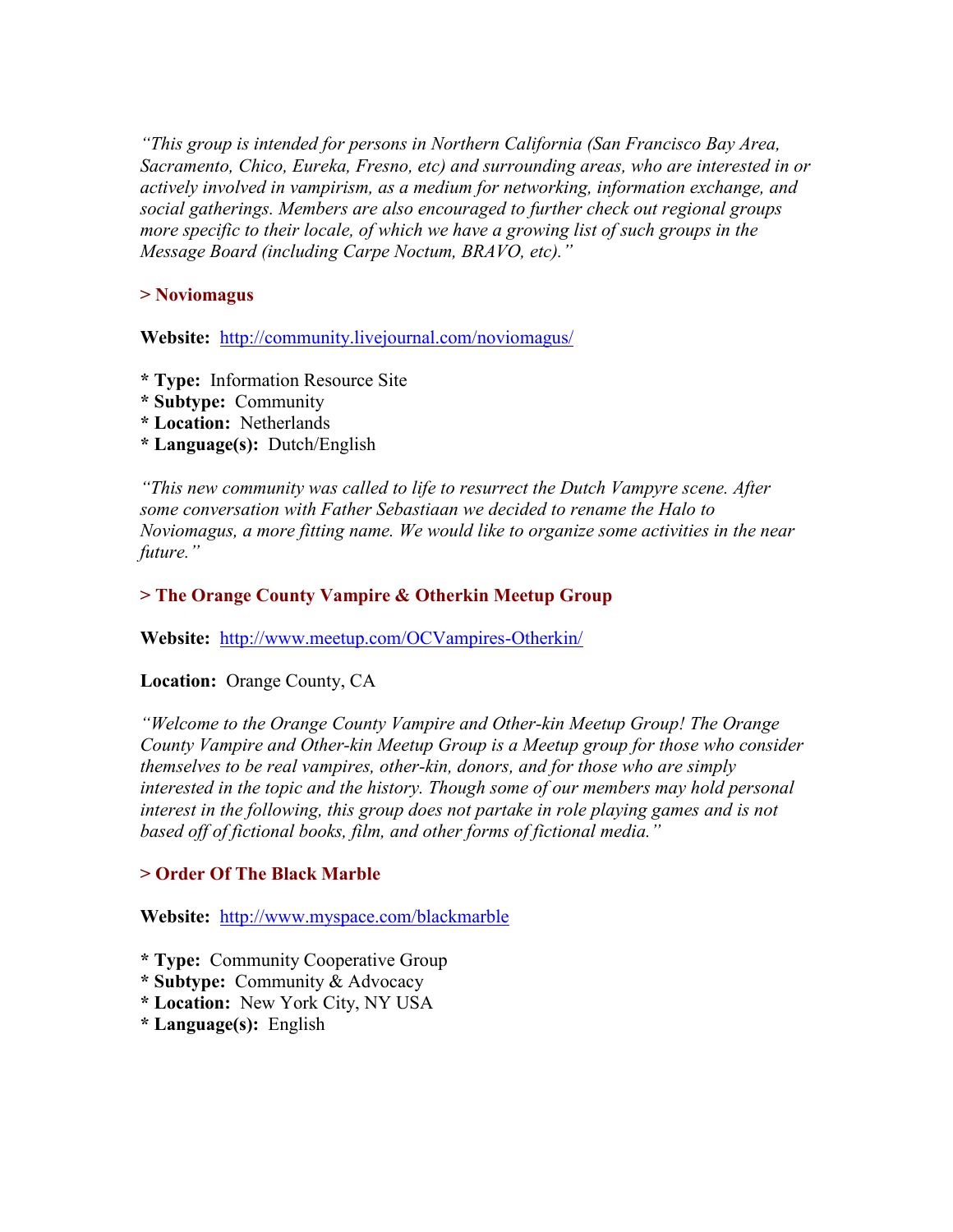*"The Order of The Black Marble is dedicated to maintaining peaceful relations (The Pax Vampyri) between Vampiric Courts, Communities, Churches and Societies. The Order is governed by three covenants, called The Black Trinity: I. Recognize and respect all Vampire Courts, Communities, Churches and Societies. II. Resolve rather than create conflict. III. Revel in our shared heritage. Members are welcomed to The Order by invitation only."* 

# **> The Order Of The Dragon**

**Website:** [http://theorderofthedragon.ning.com](http://theorderofthedragon.ning.com/) 

- **\* Type:** House/Group/Coven
- **\* Subtype:** Community
- **\* Location:** USA
- **\* Language(s):** English

*"The connection between Vlad III and the name Dracula comes from a secret order of knights called the Order of the Dragon."* 

# **> Order Of The Vampyre (An Order Of The Temple Of Set)**

**Website:** <http://www.xeper.org/ovampyre/>

**\* Type:** House/Group/Coven

- **\* Subtype:** Community & Spiritual
- **\* Language(s):** English

*"The Order of the Vampyre is an Order which embraces the concepts of Vampyric Presence as a means to personal power and potential Immortality. Vampyrism is a unique Black Magical condition that in and of its very nature requires a Posture, which enables a natural and effortless exchange of Power from the lesser to the Greater. In normal communication, this power is evidenced by the psychological control exerted over others. Through our Black Magic, this Power is evidenced by accessing what is known as lucid dreaming and increasingly gaining mastery over that state of Becoming which is desirable in its own right. Vampyrism goes back to time immemorial, and true Vampyrism can be traced back in many cultures around the world, and is therefore known by many different names. A true Vampyre knows that he does not achieve the Posture of Effortless Power through the mundane act of physical blood drinking. In fact to pursue such acts would mean that he did not understand his own condition, let alone Vampyric Black Magic. Through Xeper, the Word of the AEon of Set, members of this Order will strive to bring to Life those qualities and aspects of our potential which have long been considered to be dead, or latent. Communication is a cornerstone of our Work. Members of the Order will communicate effectively in order to maintain that concert which will be our collective effort."*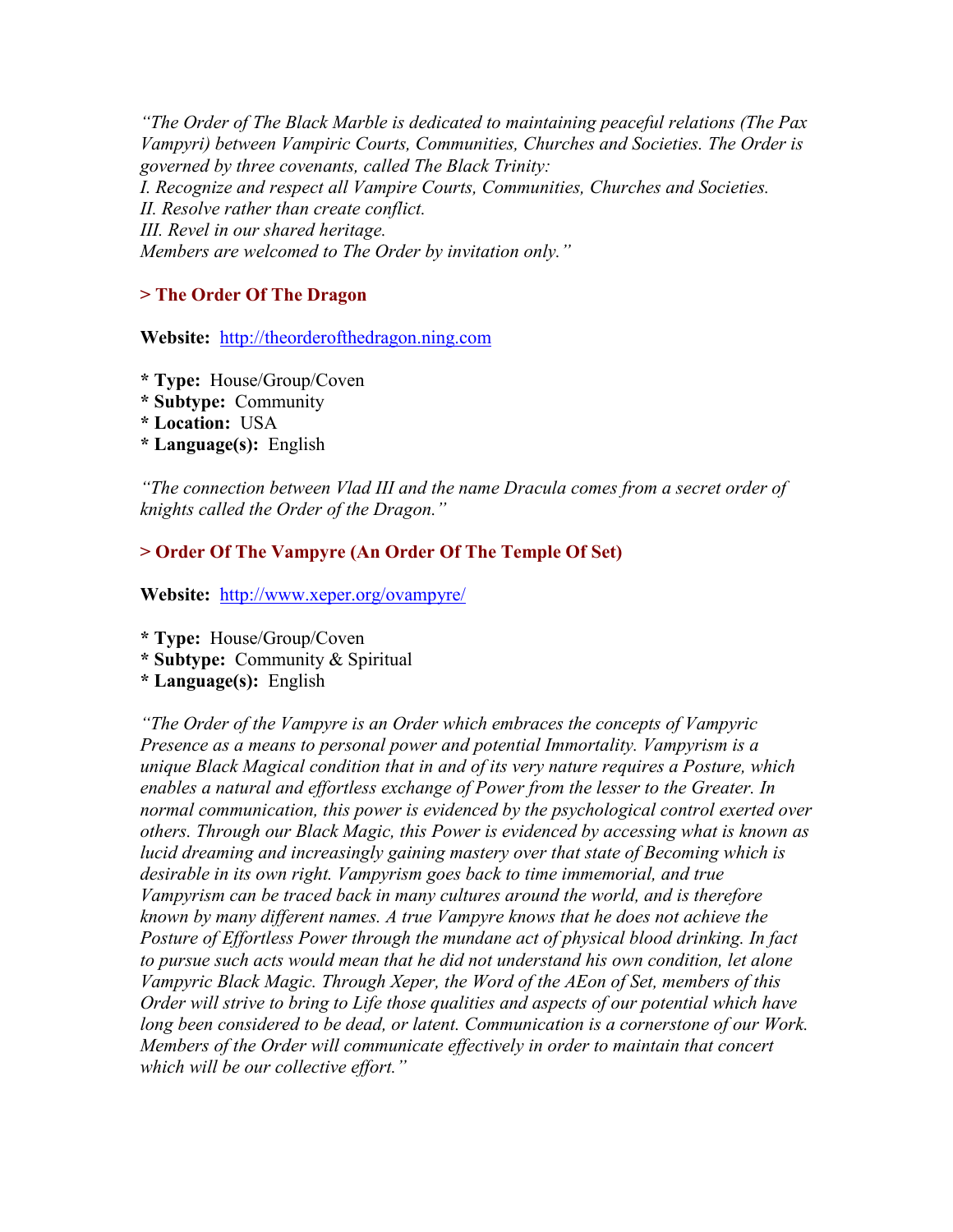#### **> Ordo Sekhemu**

#### **Website:** [http://www.ordo-sekhemu.org](http://www.ordo-sekhemu.org/)

- **\* Type:** House/Group/Coven
- **\* Subtype:** Community
- **\* Location:** Texas USA
- **\* Language(s):** English

*"Sekhemu regards no one on account of their worldly wealth or honors, for it is the internal and not the external qualifications that recommend one to be made a Sekhrian. Sekhemu stands alone - independent of its own philosophy. Even though we are 'affiliated' with various groups/Temples/Orders/Houses/Covens/etc, we are bound by our first and foremost endeavor to spiritually grow. We have our own agenda that does not involve any other affiliation, save our own. It is because of our neutrality that we have lasted so long, and with high standard for Inner Circle membership. Ordo Sekhemu (OS) is structured into three Circles: an Outer Circle, a Dedicant Circle, and the Inner Circle to best facilitate and target one's spiritual and educational need."* 

#### **> Ordo Strigoi Vii (OSV)**

**Website:** <http://www.sanguinarium.net/>

- **\* Type:** House/Group/Coven
- **\* Subtype:** Community
- **\* Location:** International
- **\* Language(s):** English

*"The Path of the Strigoi Vii (Living Vampirism) is an initiatory esoteric, spiritual and philosophical mystery tradition."* 

#### **> Ordo Tenebrae**

**Website:** <http://www.ordotenebrae.org/> **Forum:** <http://www.darkasia.com/>

- **\* Type:** House/Group/Coven
- **\* Subtype:** Community
- **\* Location:** France
- **\* Language(s):** English/French

*"Previously: Tenebrae Tribe (1993-2001) Previously: Confrerie des Dragons Noirs (1987-1993). "If you are reading this it means you've not been linked forward and you are therefore not authorized to go further. Please leave." "Ordo Tenebrae is an exclusive creation of the vamphyri house Ordo Tenebrae. Today a Psychic Vampyres community working to the "Dark Pride", preservation and support of Dark oriented creatures.*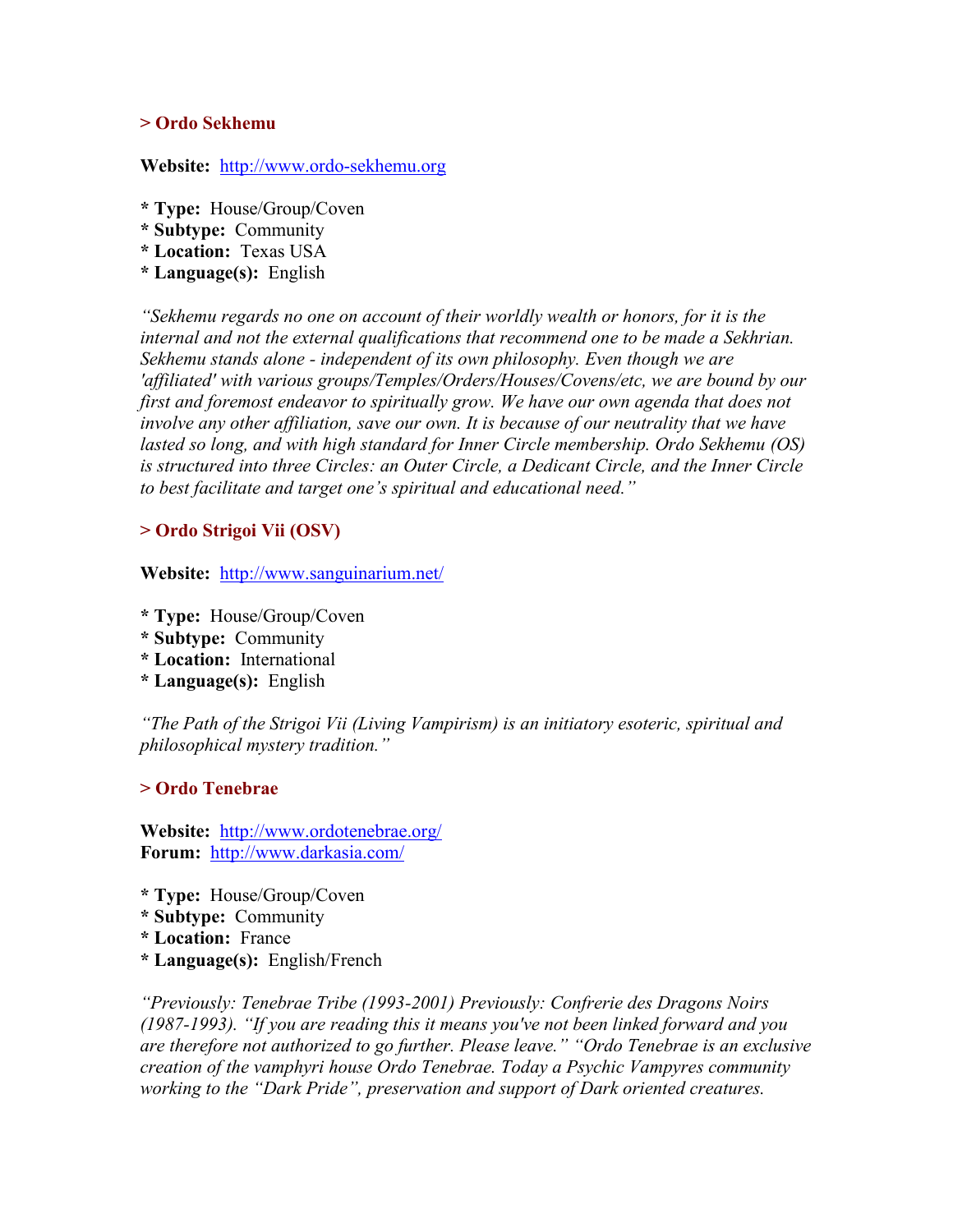*Before 1990, the "Ordo Tenebrae" was known as "Confrerie des Dragons Noirs" (Brotherhood of the Black Dragons)"* 

### **> Otherkin Alliance**

**Website:** [http://www.otherkinalliance.org](http://www.otherkinalliance.org/) **Forum:** [http://forum.otherkinalliance.org](http://forum.otherkinalliance.org/)

**\* Type:** Information Resource & Forum

**\* Subtype:** Community & Otherkin

**\* Language(s):** English

*"Otherkin Alliance is an online resource and community maintained to both provide information to the general public on the topic of Otherkin, while at the same time providing a resource for members of the Otherkin "subculture". Questions on Otherkin will be answered further down on this page, but briefly, Otherkin are described as individuals who believe that their souls are, in some way, not 'human'. There are many different beliefs as to how this is possible, just as there are many different types of "kin"."* 

### **> Otherkin.com**

**Website:** [http://www.otherkin.com](http://www.otherkin.com/) **Forum:** <http://www.otherkin.com/phpBB3/>

- **\* Type:** Information Resource & Forum
- **\* Subtype:** Community & Otherkin
- **\* Language(s):** English

*"Otherkin.com is a place where people can come to gather and share information on the subject of otherkin. We respect that other people may have different views on the subject, and we encourage them to share their views. Otherkin.com wishes to work with other communities to further these goals and to share its message around the world."* 

# **> Our Other Reflection**

**Website:** <http://otherreflection.multiforum.nl/index.php>

# **Location:** Belgium, Netherlands

*"For otherkin and interested."* 

# **> Out Of The Coffin Podcast**

**Website:** [http://www.outofthecoffin.com](http://www.outofthecoffin.com/)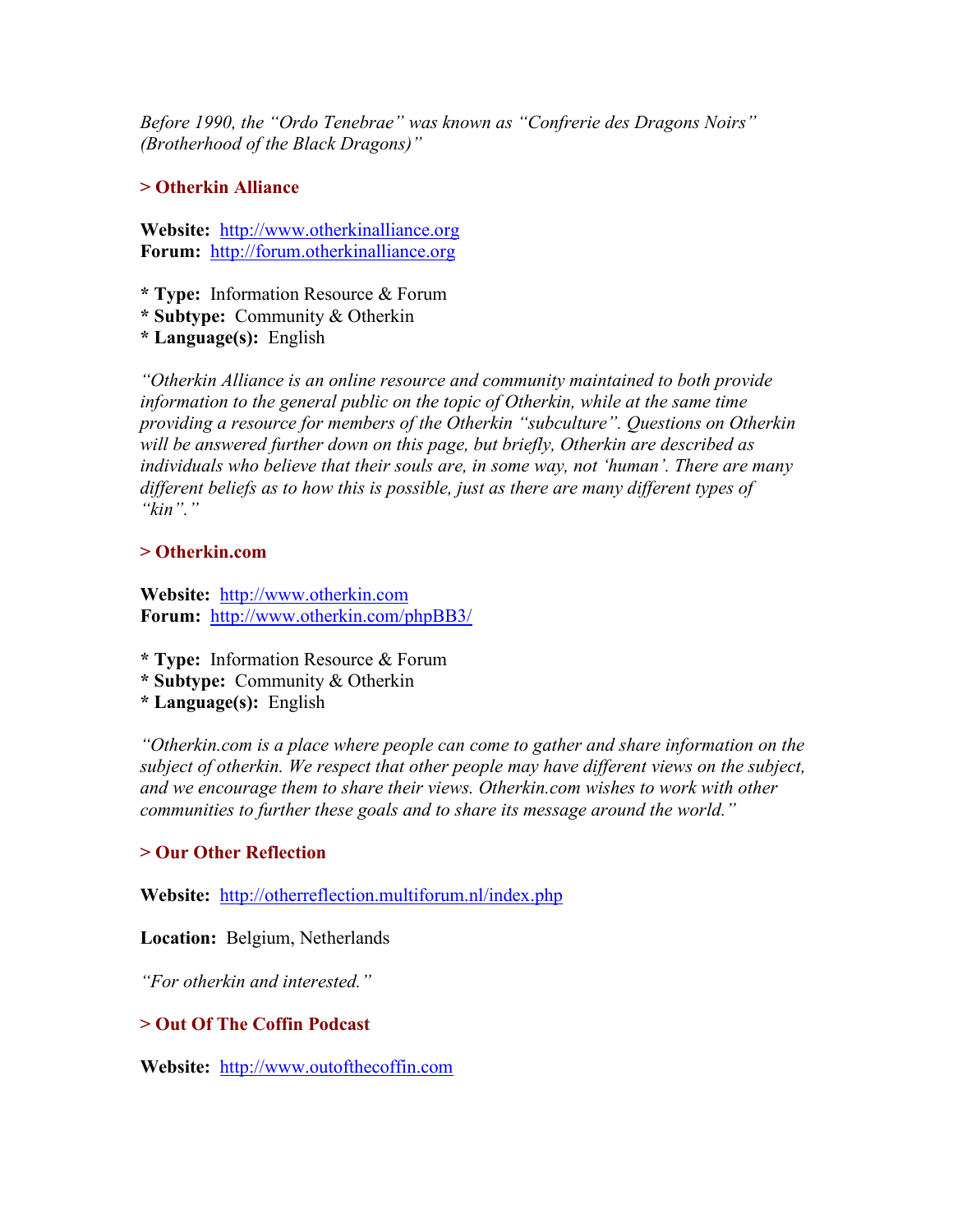- \* **Type:** Information Resource
- **\* Subtype:** Podcast
- **\* Language(s):** English

### **> The Path Of The Kherete**

**Website:** [http://www.kherete.org](http://www.kherete.org/) **Forum:** <http://www.kherete.org/forums/>

**\* Type:** Information Resource

**\* Subtype:** Community

**\* Language(s):** English

*"The Kherete Project is House Kheperu's attempt to answer a desire we have seen among many people and groups within the community. This desire is both to have*  something to be a part of, as well as to have a template to work off of in the developing of *their own groups and practices. Kherete gives people a word to identify with and define themselves. It's also an attempt to actually present our material in a way which is aimed at a more specific audience - one which already has familiarity with the community and with our general material."* 

# **> Pathway To Darkness**

**Website:** <http://www.pathwaytodarkness.com/forum/>

### **> Philadelphia Vampires & Energists**

**Website:** [http://www.meetup.com/Philadelphia-Vampires-and-Energists](http://www.meetup.com/Philadelphia-Vampires-and-Energists/)/

### **Location:** Philadelphia, PA USA

*"Philadelphia Vampires and Energists was created as a forum for serious vampires and energists to discuss relevant topics and foster potential. Currently, there are very few respectable resources in the Philadelphia area committed to nurturing growth, providing education, and encouraging independent thought within the Vampire/Energist Community. Providing such a resource is our mission. It is our wish to both respect tradition and embrace progress."* 

### **> The Phoenix Vampire & Otherkin Community**

**Website:** <http://www.meetup.com/phoenixvampires/>

**Location:** Phoenix, AZ USA

*"We are a group of Real Vampires, Donors, and Otherkin that are interested in learning more about our natures. As a group, we focus on the learning/practice of techniques to*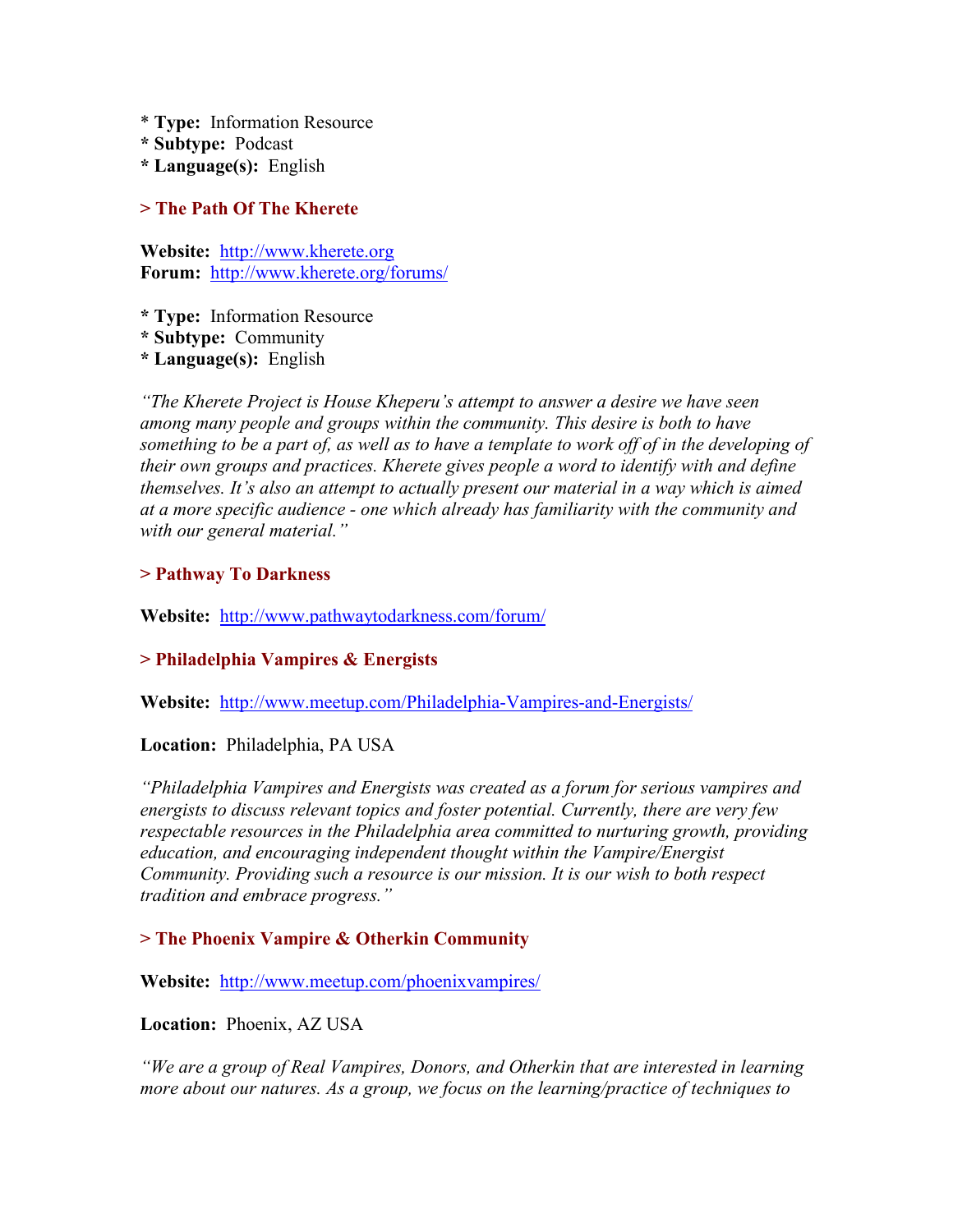*enhance our abilities on many levels, and on the support and fellowship of our kind. Real vampires can be quite dissimilar to the typical Hollywood archetype. If you apply to the group asking to be "turned" or "made" into a vampire, your application will be denied. All types of Otherkin are welcome in the group."* 

# **> Pittsburgh Vampire Alliance**

**Website:** <http://www.meetup.com/Pittsburgh-Vampire-Alliance/>

# **Location:** Pittsburgh, PA USA

*"This group was started to gather a collective of vampires, donors, and supporters around Pittsburgh. This is the first official Pittsburgh group of it's kind. We are looking to build a community of Sanguine, Psychic, and Hybrid vampires. It is also important that when building a community we also have the support of people who are willing to work with us to help link the community. Though this site is run by House Ahku, it does NOT mean that if you join you will become a member."* 

### **> The Portland Vampire Meetup**

**Website:** <http://www.meetup.com/vampires-939/>

### **Location:** Portland, OR USA

*"Meet other vampires near you! Come to a local Vampire Meetup to mingle with the awakened and share sanguine tales and dark greetings with your fellow kindred. Warm Welcome to new members!! Many of us have been looking for people just like you."* 

# **> The PrideKin Forum**

**Website:** <http://pridekin.50.forumer.com/index.php>

*"A forum specifically aimed at LGBTQ and asexual otherkin, therians, and vampires. It serves as both a support group for sexuality issues, and an otherkin forum. Supporters are welcome as well!"* 

### **> PsychicVampire.org**

**Website:** [http://www.psychicvampire.org](http://psychicvampire.org/) **Forum:** <http://www.psychicvampire.org/smf/index.php>

- **\* Type:** Information Resource
- **\* Subtype:** Community
- **\* Language(s):** English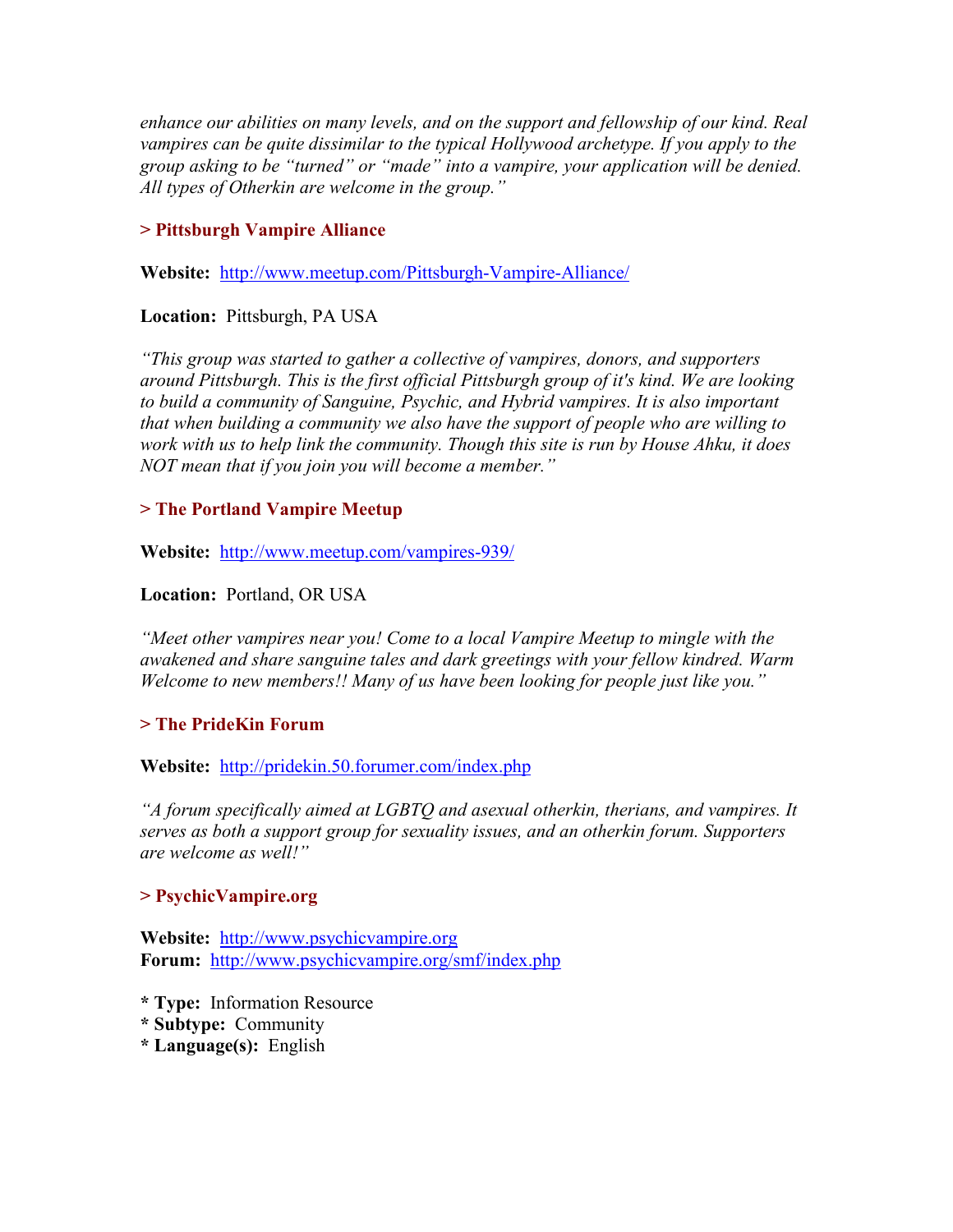*"This site is dedicated to the mysteries and Education of Psychic Vampirism. The Vampire Community is a diverse lot, with many different beliefs and belief systems. While this Site does not promote any one doctrine, the best efforts are made and maintained in order to represent them all equally. This site, written by Psychic Vampires; is dedicated to all other real Psychic Vampires from the newly awakened, to the seasoned Elders of the Vampire Community. This site is also meant to inform the public, and to dispel certain myths about Vampires."* 

### **> Psyvamp Information Exchange**

**Website:** [http://psyvampinformationexchange.yuku.com](http://psyvampinformationexchange.yuku.com/)/

*"A forum for discussion on life for psychic vampires, beings that take energy from outside sources (such as a persons prana, chi, subtle, sexual, and emotional energies) to be healthy. Please feel free to give questions, suggestions, new information, and general discussion on psyvamps here. Express yourself openly. If you need advice, help, or are curious about anything, we'll be glad to assist you."* 

### **> Puerto Rico Vampires Yahoo Group**

**Yahoo Group:** <http://groups.yahoo.com/group/privampires/>

- **\* Type:** Information Resource
- **\* Subtype:** Community
- **\* Location:** Puerto Rico
- **\* Language(s):** English/Spanish

*"Puerto Rico Vampires is a group created on July 12 2009 for the purpose of the unification and gathering of the vampire community in Puerto Rico. Puerto Rico Vampires encourages membership from people with different points of view and lifestyles. We strongly believe that the most effective way of learning is contemplating and analyzing different points of view, therefore, we encourage individuality, diversity, self-expression, and the sharing and development of ideas within our members. Puerto Rico Vampires stands for the development of the intellect by the acquisition of Knowledge, the evolution of our Higher Self, and the Wisdom needed to implement these in order to make a difference. In this group you will find topics regarding methods, philosophies, and techniques of Real Vampirism, as well as other discussions of occult knowledge. Although this group is dedicated to Real Vampirism, discussion of other topics is welcomed as well."* 

# **> Queer Horror**

**Website:** <http://www.queerhorror.com/Qvamp/>

**\* Type:** Information Resource

**\* Subtype:** Community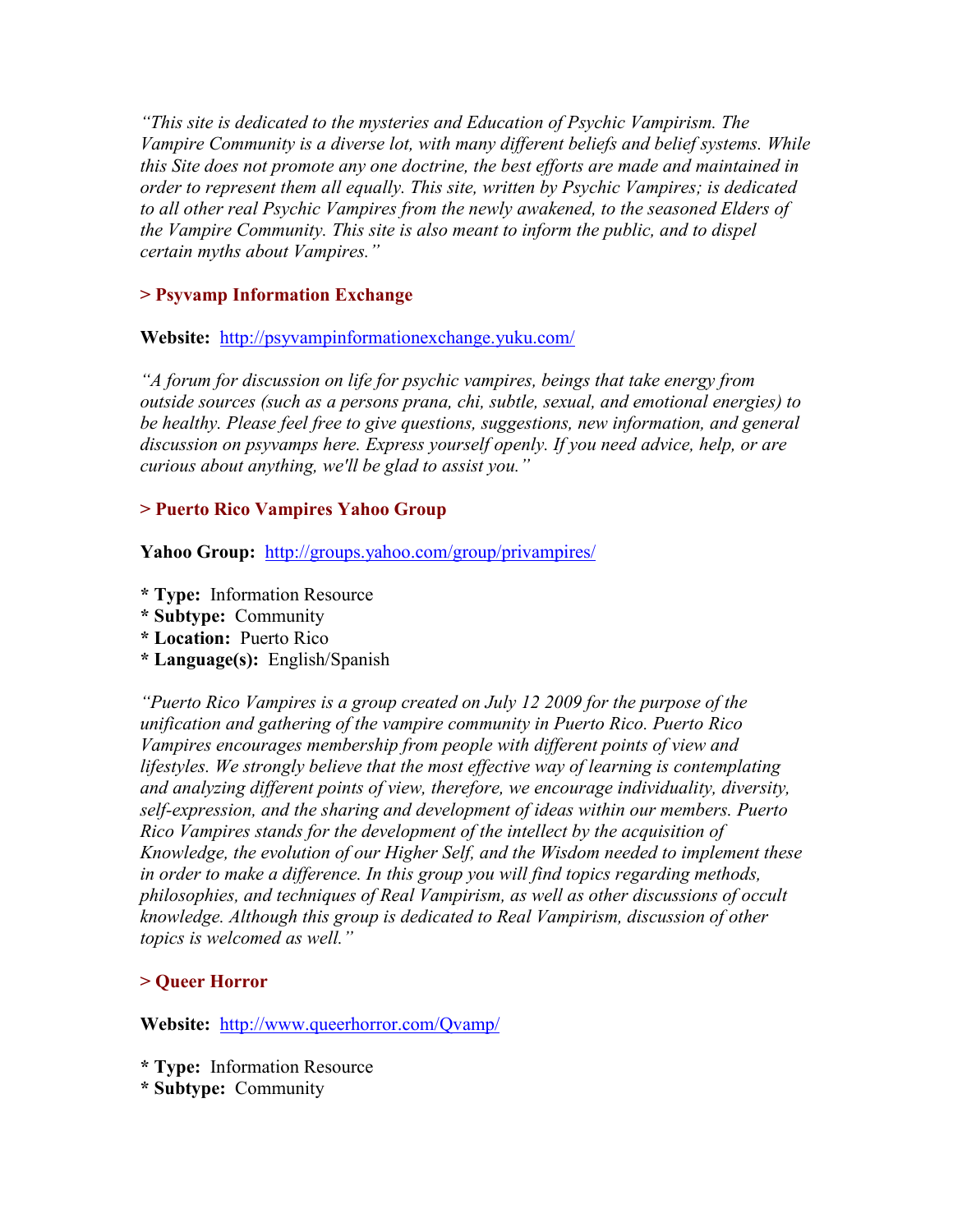### **\* Language(s):** English

*"With all the interest people have in vampires nowadays, I was really upset to learn how little there was on the Internet about queer vampires or the transgender, bisexual, lesbian and gay vampire communities. It's not a big surprise that vampires would fascinate GLBT folk, even more than they do the general population. Vampires have been essentially 'queer' since Bram Stoker's famous novel. Not that the vampire was necessarily same-sex oriented, but more that he was free to follow his own path."* 

# **> The Real Vampire Directory - Sanguinarius**

**Website:** <http://www.sanguinarius.org/links/>

- **\* Type:** Information Resource
- **\* Subtype:** Community
- **\* Language(s):** English

*"Welcome to The Real Vampire Directory, a searchable directory of all manner of real vampire sites, services, information and products for blood drinkers, psychic vampires and Vampyre lifestylers. Help build the largest vampire-edited directory of the web! - Feel free to add your own link, browse around, or rate a page! We encourage our visitors to rate pages, as it lets others know how well you like them! Remember to bookmark this page! To see the most current news, refresh or reload the frame below."* 

# **> Real Vampire News (RVN)**

### **Website:** [http://www.realvampirenews.com](http://www.realvampirenews.com/)

- **\* Type:** Information Resource
- **\* Subtype:** Community & Blog
- **\* Language(s):** English

*"News website for the real vampire community."* 

# **> Real Vampires Library**

# **Website:** [http://realvampires.do.am](http://realvampires.do.am/)

- **\* Type:** Information Resource Site
- **\* Subtype:** Community
- **\* Location:** Armenia
- **\* Language(s):** Russian

*"Opening of the Community, the Vampire Slayer. We are very pleased to inform you that today was an open community of these Vampires in RU.nete. This is our project, the evolution of our library! Welcome to our humble Library. It consists of a directory of*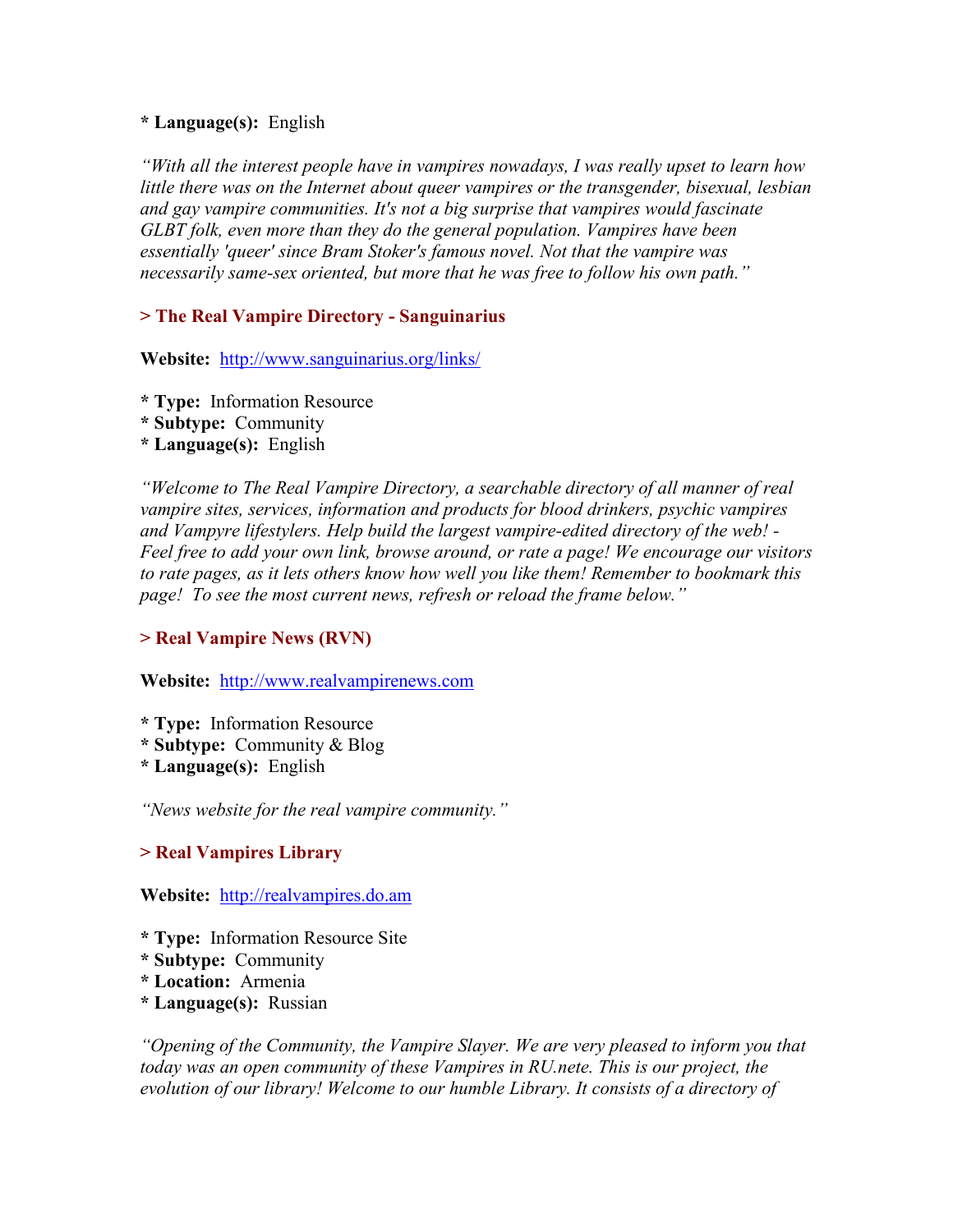*articles and literature about real vampires. More recently, our library is strongly transformed and changed. Now that all the information you can find open on the site note the navigation menu on sections (left). To be able to leave comments, as well as access to the most important section "Sangvinarius, you must register. Also, you can download any of us you are interested in the book."* 

### **> Real Vampires Community**

**Website:** [http://www.vampirecommunity.ru](http://www.vampirecommunity.ru/) **Forum:** [http://www.vampirecommunity.forumbb.ru](http://www.vampirecommunity.forumbb.ru/)

- **\* Type:** Information Resource Site & Forum
- **\* Subtype:** Community
- **\* Location:** Russia
- **\* Language(s):** Russian

*"Understanding, support and mutual assistance. VC - this site and forum support for real*  vampires. We are dealing with the everyday difficulties of life, and we have to live in a *certain state, which we call vampirism. We try to help in every way the same as we do. VC - this is not the place for bows and ryushechek is no place for empty aimless discussions (on topics such as immortality and other rubbish). We are dealing with serious things, and seriously to them. Besides the fact that we are content with our friendship and partnership, our goal is to promote and encourage education, support, research and discoveries."* 

# **> Reapers Of Blood**

**Forum:** <http://reapersofbloodmessageboards.yuku.com/breapersofbloodmessageboards>

*"Embrace the Darkness... find the answers that you seek. Real Vampyre Message Boards"* 

### **> Red Spheare**

**Website:** [http://www.redspheare.de](http://www.redspheare.de/) 

*"German Community of Vampires and Donors"* 

### **> Rise From The Ashes Forum**

**Forum:** [http://risefromdeadashes.yuku.com](http://risefromdeadashes.yuku.com/)

### **> Sagrado Vampirico**

**Website:** [http://www.sagradovampirico.org](http://www.sagradovampirico.org/)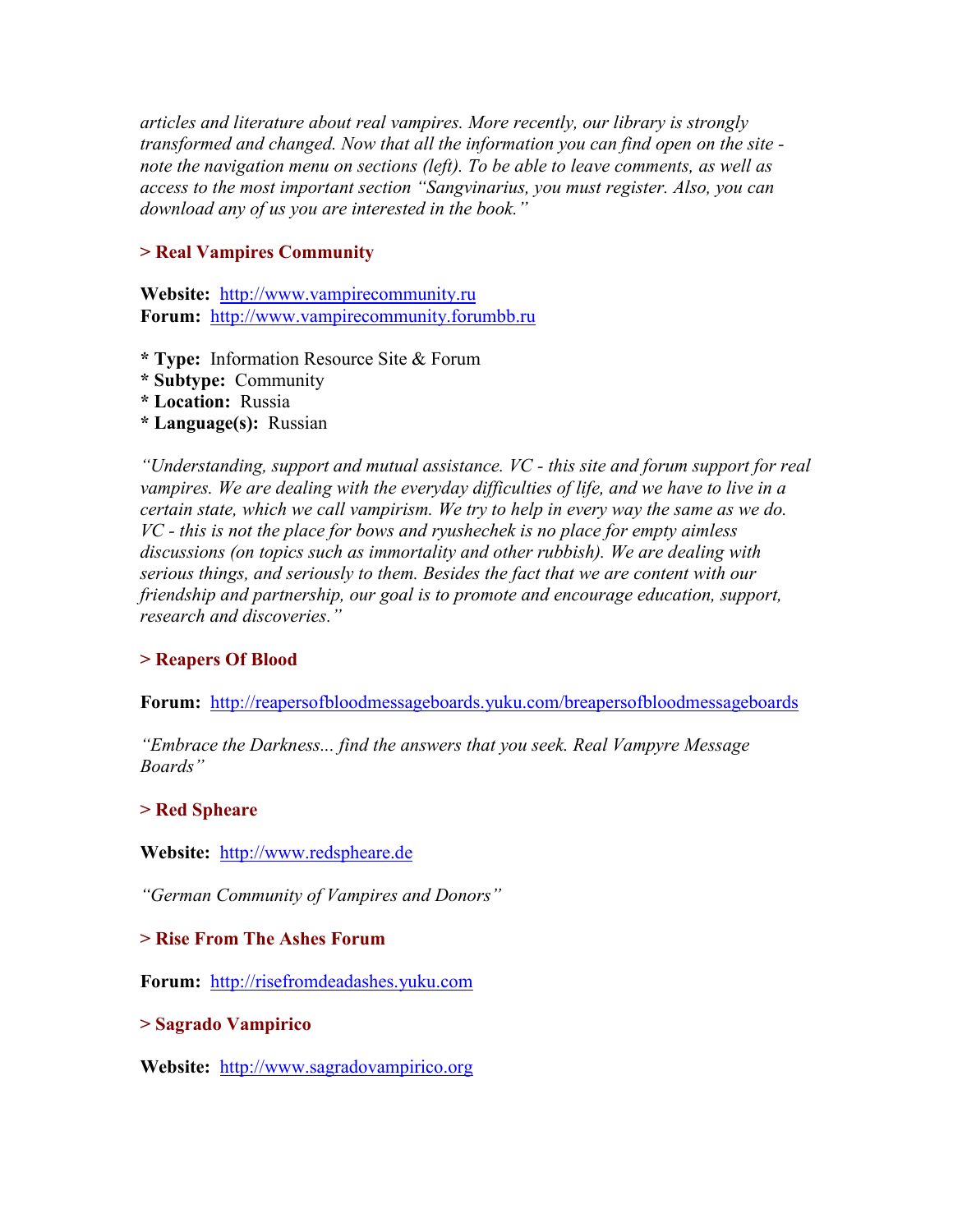- **\* Type:** Information Resource
- **\* Subtype:** Community
- **\* Location:** Brazil
- **\* Language(s):** Portuguese

*"Sacred Vampiric - Anthropology of Ancient and Modern Real Vampirism - Please be advised that this site specializes in an anthropological approach of Vampirism and the subculture of Real Vampires, especially through the Anthropology of Religion and Anthropology of Myth and Ritual. This is not an anthropology site, nor will a study in this area over the vampire, but only presents vampirism as a sacred and religious dimension drawing on authors' own discussions and Anthropology in general and the Anthropology of Religion, Myth and Ritual in particular."* 

### **> Sanguinarians United**

### **Website:**<http://www.sanguinariansunited.proboards.com/>

*"This is a vampire support site where fellow Sanguinarians can meet people just like them. We would like if interested humans would join also, but please no role players or people who will not be tolerant of our differences. This is NOT a role playing site!"* 

### **> Sanguinarium Networking Site**

### Website: [http://strigoivii.ning.com](http://strigoivii.ning.com/)

*"A network for those seeking Zhep'r through the Strigoi Vii Mysteries as defined by the Sanguinomicon by Father Sebastiaan."* 

### **> Sanguinarius: The Vampire Support Page**

**Website:** [http://www.sanguinarius.org](http://www.sanguinarius.org/) **Forum:** [http://www.vcmb.org](http://www.vcmb.org/)

- **\* Type:** Information Resource
- **\* Subtype:** Community
- **\* Location:** USA
- **\* Language(s):** English

*"The foremost real vampire information & resource site on the 'Net. Est. Spring of 1997. Sanguinarius.org domain launched 9 June, 1999; Sanguinarius: The Vampire Support*  Page launched no later than 6 June, 1997, and possibly earlier than 14 April, 1997. *Resources for the vampiric community: Vampire Support Page, Real Vampire Directory, Vampire Community Events Calendar, #Sanguinarius on IRC; articles, guide/tips/advice, problems, and much more! For sanguinarians, psi-vampires and vampiric people. Vampires Unite - Strength In Unity"*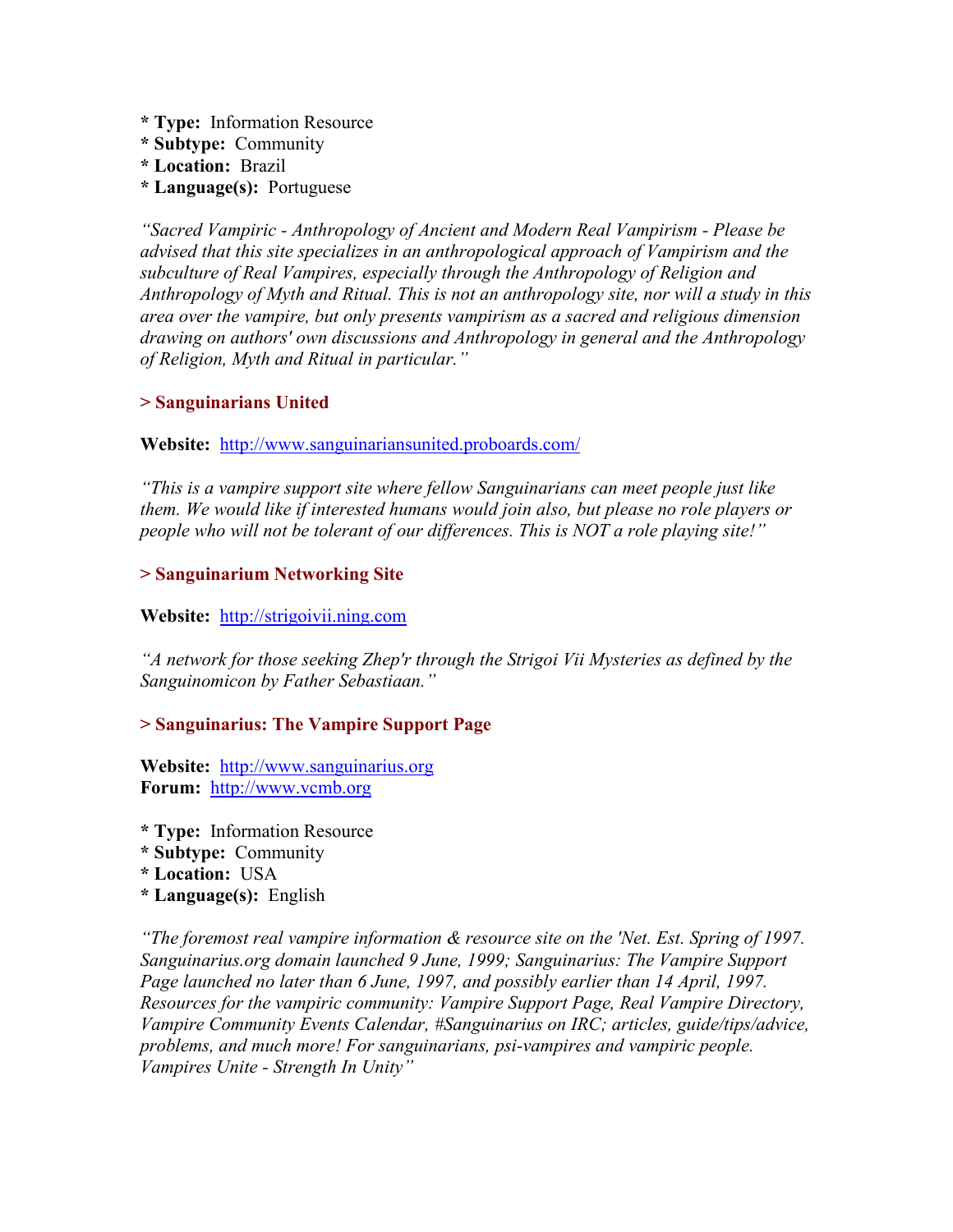#### **> Sanguis Nockturnum**

**Website:** <http://sanguisnockturnum.ning.com/>

- **\* Type:** House/Group/Coven
- **\* Subtype:** Community
- **\* Language(s):** English

### **> Savannah Vampires**

**Website:** <http://www.meetup.com/savamp/>

**Location:** Savannah, GA USA

*"Meet other vampires near you! Come to a local Vampyre Meetup to mingle with the awakened and share tales with your fellow kindred. Open to those members who are likeminded and affiliates who are non-vampire friends and allies on the nightside, such as witches, empaths, therians and others who share common interests. Please share your photos so we know who to look for."* 

### **> The Scarlet Moon Organization**

**Website:** [http://www.thescarletmoon.org.uk](http://www.thescarletmoon.org.uk/) **Forum:** <http://disc.yourwebapps.com/Indices/144397.html> *(Archived)*

- **\* Type:** Information Resource
- **\* Subtype:** Community
- **\* Location:** United Kingdom
- **\* Language(s):** English

*"To help and support the vampire community in the UK."* 

### **> The Senatorius Sacerdos Harpyiae**

**Yahoo Group:** [http://au.groups.yahoo.com/group/The\\_Doorway/](http://au.groups.yahoo.com/group/The_Doorway/)

- **\* Type:** House/Group/Coven
- **\* Subtype:** Community
- **\* Location:** Australia
- **\* Language(s):** English

*"The Senatorius Sacerdos Harpyiae is an Australian based magical Order with an international network of temples and covens. House Geradiael - "Outer Order of House Geradiael and SSH Temple No4, Shaitans Lair, Thelemic Shmanisam"* 

### **> Shadow Cavern Society**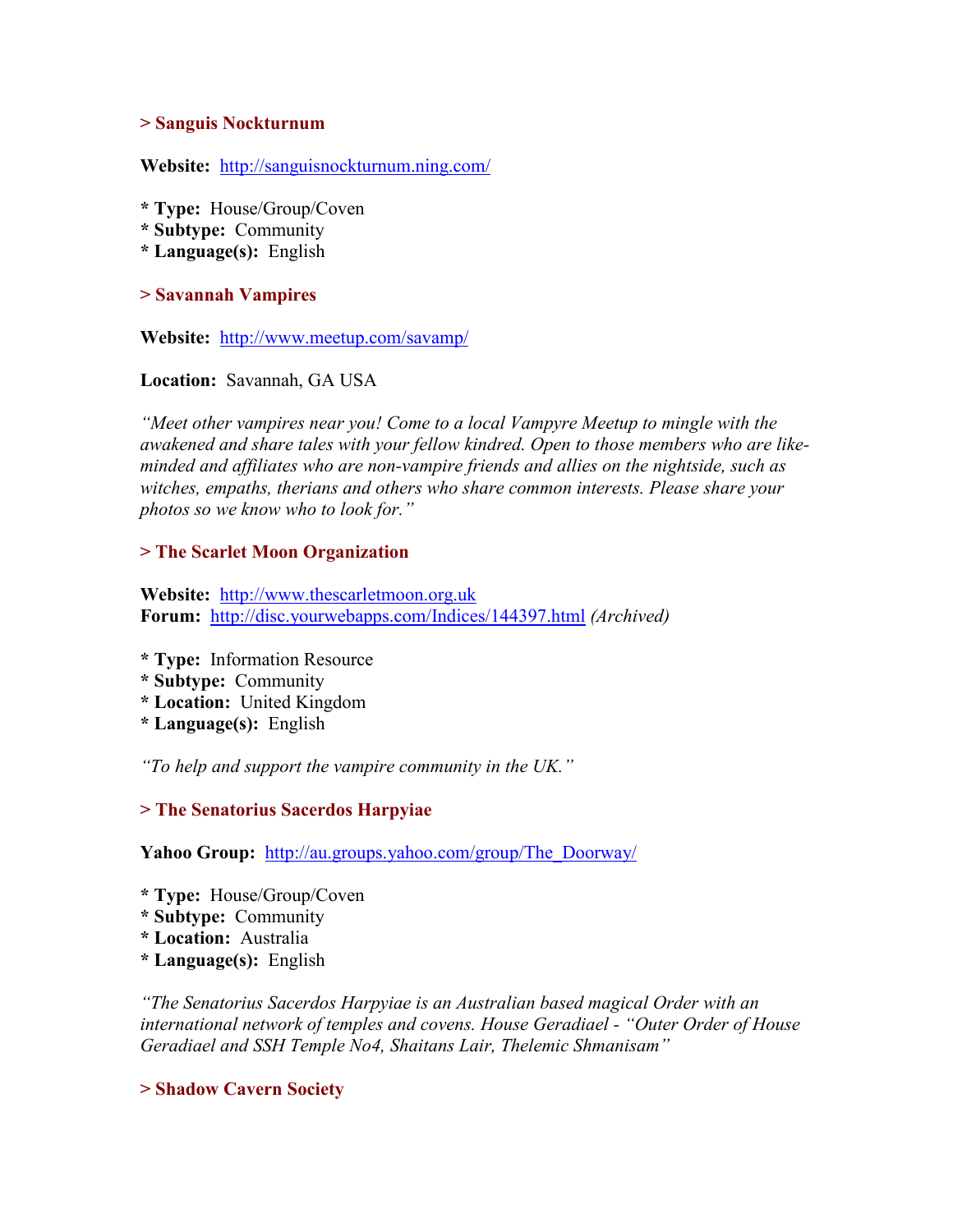#### **Website:** <http://shadowcavernsociety.webs.com/>

*"The great place where humans, otherkin and vampires all unite and understand one another for a better, brighter future! Feel free to have a good look around!"* 

#### **> Shadowlore**

**Website:** [http://www.shadowlore.net](http://www.shadowlore.net/) **Yahoo Group:** <http://groups.yahoo.com/group/ShadowLore> **Forum:** <http://shadowlore.proboards.com/index.cgi>?

- **\* Type:** Information Resource
- **\* Subtype:** Community
- **\* Language(s):** English

*"Shadowlore is an organization that represents all kin and their respective communities. We have branches throughout the world and an e-group to accompany them. We make available an opportunity for like-minded individuals to discuss their life experiences with added support and friendship when there seems to be no where else to turn."* 

#### **> ShadowsDen**

**Website:** [http://forums.shadowsden.org](http://forums.shadowsden.org/)

### **> Silken Shadows Vampire Community**

**Website:** [http://www.vampirecommunity.com](http://www.vampirecommunity.com/) *Forum: http://ssvcgroup.ning.com (Inactive)*

- **\* Type:** Information Resource
- **\* Subtype:** Community
- **\* Language(s):** English

### **> Smoke & Mirrors Support Forum**

**Forum:** [http://smokeandmirrors34981.yuku.com](http://smokeandmirrors34981.yuku.com/) **Forum:** <http://www.smokenmirrorshome.com/phpBB2/>

#### **> Somnium Homunculi**

**Website:** <http://www.facebook.com/pages/Somnium-Homunculi/273761010905>

- **\* Type:** Information Resource
- **\* Subtype:** Community
- **\* Language(s):** English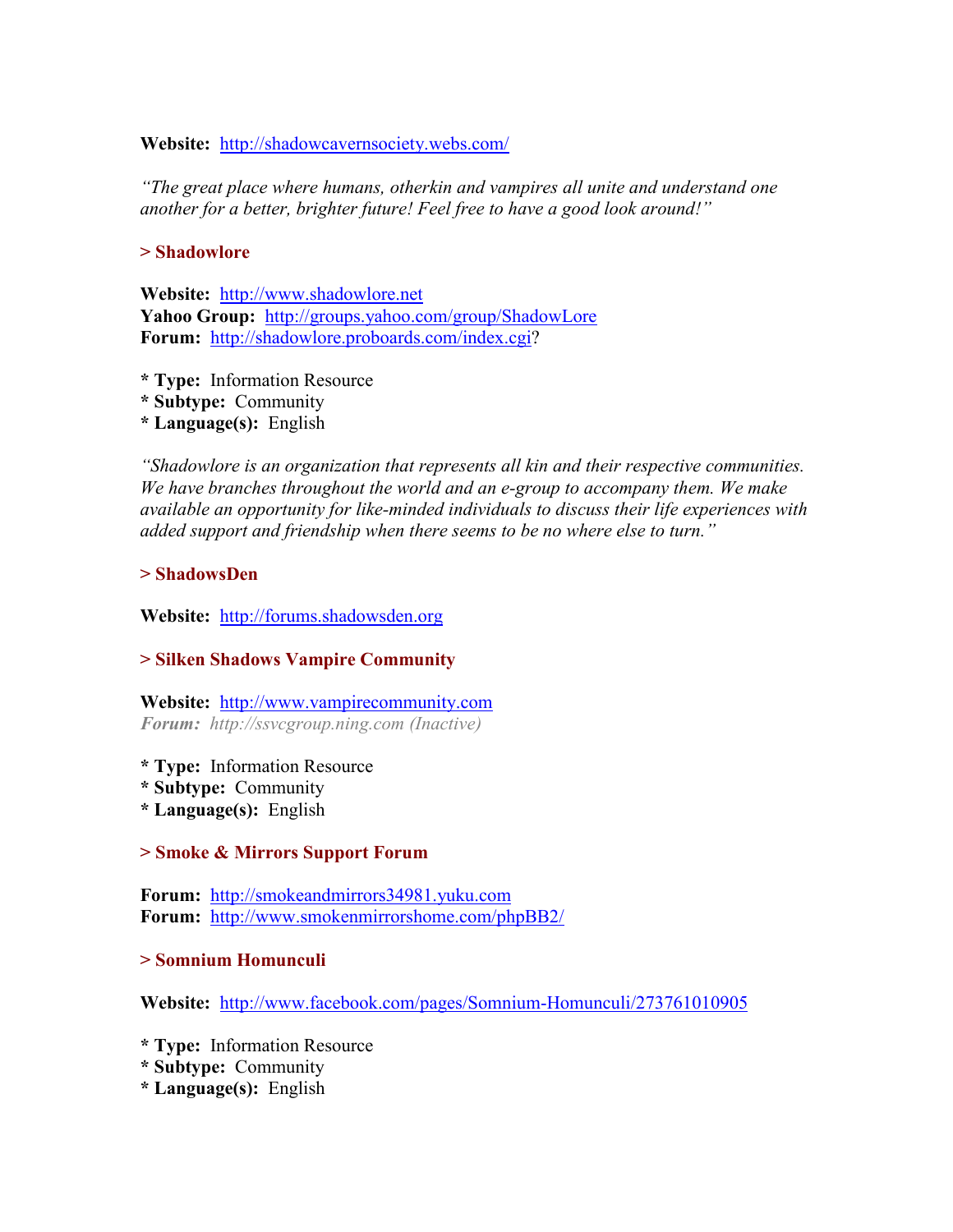*"Somnium Homunculi seeks to explore the expanded awareness and understanding of the Otherkin state of being by incorporating a variety of spiritual and metaphysical understandings, theories and practices, by channeling the Otherkin energy into a manifestation the will and an evolution of the soul, and by generating higher workings of self-transformation and realization while concentrating on developing and manifesting the Embodied Consciousness. Somnium Homunculi - Otherkin Guild will conduct private thematic discussions via online forums and real-time chats, engage in research, article critiques and development, meditation, ritual, astral work, and written communication, as well as other forms of personal and interpersonal study. While most of the material will be developed and discussed with the participation of the membership, we are not above finding inspiration and learning from the whole of the Magical and Nightside Community. Somnium Homunculi is focused on expanding awareness, therefore we will offer titles of ascension as certain requirements are met, and as the members denote an interest in taking on such titles of honor as signs of personal achievement. Somnium Homunculi is hosted by Madame X and Ezikiel Tempted of House of The Dreaming and other distinguished community members. Somnium Homunculi is an Otherkin Guild sponsored and hosted by House of The Dreaming."* 

#### **> Sound Bite**

**Website:** [http://www.soundbite.podbean.com](http://www.soundbite.podbean.com/)

- **\* Type:** Information Resource
- **\* Subtype:** Community & Radio
- **\* Language(s):** English

*"Sound Bite is a Newscast Program pertaining to Community Events co-sponsored by House of The Dreaming and Dark Nations consisting of voluntary news with the purpose of recording and inspiring."* 

#### **> SphynxCat's Real Vampires Support Page & Shambala Forum**

**Website:** <http://sphynxcatvp.nocturna.org/index.html> **Forum:** <http://s1.zetaboards.com/shambala/index/>

- **\* Type:** Information Resource & Forum
- **\* Subtype:** Community
- **\* Language(s):** English

*"This is a support site by and for real vampires, those knowing someone who might be a real vampire, or even someone who's wondering why there's a real vampire website in the first place. Contained within the pages of this site is valuable support information for*  real vampires as well as an ever-growing collection of medical information to remind *people not to ignore their health either. Just remember, the world hasn't really changed, only your perspective of it..."*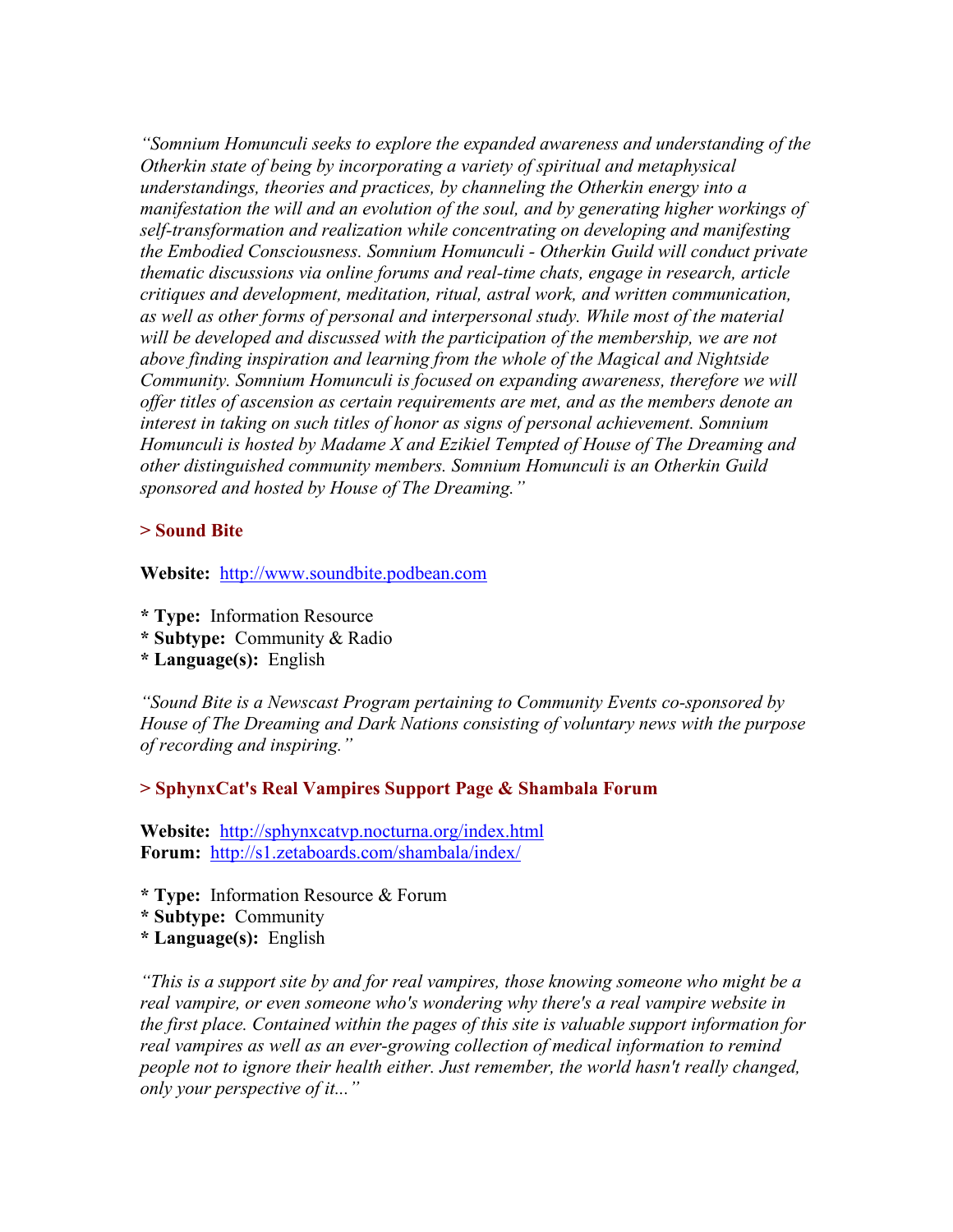### **> Suscitatio Enterprises, LLC**  *Vampirism & Energy Work Research Study (VEWRS & AVEWRS)*

**Website:** [http://www.suscitatio.com](http://www.suscitatio.com/) 

**\* Type:** Information Resource, & Research

- **\* Subtype:** Advocacy & Education
- **\* Language(s):** English

*"The Vampirism & Energy Work Research Study is a detailed sociological and phenomenological study of the real vampire community conducted by Suscitatio Enterprises, LLC. Two surveys were released in 2006 that were answered by over 950 individuals from all paths within the vampire community and throughout the world. The first was the Vampire & Energy Work Research Survey (VEWRS) with 379 Questions in March 2006; and the second was the Advanced Vampirism & Energy Work Research Survey (AVEWRS) with 688 Questions in August 2006. From 2006 to 2009 a combined response total (VEWRS & AVEWRS) reached over 1,450 surveys or over 670,000 individually answered questions; making it the largest and most in-depth research study ever conducted on the real vampire/vampyre community or subculture."* 

# **> Tacrostica Online Vampire Center**  *Vampgeist Vampire Community Creative Media & Networking Order Of Maidenfear*

**Website:** [http://tacrostica.spruz.com](http://tacrostica.spruz.com/) *Website: http://www.vampgeist.com (Inactive)*  **Facebook:** [http://www.facebook.com/pages/Tacrostica-Online-Vampire](http://www.facebook.com/pages/Tacrostica-Online-Vampire-Center/123018544385307)-[Center/123018544385307](http://www.facebook.com/pages/Tacrostica-Online-Vampire-Center/123018544385307) 

**\* Type:** Information Resource

**\* Subtype:** Community

**\* Language(s):** English

*"A universal destination for vampires, the vampire community, and our friends. We are the Maidenfear and Vampgeist communities, and more. See the universe through acrostic vampire eyes... Welcome to the online vampire community that's been years in the making. Tacrostica is associated with the Order of Maidenfear and Vampgeist Creative Media, but is beholden to neither. We are an independent gathering place for those of the vampire persuasion. We are perpetually engaged in exploring the possibilities and potential of the vampire existence and we aim to give members an informative and enriching experience unlike any found elsewhere online. All you need is a healthy curiosity."* 

# **> Tantric Vampires**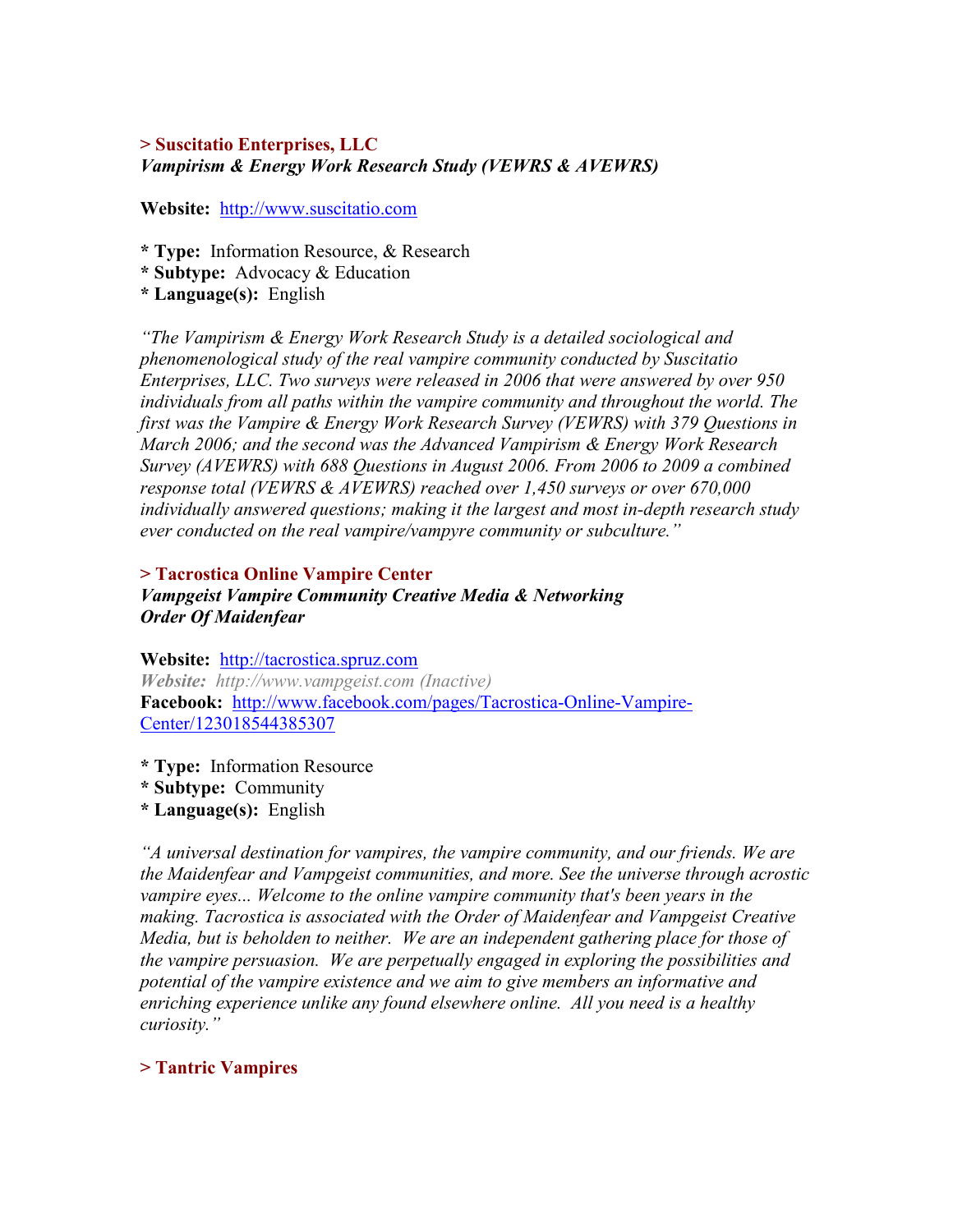**Website:** [http://tantricvampires.ning.com](http://tantricvampires.ning.com/)

*"A Psi-Sexual Vampire Community"*

### **> Temple Of Nyx**

**Website:** <http://www.templeofnyx.org/> **Forum:** <http://templenyx.ning.com/>

- **\* Type:** House/Group/Coven
- **\* Subtype:** Community & Spiritual
- **\* Location:** Zanesville, Ohio USA
- **\* Language(s):** English

*"The Temple of Nyx was founded to establish a environment that encourages learning, validation, and growth in both the vampyre and otherkin communities. We hold education and personal validation as top priorities. Through self discovery and education we believe that one can awaken to the highest level of consciousness possible. We are of Greek descent and honor night and all of her mysteries. We hold true to the black veil and require our members to abide by its tenets."* 

### **> Temple Of The Vampire (TOV)**

**Website:** [http://www.vampiretemple.com](http://www.vampiretemple.com/)

**\* Type:** House/Group/Coven

- **\* Subtype:** Community & Spiritual
- **\* Language(s):** English

*"If Vampires were real, would you want to be one? POWER - WEALTH - HEALTH - PLEASURE - IMMORTALITY It is NOT just a fantasy. Have you always felt you were different from others? Do you often feel you deserve more from life? Do you find yourself rejecting the idea that you have to settle for less? Haven't you always known deep down inside that you are not like other people? If so, then you might be one of us."* 

### **> Temple United Vampyr Dark Pagan (UVUP)**

**Website:** [http://templeUVUP.com](http://templeuvup.com/) **Forum:** <http://www.templeuvup.org/forum>

- **\* Type:** House/Group/Coven
- **\* Subtype:** Community & Spiritual
- **\* Location:** Ohio USA
- **\* Language(s):** English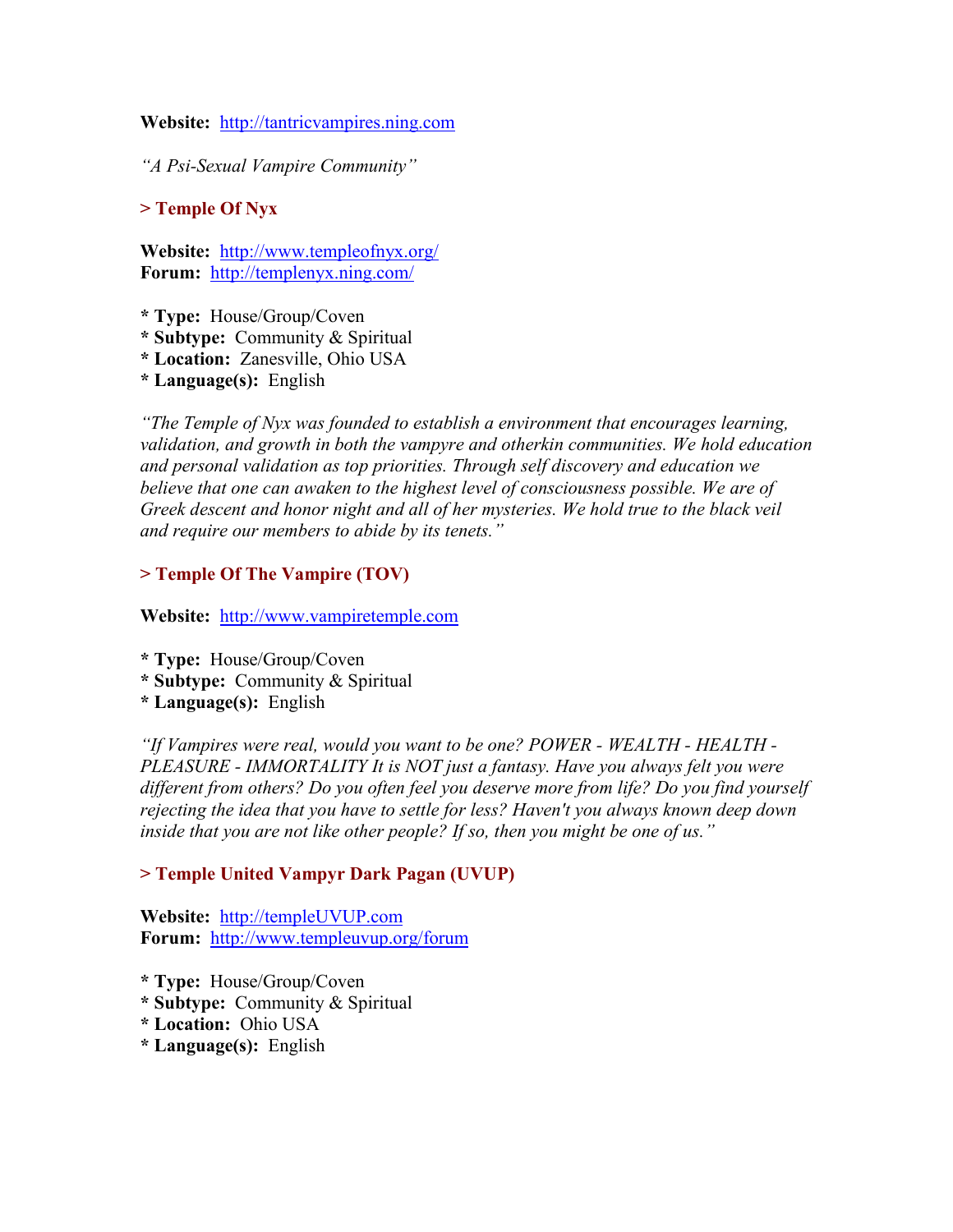*"Vampyrian Temple UVUP for Vampyr Spirituality - We are a Vampyrian Temple for spiritual Vampyres, Divinity, unity, support, and strength. The whole purpose is to unite and educate the Vampyr community on its abilities, capabilities, beginnings as well as focus on the spirituality of Vampyrism. We are a United Vampyr Unitarian (eclectic) Pagan Temple in Ohio founded December 18, 2003"* 

# **> TrueForm Within**

**Website:** [http://www.trueformwithin.org](http://www.trueformwithin.org/) 

- **\* Type:** Information Resource
- **\* Subtype:** Community & Otherkin
- **\* Language(s):** English

# **> Tucson Otherkin**

**Website:** <http://www.meetup.com/Tucson-Otherkin/>

**Location:** Tucson, AZ USA

*"We are a group of vampires, donors, therians, otherkin and goths who come together to learn more about ourselves and support one another. Let's cut to the chase…We don't do LARP, VTM, fetishes, or other kinky stuff, and we are NOT a dating service. Those who identify themselves as vampiric are not the stereotypical vampires in movies, so NO big disciplines or powers, NO hunting "victims" by night, and NO bursting into flames when they walk in to the sun..."* 

# **> TVD Haeven (The Vampire Don)**

**Website:** [http://www.thevampiredon.com](http://www.thevampiredon.com/)

- **\* Type:** Information Resource
- **\* Subtype:** Community
- **\* Language(s):** English

*"Fanpage for Don 'the Vampire Don' Henrie."* 

# **> TWILIGHT - A Formal Gathering of the Vampire Community**

# **Website:** <http://www.meetup.com/twilight>

*"TWILIGHT is an independent, formal gathering of individuals involved in vampirism and the vampiric communities. Our goal is to bring together the community's dedicated and serious for discussion, practical and academic knowledge exchange, networking, and social engagement in a neutral environment. Founded in September of 2007 by Daemonox, TWILIGHT is now officially coordinated by both Daemonox and Merticus.*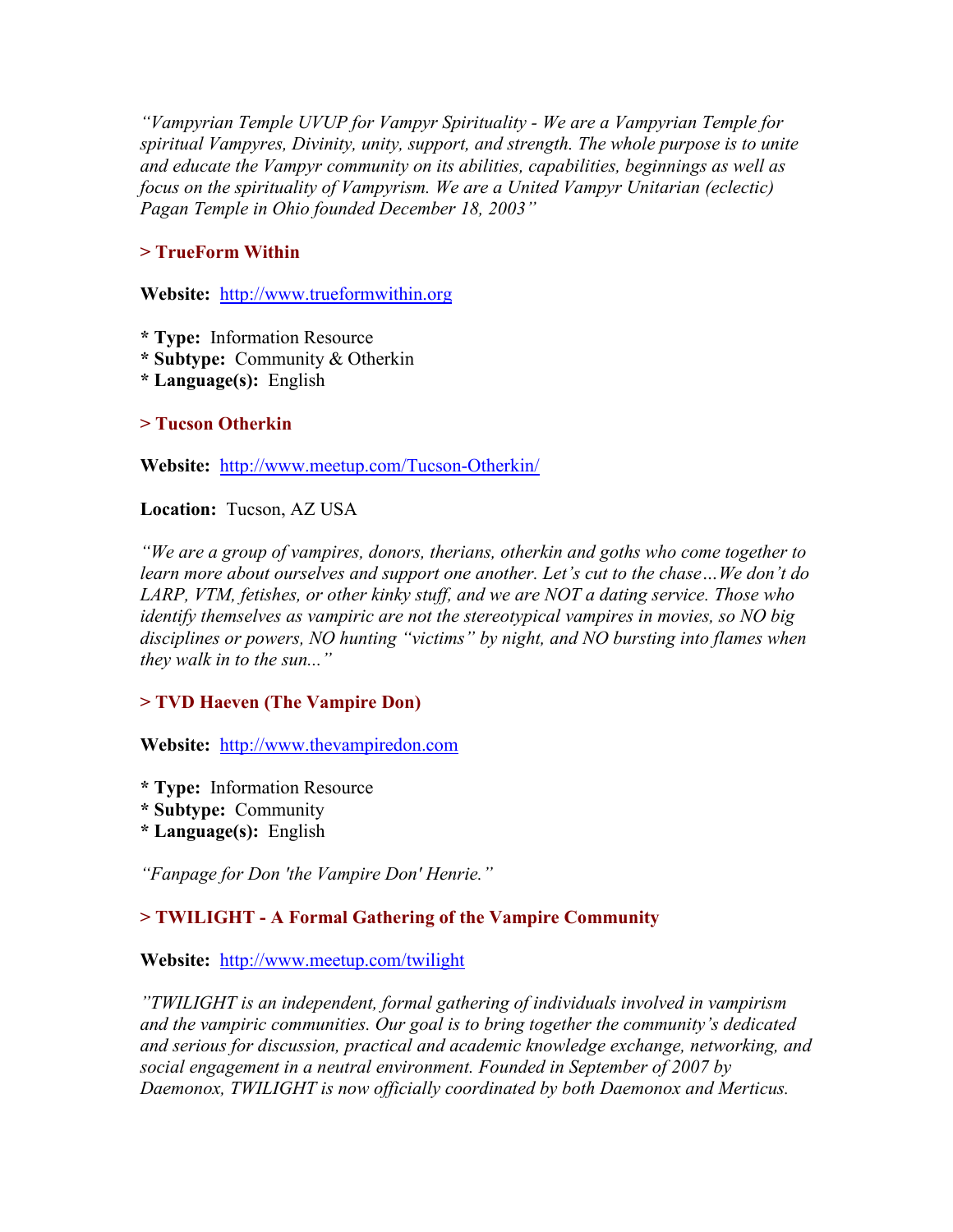*As a non-profit venture, TWILIGHT will occur as a roaming event two to three times a year across different cities both within the United States and abroad. Event participation is by invitation and thorough screening in order to ensure the quality of attendance and to preserve the overall integrity and success of TWILIGHT."*

# **> VA Vampire Cafe**

**Website:** <http://www.meetup.com/vavampirecafe/>

**Location:** Spotsylvania, VA USA

*"This meetup is for the serious discussion of Vampyrism/Vampirism in Fredericksburg and the surrounding areas. These discussions will take place in select areas and will vary each meeting. We will not be discussing any subjects of an RPG nature so please do not ask. If you are not familiar with the Black Veil, please research this as you should abide by it's tenets. No matter your standing in the Vampyre community, those with an open mind will be welcome."* 

### **> Vamp Central**

**Forum:** <http://vampcentral.net/>

*"Enlightened in the dark."* 

# **> The Vampir Metrou**

**Website:** [http://thevampirmetrou.ning.com](http://thevampirmetrou.ning.com/)

*"The Metrou is a place for everyone to come exchange ideas and learn from one another."* 

# **> Vampire & Kin Haven/Support Group**

**Website:** <http://www.meetup.com/vampire-and-kin-haven-suport-group/>

### **Location:** Arkansas USA

*"My hope with this group is to help those who think they maybe, or know they are vampires or other types of kin. My hopes are to reach out and help anyone who needs help understanding and coming to grips with what is happening to them. This group is not limited to vampires and kin but is for all who have been forgotten, discarded or have fallen through the cracks of society. I don't claim to have all the answers to every question you may have but I will do my best to find the answers you seek."* 

# **> Vampire Central's Mausoleum Of Forums**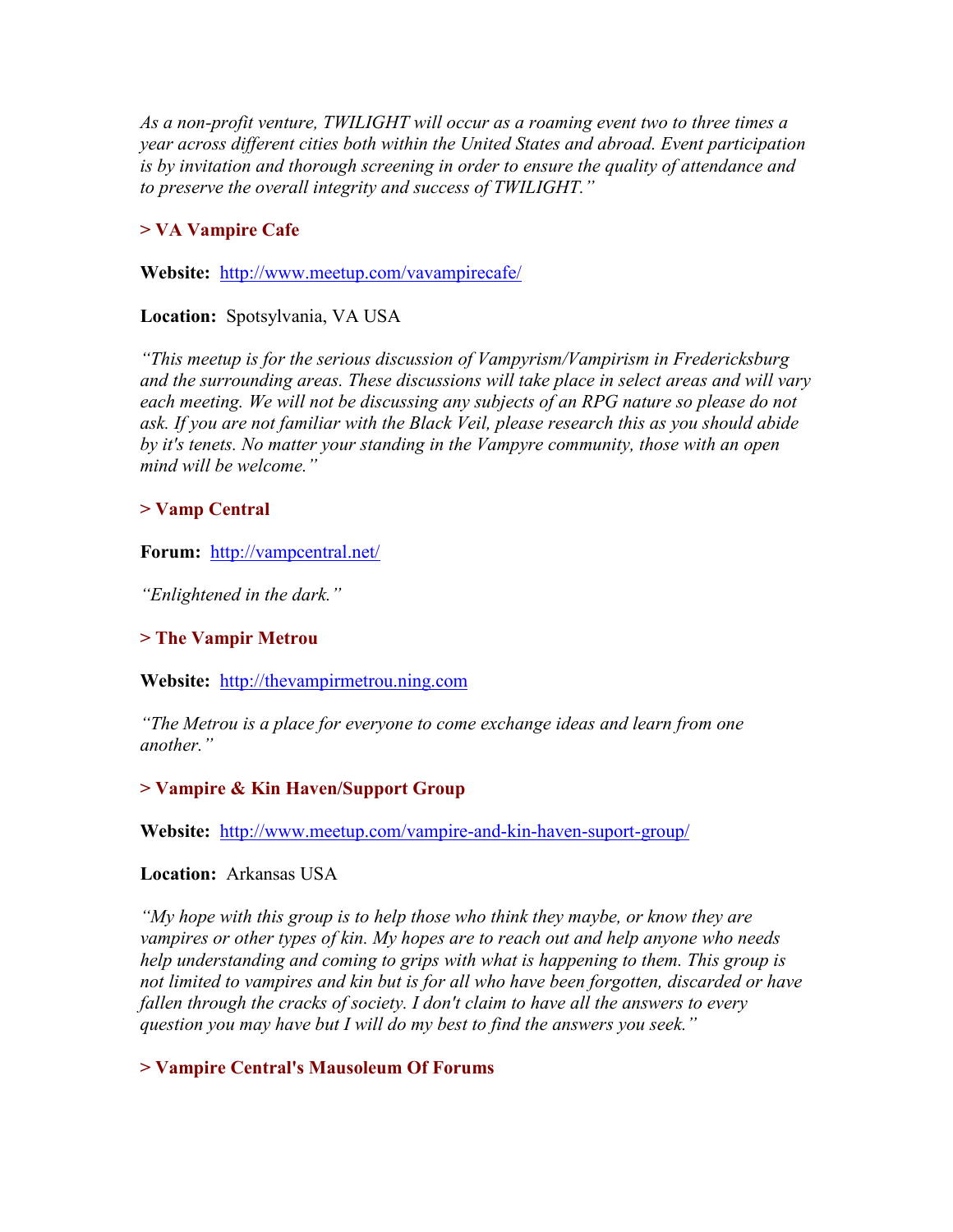#### **Website:** <http://strigoismausoleum.yuku.com/>

#### **> The Vampire Church**

**Website:** [http://www.vampire-church.com](http://www.vampire-church.com/) **Forum:** [http://www.vampire-church.com/cms/forum](http://www.vampire-church.com/cms/forum/)/

- **\* Type:** Information Resource & Forum
- **\* Subtype:** Community
- **\* Language(s):** English

*"The Vampire Church acts as a haven for a free and open meeting place. We are not an affiliated religious institution or belief group, but rather a research organization on bio energy vampirism. More information on this energy condition can be found in the articles written and posted in this site. We do not honor the portrayal of vampirism found in the romantic and power driven films made by the movie industry, nor do we hold any belief in what the gaming industry has suggested. While the fantasy world of vampirism has its entertainment value, we emphasize that bio energy vampirism is a serious condition made no less important with its problems and Vampirism is about the inherent ability to acquire unique needed life giving energy resources."* 

#### **> Vampire Community News (VCN)**

**Facebook:** [http://www.facebook.com/home.php?sk=group\\_168232149883059](http://www.facebook.com/home.php?sk=group_168232149883059) **Twitter:** <http://twitter.com/VampireNews>

**\* Type:** Information Resource

- **\* Subtype:** Real Vampire-Related News & Syndication
- **\* Language(s):** English

*"News service concerning the real vampire community."* 

### **> VampireForum.net Vampire & Occult Resource Forum**

**Website:** [http://www.vampireforum.net](http://www.vampireforum.net/)

### **> Vampire Forums**

**Website:** <http://vampireforums.omgforum.net/>

*"A dark place for the thing in the night."*

**> Vampire Haven** 

**Website:** <http://vampirehaven.yuku.com/>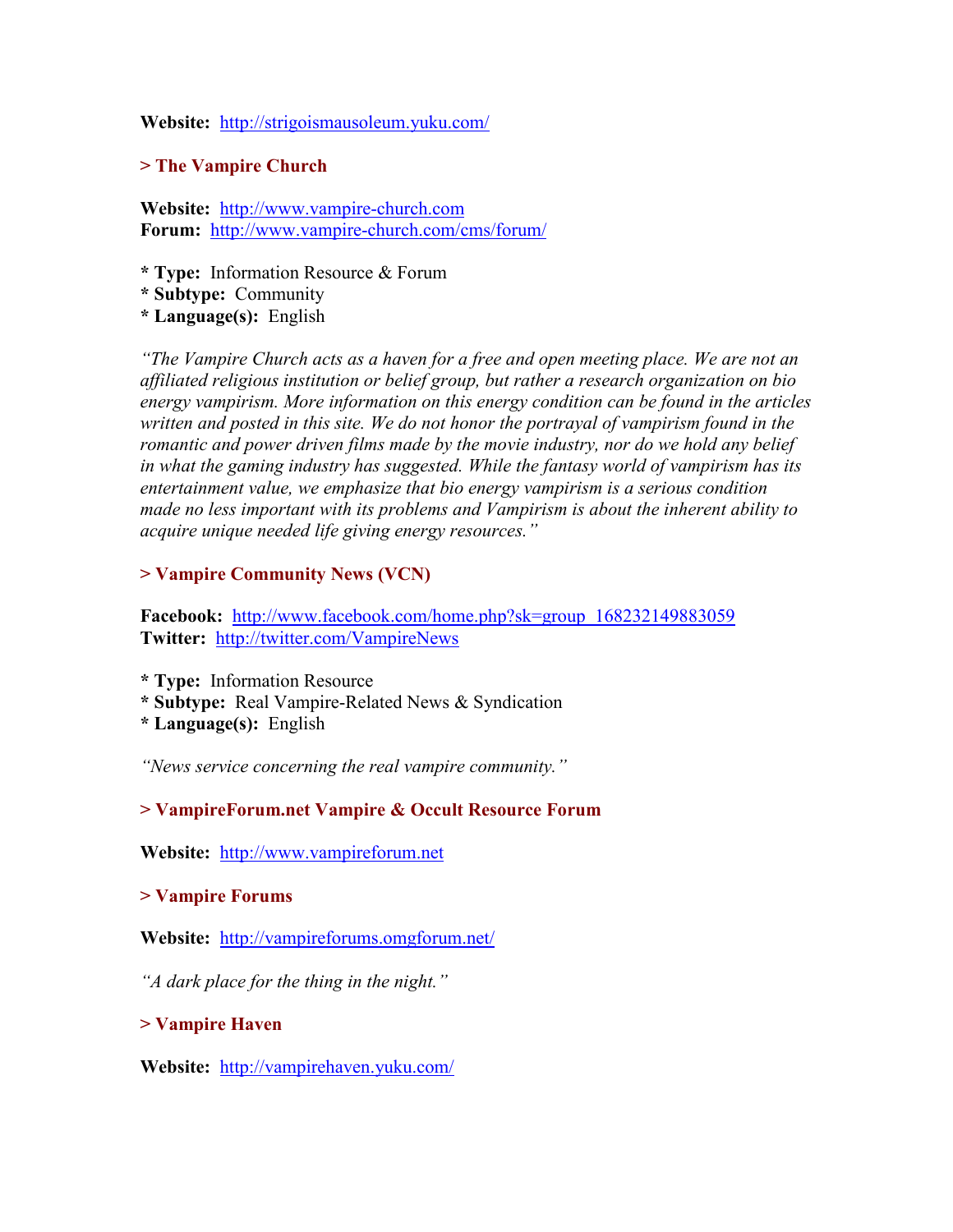*"Vampire Haven for the real."* 

# **> Vampire Nation**

### **Yahoo Group:** <http://groups.yahoo.com/group/Vampiresnest>

*"The Vampiresnest is a casual name for the US Chapter of the Vampire Nation. We are a Council that hosts representatives from various Houses, Covens, Clans, Courts, Temples, Orders and other organizations known throughout the Vampire community. Many of our members have accomplished recognition for their exemplary work in the community at large. We honor their accomplishments and in so doing bring together many of the views throughout our culture in an open-minded setting. The Vampire Nation remains neutral regarding personal beliefs which vary greatly from organization to organization. We try to endeavor to have a Council that will uplift and enlighten others who are walking the path of the vampire."* 

# **> Vampire Nation Concord (VNC)**

Yahoo Group: [http://groups.yahoo.com/Vampire\\_Nation\\_Elders](http://groups.yahoo.com/Vampire_Nation_Elders) **Forum:** [http://vampire-nation-concord.ning.com](http://vampire-nation-concord.ning.com/) **Forum:** [http://vampirenationconcord.bigforumpro.com](http://vampirenationconcord.bigforumpro.com/) **Blogtalk Radio:** [http://www.blogtalkradio.com/The\\_Voice\\_Of\\_The\\_Dragon](http://www.blogtalkradio.com/The_Voice_Of_The_Dragon)

- **\* Type:** House/Group/Coven
- **\* Subtype:** Community & Radio
- **\* Language(s):** English

*"The US Chapter of the High Council is a new branch of the European High Council, and NOT a Role-Playing group. Instead, it is an Alliance of Real Vampires dedicated to bringing about Unity amongst our kind, High Council Of Elders ~ MISSION STATEMENT As Elders we are the Foundation of the Council and Guardians of a Covenant of Honor, Duty and the Ascension of the Vampyre. We are Representatives of the US Chapter of Vampire Nations High Council to the Vampyre Community. Mentors and Advisors to all Councils within our organization. Essentially we are the managerial staff of the Council and oversee the implementation of all running processes of the High Council and as such, all filters through this group. We are the Supreme Court and Advisory Council. There Are 13 Chairs In this Sector And We Serve The Republique Confederation De Vampires ~ The Commonwealth, The Body of this Organization."*

# **> The Vampire Project**

**Website:** [http://thevampireproject.blogspot.com](http://thevampireproject.blogspot.com/)

- **\* Type:** Information Resource
- **\* Subtype:** Community
- **\* Language(s):** English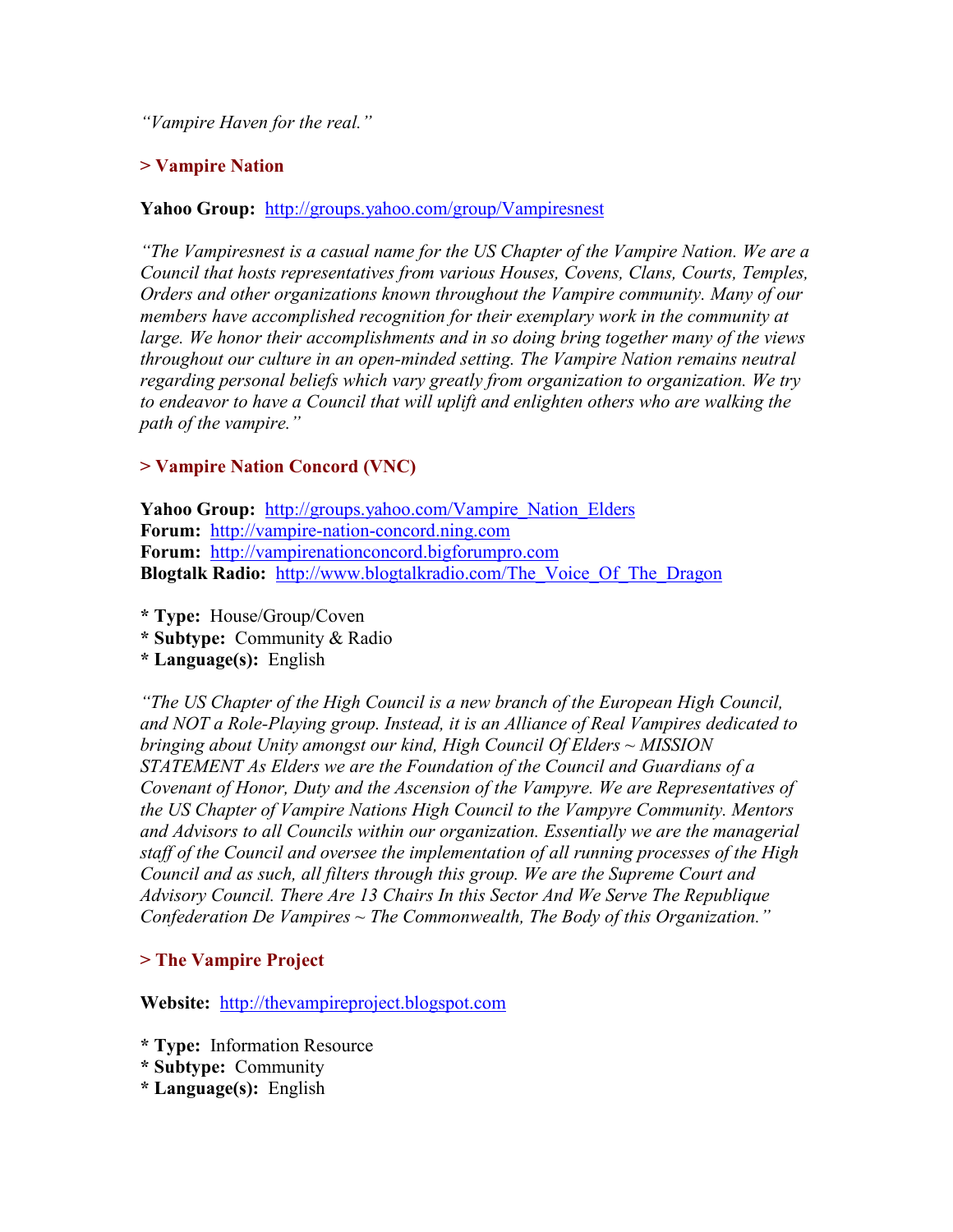*"This website is here to serve as an online vampire research portal, with resources and information, terminology, folklore and historical writings, and otherkin related materials. All topics covered here deal with vampires or other kin. Topics are further broken down by sub-topics on the sidebar menu."* 

# **> Vampire Support & Information Society**

**Website:** <http://vampiresociety.net/forum/index.php>

*"Support and information for the vampire community."* 

**> Vampires.com & Darkness Forum** 

**Website:** [http://www.vampires.com](http://www.vampires.com/) **Forum:** [http://forum.darkness.com](http://forum.darkness.com/)

**\* Type:** Information Resource

**\* Subtype:** Vampire-Related News & Syndication

**\* Language(s):** English

*"Providing news on vampire movies, books and entertainment"* 

# **> VampiresGr**

**Website:** [http://vampiresgr.forumotion.net](http://vampiresgr.forumotion.net/)

*"The Ultimate Site About Vampires And Paranormal"* 

# **> Vampires Realm Of Darkness**

**Website:** [http://www.vampires.nu](http://www.vampires.nu/)

**\* Type:** Information Resource & Forum

**\* Subtype:** Community

**\* Language(s):** English

# **> Vampires, Therians, & Otherkin Of Chicago**

**Website:** <http://s15.invisionfree.com/VTOC/index.php>

- **\* Type:** Information Resource
- **\* Subtype:** Community
- **\* Location:** Chicago, IL USA
- **\* Language(s):** English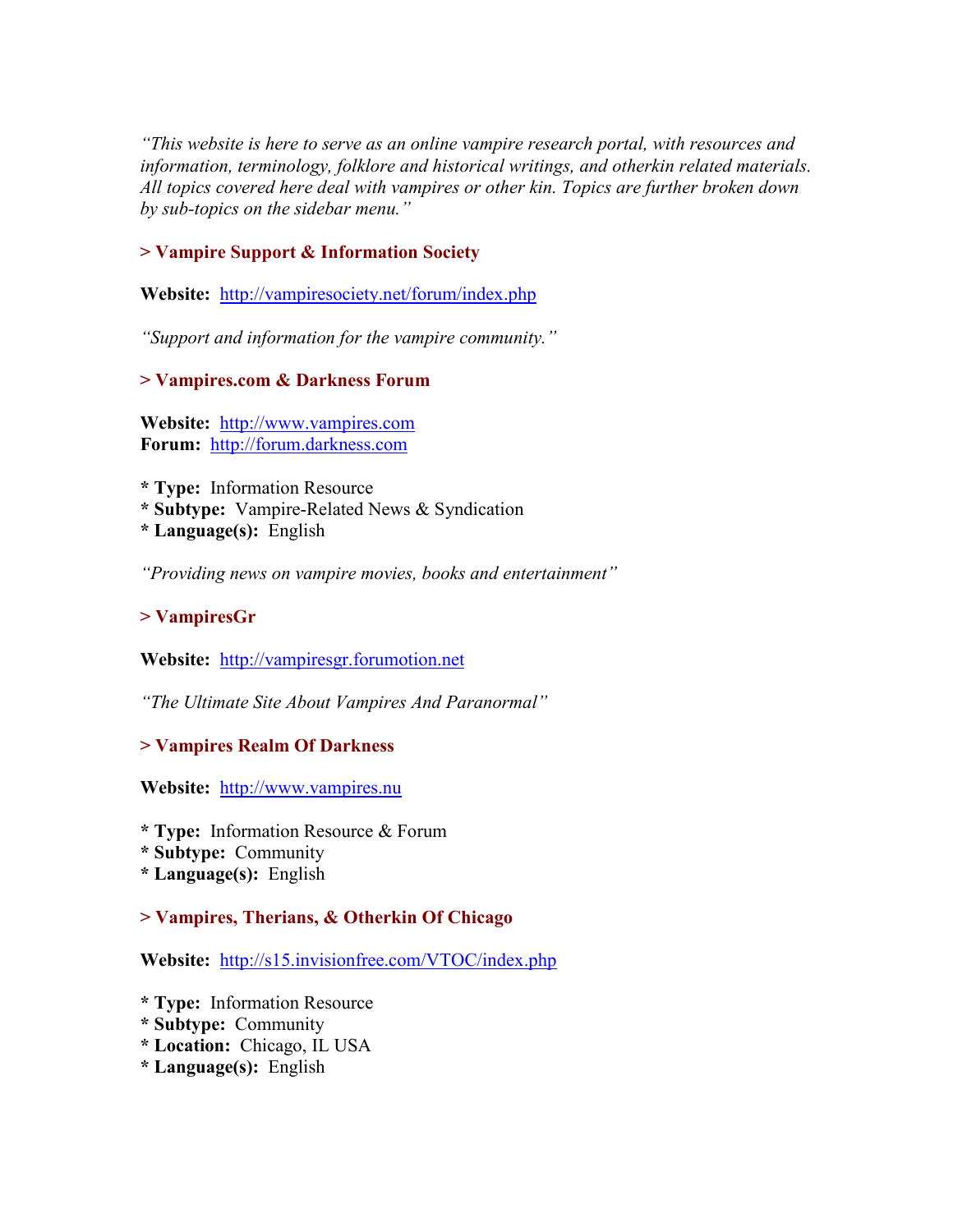*"A website and forum geared toward the Vampires, Therians and Otherkin in the Chicago-land area. But everyone is allowed to participate, whether they are in the area or not. So don't be shy and come join us."* 

### **> Vampiric Community Message Board (VCMB)**

### **Forum:** <http://vcmb.org/family/>

*"The VCMB is a support message board for real vampires. We are not an RPG site, nor a lifestyler's website, nor a social network for either of the previously mentioned. We deal with the real life complications and support for those with the condition we call vampirism. The VCMB is not a site intended for fluff, or inconsequential discussions, but*  rather, we deal with a serious matter in a serious fashion. While we do enjoy the benefit *of fellowship, our primary goal is to promote and encourage education, support, research, and discovery."* 

### **> Vampiric Council Of New England**

**Website:** <http://www.meetup.com/Vampiric-Council-of-New-England/>

### **Location:** Salem, MA USA

*"Most people think that Vampires are the stuff of horror movies, legends and stories, however, some living people exist that show certain traits of vampirism. This is a group for those people. This is a group for Vampires and donors, thou all are welcome, this is not a role playing or fantasy group."* 

### **> Vampiric Studies**

**Website:** <http://www.vampiricstudies.com/lounge.html>

- **\* Type:** Information Resource
- **\* Subtype:** Education
- **\* Language(s):** English

*"Greetings Students. I am Catherene NightPoe, creator and author of the Vampiric Studies teaching site. The creation of this site is to better inform and educate the general public as to the real world of today's modern Vampire and the environments in which they and we live. The Vampiric Studies Web Site was also created so I did not have to personally send out each page to whomever wished to see it and so my online and in person students could have access to the Text Pages when I was not available to answer questions. On June 13th, 2007 Catherene, your teacher and my beloved wife, passed away after a life long battle with her illness. Her doctors (both human doctors and Night-Timer) had been telling her since the age of 15 that she was dying, but my valiant little Night-Timer proved them all wrong for over 50 years. Her enemies, I'm sure, will be thrilled at the news, just as her friends and students are broken-hearted."*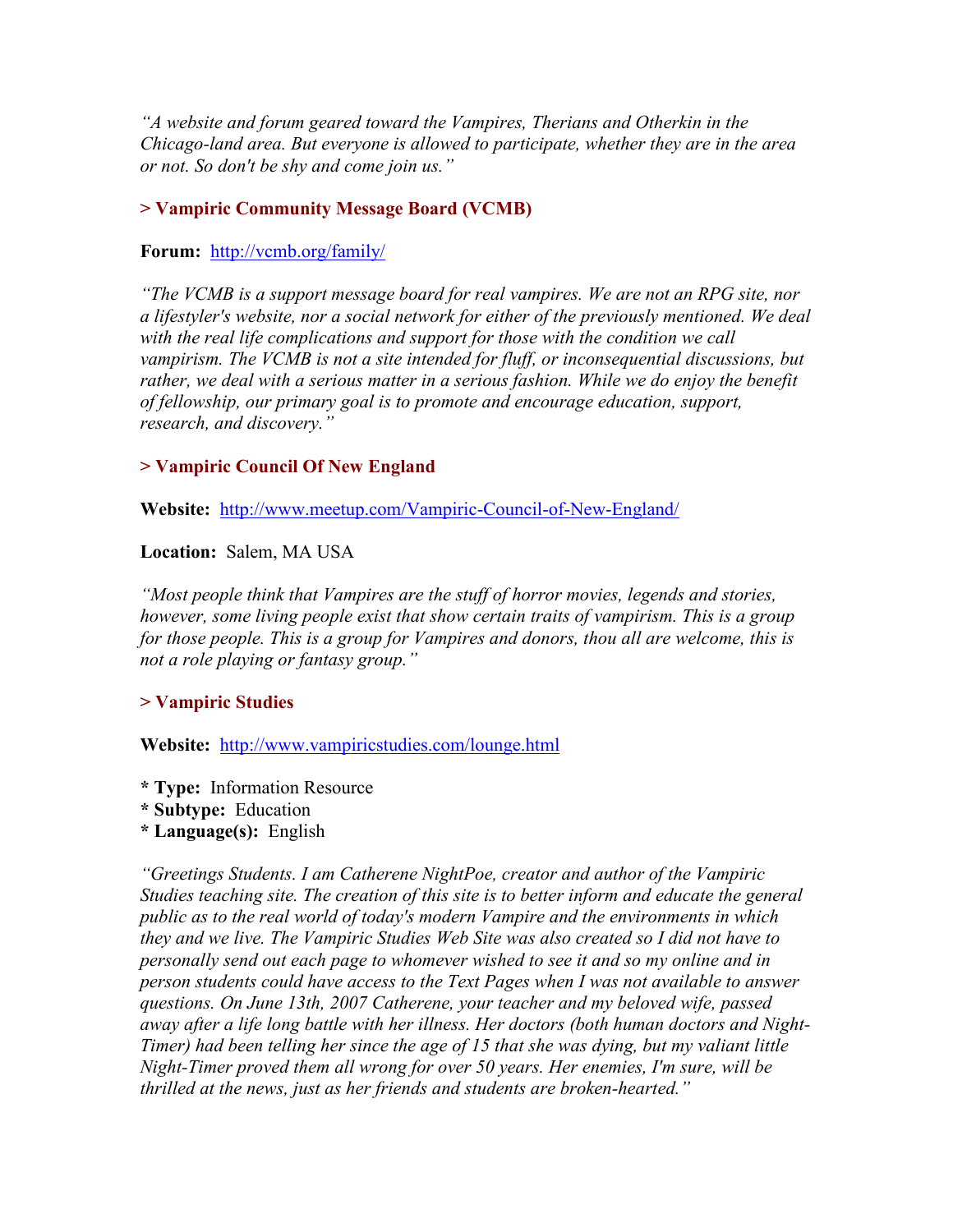# **> The Vampirism Community eList Yahoo Group**

#### Yahoo Group: <http://groups.yahoo.com/group/vampirism/>

*"The Vampirism Community eList is an uncensored elist that has existed since September, 1998. We are neutral ground, separate from the politics and divisions to be found elsewhere on the net community. We boast membership from many perspectives and lifestyles and encourage individuality, expression, personal growth, and transcendence. Everyone is welcome to join, regardless of age or opinion."* 

### **> Vampirizm**

#### **Website:** [http://www.vampirizm.ru](http://www.vampirizm.ru/)

- **\* Type:** Information Resource Site & Forum
- **\* Subtype:** Community
- **\* Location:** Russia
- **\* Language(s):** Russian

*"Russian resource site."* 

#### **> Vampiros**

**Website:** <http://valjhamia.mforos.com/>

*"Portuguese resource site."* 

### **> Vampiry Naukoze VRC / Vampires At Yukoze**

**Website:** [http://vampirlife.ucoz.ru](http://vampirlife.ucoz.ru/) **Website:** <http://vampirynaukoze.ucoz.ru/>

#### **> Vampr Club**

**Website:** <http://www.vampir-club.de/> **Forum:** <http://www.vampir-club.de/forum/index.php>

- **\* Type:** Information Resource
- **\* Subtype:** Community
- **\* Location:** Germany
- **\* Language(s):** German

### **> Vampyrarium (Confrerie Des Vampyres)**

**Website:** <http://www.morganpriest.com/>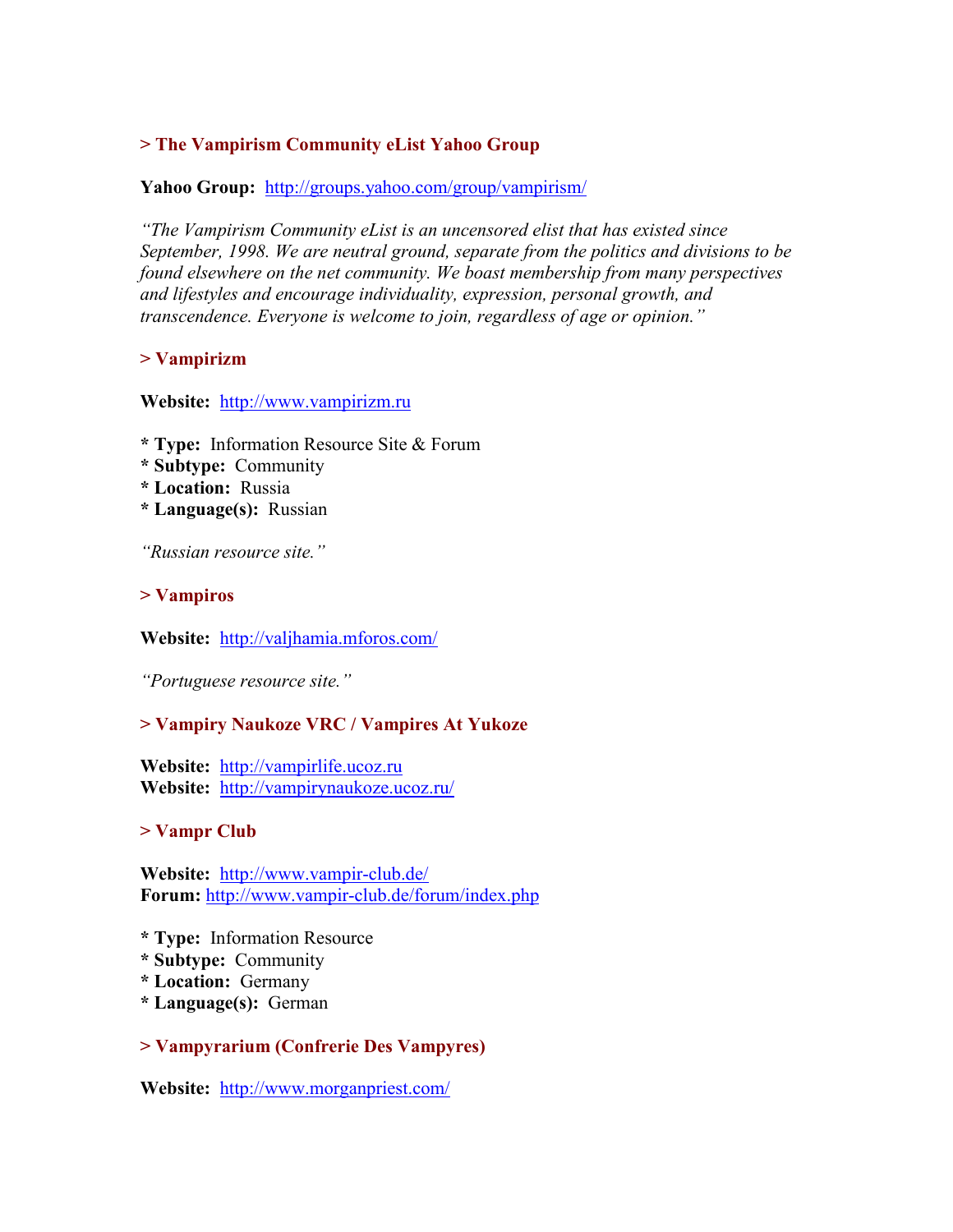*Forum: http://vampyrarium.forum-nation.com/ (Inactive)* 

- **\* Type:** Information Resource Site
- **\* Subtype:** Community
- **\* Location:** France
- **\* Language(s):** French

*"Brotherhood of Vampyres (Confrerie des vampyres)"* 

**> Vampyrbibliothek** 

**Website:** [http://www.vampyrbibliothek.de](http://www.vampyrbibliothek.de/)

- **\* Type:** Information Resource
- **\* Subtype:** Community
- **\* Location:** Germany
- **\* Language(s):** German

*"Welcome to the Vampyrbibliothek - Germany's oldest private website on the topic of vampirism."* 

### **> Vampyre**

**Website:** [http://www.vampyres.tk](http://www.vampyres.tk/) 

- **\* Type:** Goth Fetish Resource Site & Forum
- **\* Subtype:** Community
- **\* Language(s):** English

# **> The Vampyre History Project**

**Website:** [http://vampyrehistoryproject.blogspot.com](http://vampyrehistoryproject.blogspot.com/)

- **\* Type:** Information Resource
- **\* Subtype:** Community
- **\* Location:** South Africa
- **\* Language(s):** English

*"The Vampyre History Project is an ongoing project of House Valur which is based in Port Elizabeth, South Africa and has been active since early 2010. The aim of the project is to compile as complete an historical overview in the form of a Chronology or Timeline of Vampy(i)res in history, myth, folklore and also in terms of the development of real Vampy(i)re culture and Community in the context of both ancient and modern history. The bulk of the information presented in the Project has been sourced online via net trawls, gathered from news sites and from references to earlier, less complete attempts to present a comprehensive Vampyre History. Where information has been found*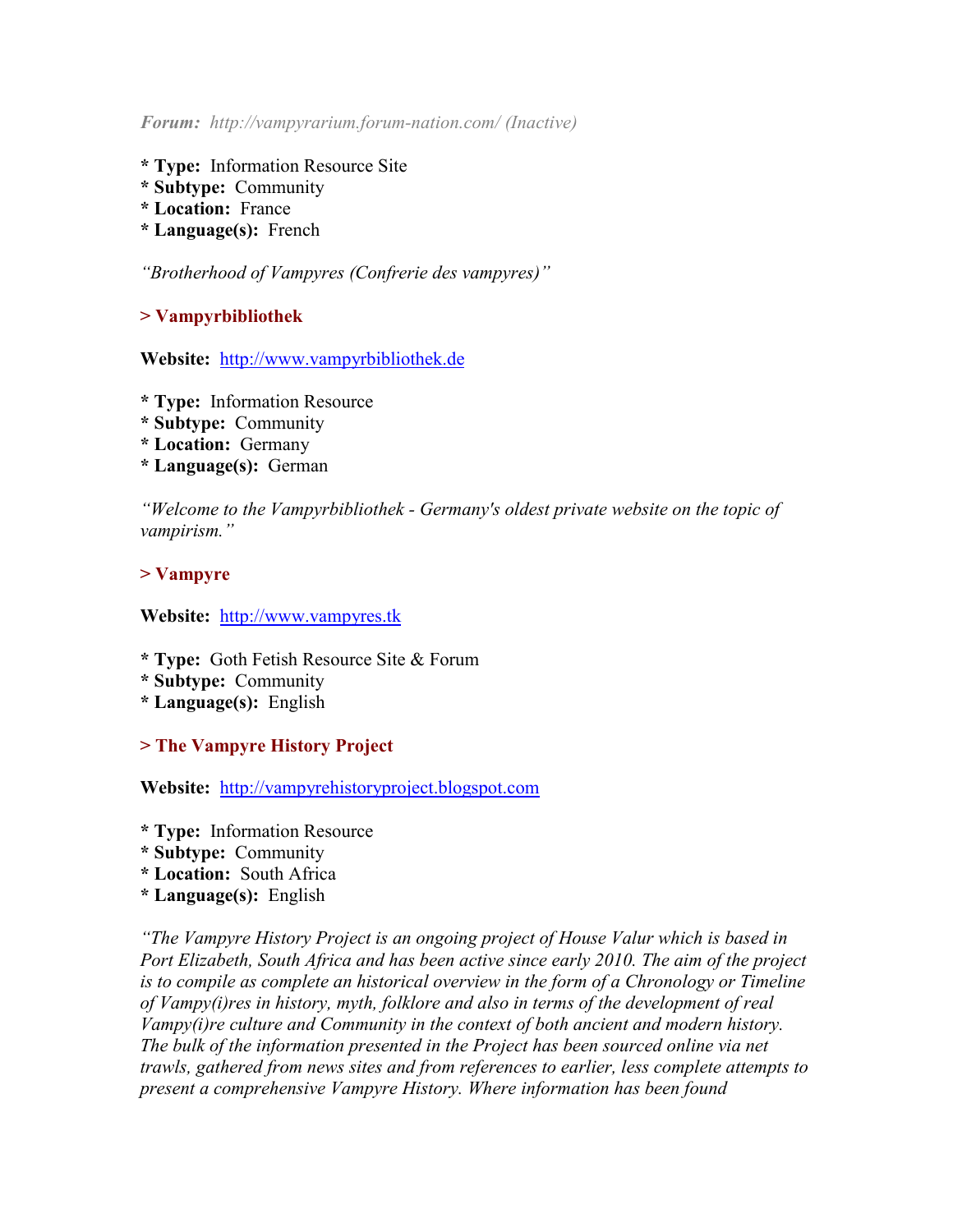*widespread across the internet, from general history and in the public domain, material has been referred to without seeking prior permission. Where information has been sourced from direct sources, whether from authors or publications, credit or mention of the source has been mentioned per item."* 

# **> Vampyre Lounge Video Archive**

**Website:** [http://www.vampyrelounge.com](http://www.vampyrelounge.com/)

**\* Type:** Information Resource

- **\* Subtype:** Vampire Subculture
- **\* Language(s):** English

**> Vampyre Society** 

**Website:** [http://www.vampyresociety.org](http://www.vampyresociety.org/)

- **\* Type:** Resource Site & Forum
- **\* Subtype:** Community
- **\* Language(s):** English

# **> Vampyre Support & Information Society (VSIS)**

**Website:** [http://www.vsis.co.nr](http://www.vsis.co.nr/)

**\* Type:** Resource Site & Forum

- **\* Subtype:** Community
- **\* Language(s):** English

*"Resource, information and support for the vampire community."* 

# **> Vampyres.co.uk**

**Website:** <http://www.vampyres.co.uk/>

# **Location:** United Kingdom

*"Welcome to Vampyres.co.uk. A home for Vampires and other Kin. Chat to individuals and share your story with others, how you came to be the person you are now. You will also find discussions of vampires and other Kin in popular literature, movies and television. Discuss music, fashion and culture amoung other things and generally enjoy our warm and welcoming community."* 

# **> Vampyre Lounge**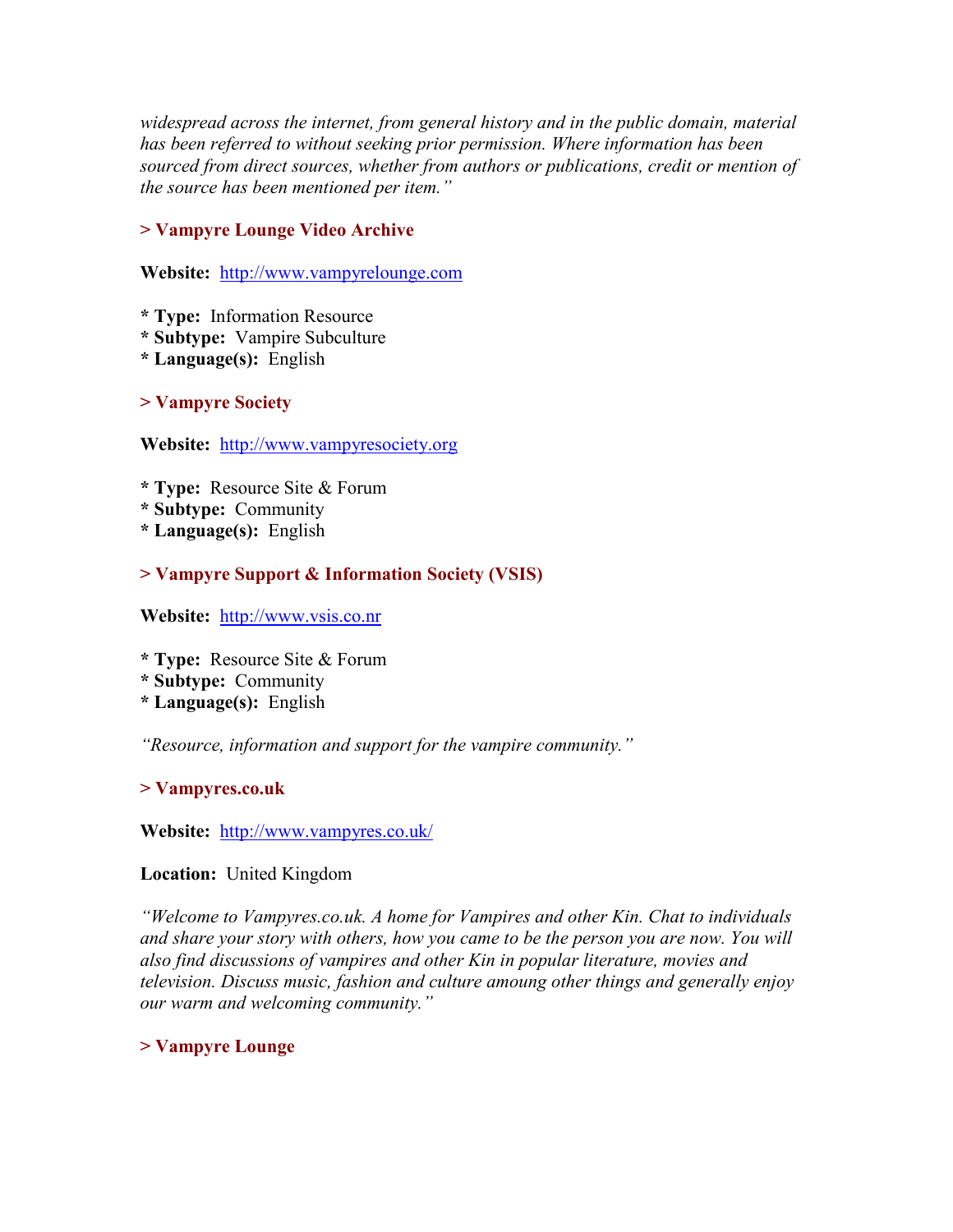### **Website:** [http://www.vampyrelounge.de](http://www.vampyrelounge.de/)

### **Location:** Germany

*"The forum for vampires and creatures of the night."* 

# **> Vampyres Against Media Publicity (VAMP)**

**Website:** <http://groups.myspace.com/vampyresagainstmedia>

**\* Type:** Information Resource

**\* Subtype:** Advocacy

**\* Language(s):** English

*"The internet has imploded our community with more and more websites turning up, some with truths and others with fictions all for the purpose of either giving baby bats a place to start or to make our ways understandable to mundanes. What happened to the predatory nature of vampyres? Now we are all to be fluffy, friendly bunnies and coddle and cater to the needs of mundanes? Where is the hunt? How I miss the hunt, stalking, many of the older vampyres know exactly what I am talking about. We, at HRS have been neutral for many years, and we will continue to do so."* 

# **> Vampyrismo / Halo Of Antares**

**Website:** [http://www.vampyrismo.org](http://www.vampyrismo.org/) **Website:** [http://vampyrismo.ning.com](http://vampyrismo.ning.com/)

- **\* Type:** Information Resource & Forum
- **\* Subtype:** Community
- **\* Location:** Brazil
- **\* Language(s):** Portuguese

# **> Vampyrs**

**Website:** [http://www.vampyrs.de](http://www.vampyrs.de/)

- **\* Type:** Information Resource
- **\* Subtype:** Community
- **\* Location:** Germany
- **\* Language(s):** German

**> Vampyyrisali** 

**Website:** <http://members.fortunecity.com/vampyyrisali/>

**\* Type:** Information Resource Site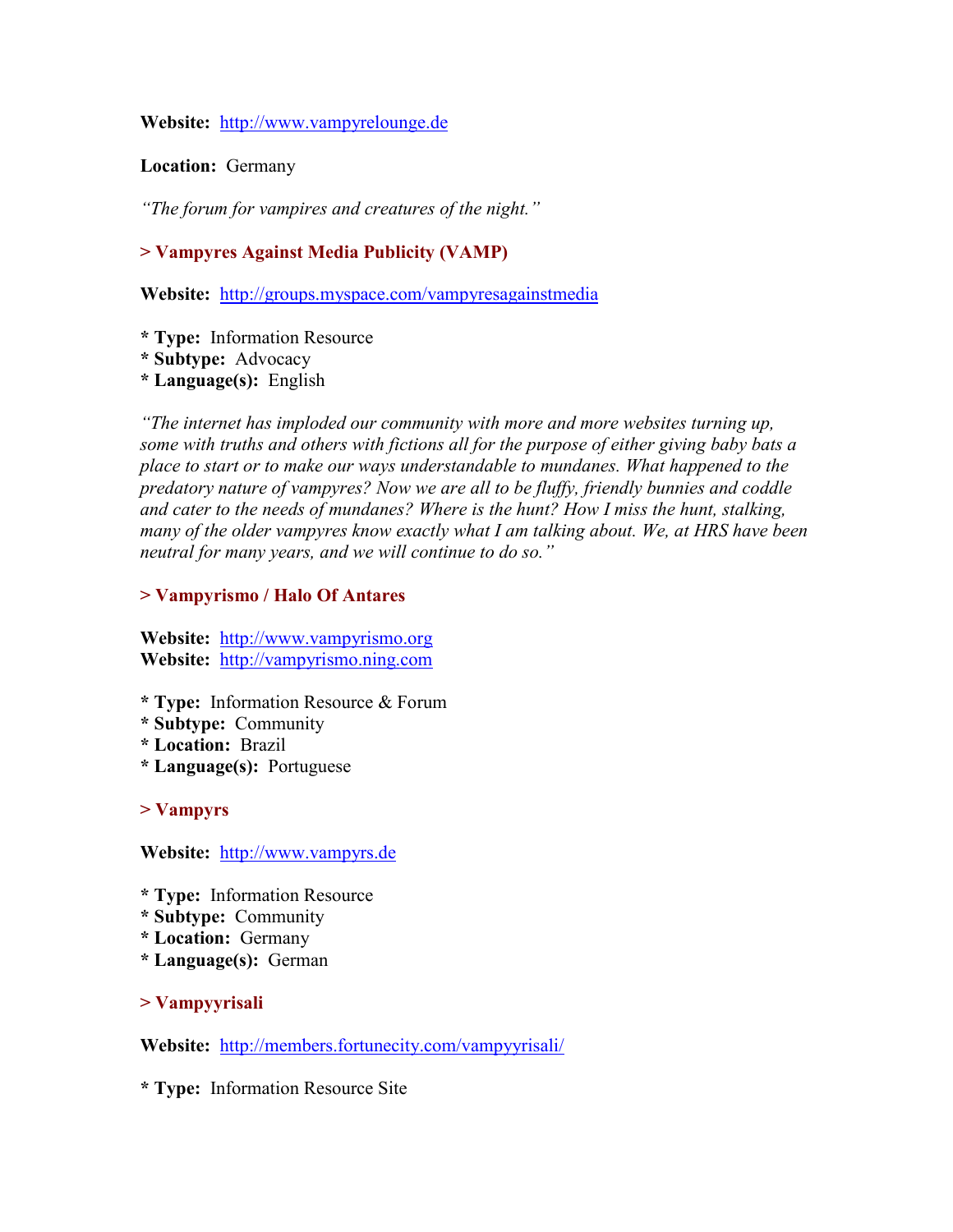- **\* Subtype:** Community
- **\* Location:** Finland
- **\* Language(s):** Suomi (Finnish)

*"An information resource about real Sanguine and PSI vampires."* 

# **> Voices Of The Vampire Community (VVC)**

**Website:** <http://www.veritasvosliberabit.com/vvc.html> RSS: <http://www.veritasvosliberabit.com/vvc.xml>

- **\* Type:** Information Resource
- **\* Subtype:** Community & Advocacy
- **\* Language(s):** English

*"The purpose of the Voices of the Vampire Community (VVC) is to develop friendly relations among the various Houses, Covens, Orders, organizations, and individual leaders of the vampire community; to encourage cooperation in solving community related problems and in promoting respect for the views, ideas, and opinions of others without seeking to establish a unifying or governing body; and to be a center for harmonizing the actions of groups in attaining these ends."* 

# **> VonWolfe.net**

**Website:** [http://www.vonwolfe.net](http://www.vonwolfe.net/) 

- **\* Type:** Information Resource
- **\* Subtype:** Community
- **\* Language(s):** English

*"Resource site for left hand path spiritualism, Vampirism, Lycan and Otherkin information"* 

# **> Vox Vampyrica**

**Website:** [http://voxvampyrica.blogspot.com](http://voxvampyrica.blogspot.com/)

- **\* Type:** Information Resource
- **\* Subtype:** Community
- **\* Location:** Brazil
- **\* Language(s):** Portuguese

*"News and community information website for vampire community in Brazil."* 

# **> West Michigan Vampires After Dark**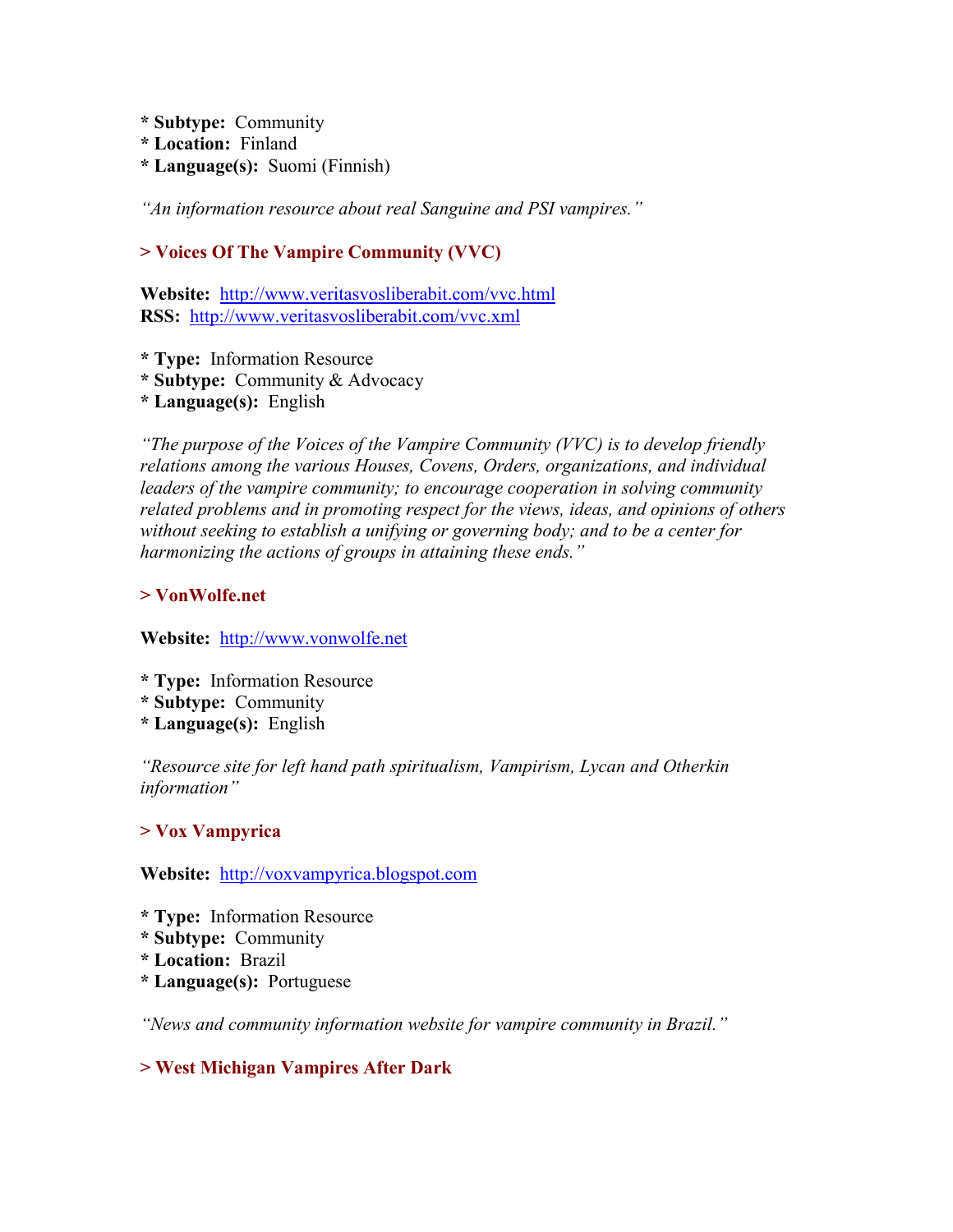**Website:** <http://www.meetup.com/West-Michigan-Vampires-After-Dark/>

**Location:** Kalamazoo, MI USA

*"This Meetup group is for those who identify as vampi(y)res, our donors, and supporters in the greater Kalamazoo/western Michigan area. This is not a LARP group. Our emphasis will primarily be on vampirism, and will also offer information, support, and community."* 

**\_\_\_\_\_\_\_\_\_\_\_\_\_\_\_\_\_\_\_\_\_\_\_\_\_\_\_\_\_\_\_\_\_\_\_\_\_\_\_\_\_\_\_\_\_\_\_\_\_\_\_\_\_\_\_\_\_\_\_\_\_**

# **Inactive Resources & Links:**

*> Aeterni - (Inactive)* 

*Website: http://www.aeterni.de/willkommen1.htm Forum: http://www.aeterni.de/cgi-bin/YaBB/YaBB.pl* 

*\* Type: Information Resource & Forum* 

*\* Subtype: Community* 

*\* Location: Germany* 

*\* Language(s): German* 

*> Black Sunset - (Inactive)*

*Website: http://groups.myspace.com/blacksunsetnoir* 

*"A Vampyre Gathering"* 

*> Black Trillium - (Inactive)* 

*Website: http://www.blacktrillium.com/index.htm* 

*Location: Toronto, Canada*

*"A Vampyre Gathering"* 

*> Bloodlines International - (Inactive)* 

*Website: http://www.bloodlinesint.com/ Yahoo: See Bloodlines International Groups* 

*\* Type: Information Resource \* Subtype: Community \* Language(s): English*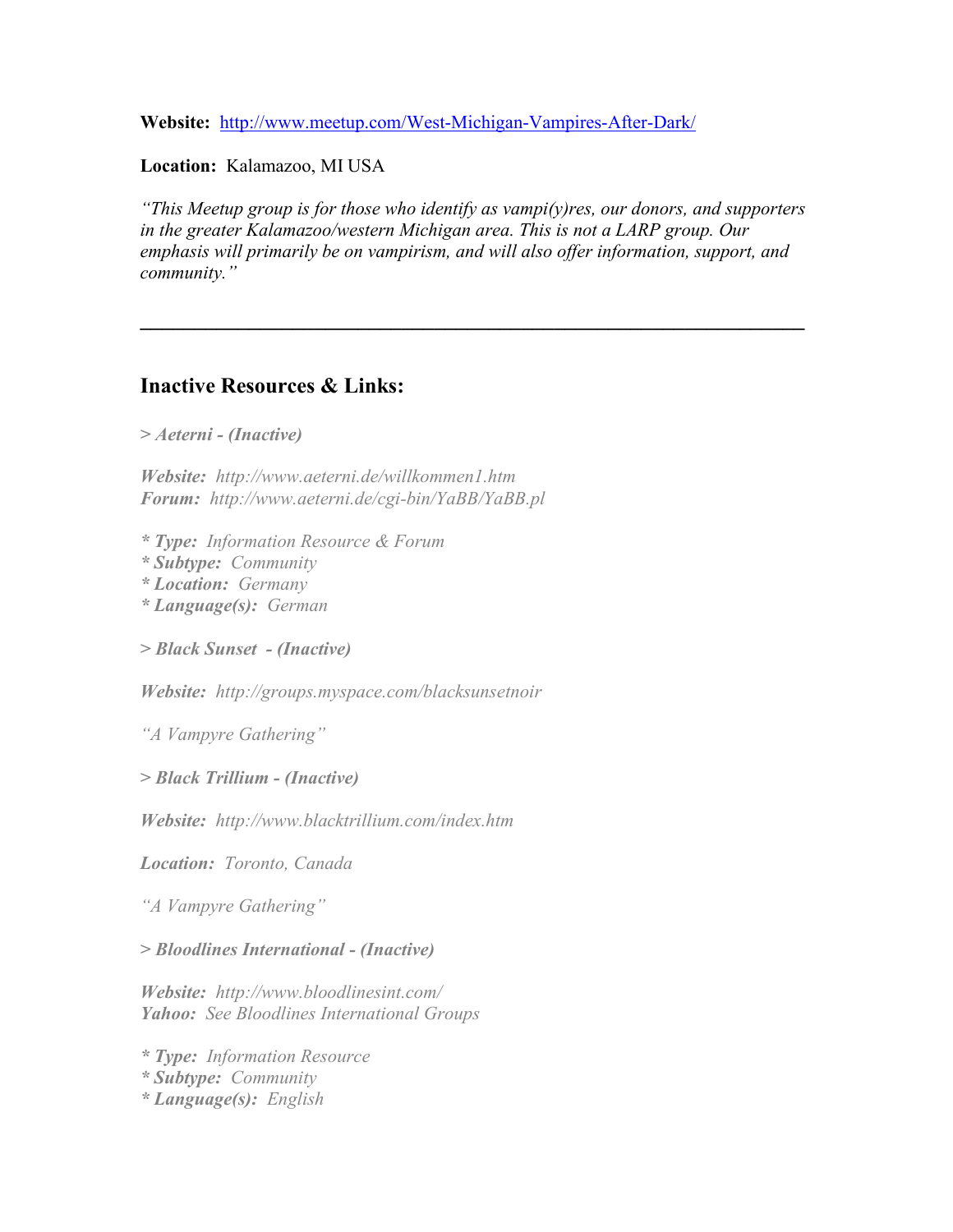*"BLOODLINES is an international nonprofit organization created to unite Vampires/Vampyres, Werecreatures, Donors, Pagans, Wiccans and all manner of Otherkins as well as those who support us. Chapters headed by those who share this goal have been established across the United States, Canada and Europe. And while a small portion of our work is done online the majority is done from the streets. It is here that so many of us are lost and alone, without benefit of the internet, having no idea where to*  look for support or the answers they seek. BloodLines has no Elders....no Clans or *Houses and there are no rituals. No one will claim to be immortal...older than dirt.. or to know the answers to everything. Our goal is simple; to provide a safe haven, to share our knowledge and to offer support and friendship to All those who seek it."* 

### *> Condenados - (Inactive)*

*Website: http://www.condenados.mforos.com*

### *> The Coven Vampyre Organization (2002) - (Inactive)*

*Website: http://www.thecovenorganization.com* 

*\* Type: Information Resource* 

*\* Subtype: Community* 

*\* Language(s): English* 

*"The Coven Vampyre Organization is an international Vampire organization for the preservation and prosperity of the Vampyre community and culture. The site focuses on vamp community building, providing vamp chatrooms, vamp forums, vamp message discussion boards, hosts an e-mail based vamp discussion list, vamp e-postcards, vamp themed art, literature, music, resources, and more."* 

### *> Dare To Be Wise - (Inactive)*

*Forum: http://daretobewise.freeforums.org*

*"This is a lovely forum looking for people to join. We are fairly new and always welcoming anyone that comes."* 

*> House Darkwater - (Inactive)* 

*Forum: http://s13.invisionfree.com/House\_Darkwater/* 

*\* Type: Forum \* Subtype: Community \* Location: New England, USA \* Language(s): English*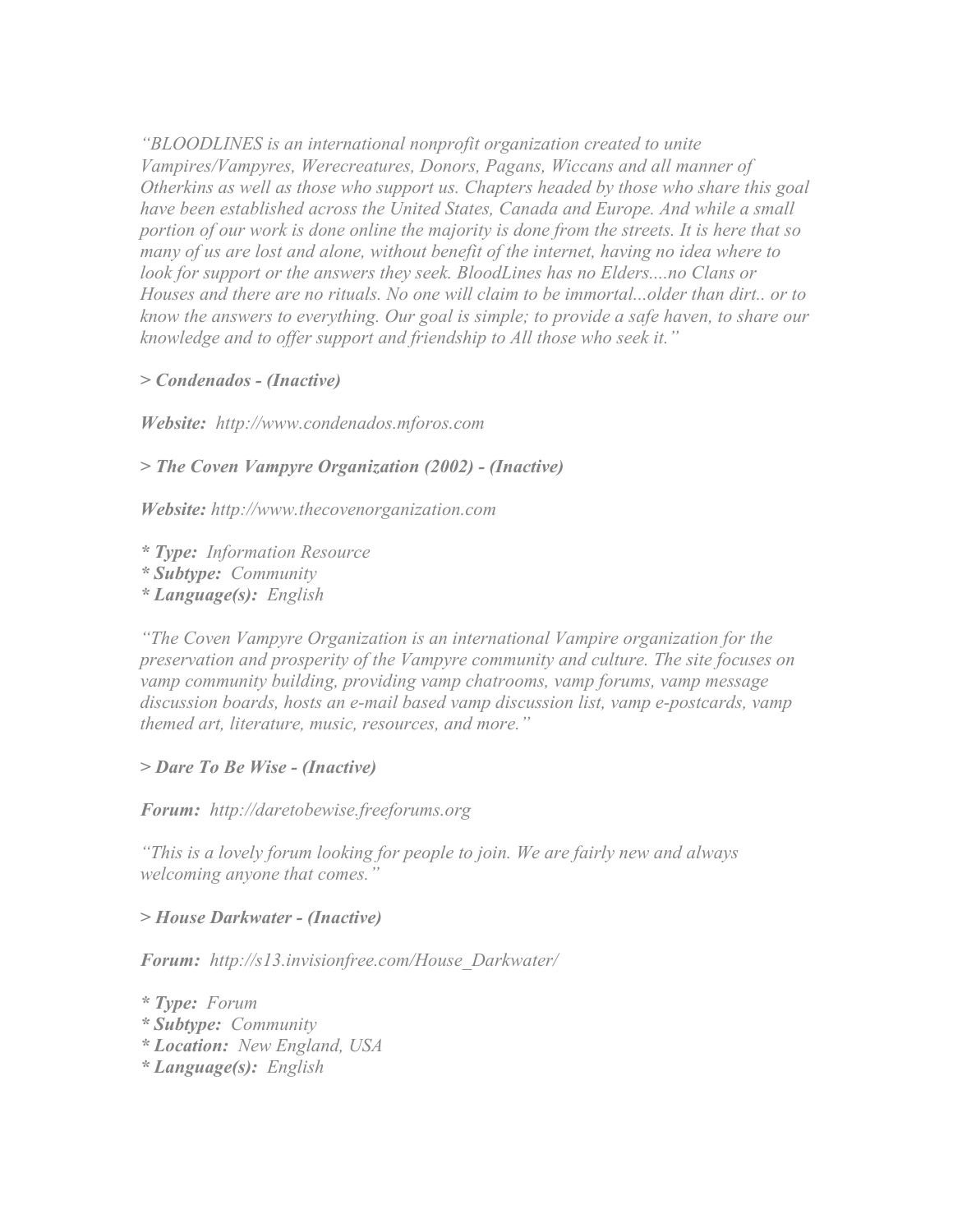#### *> Elemental Vampirism Forum - (Inactive)*

*Forum: http://elementalvampirism.proboards.com/index.cgi* 

*\* Type: Forum \* Subtype: Community \* Language(s): English* 

### *> Fallen Creations Teen Vampire Community - (Inactive)*

*Website: http://fcvcgroup.ning.com* 

*\* Type: Information Resource \* Subtype: Community \* Language(s): English* 

*> Gorlocke Vampire & Occult Resource Site - (Inactive)*

*Website: http://www.gorlocke.com/home.htm* 

*\* Type: Information Resource \* Subtype: Community (Otherkin) \* Language(s): English* 

*> The GraveYard Press - (Inactive)*

*Website: http://www.thegraveyardpress.com* 

*\* Type: Information Resource* 

*\* Subtype: E-Zine Publication* 

*\* Language(s): English* 

*> House Aeterno - (Inactive)* 

*Website: http://www.houseaeterno.co.nr/ Forum: http://s13.invisionfree.com/HouseAeterno/index.php*

*> House Carpaythya - (Inactive)* 

*Website: http://z8.invisionfree.com/HouseCarpaythya/index.php?* 

*> House Of Caelen - (Inactive)* 

*Website: http://www.houseofcaelen.com Forum: http://www.houseofcaelen.com/forum/index.php*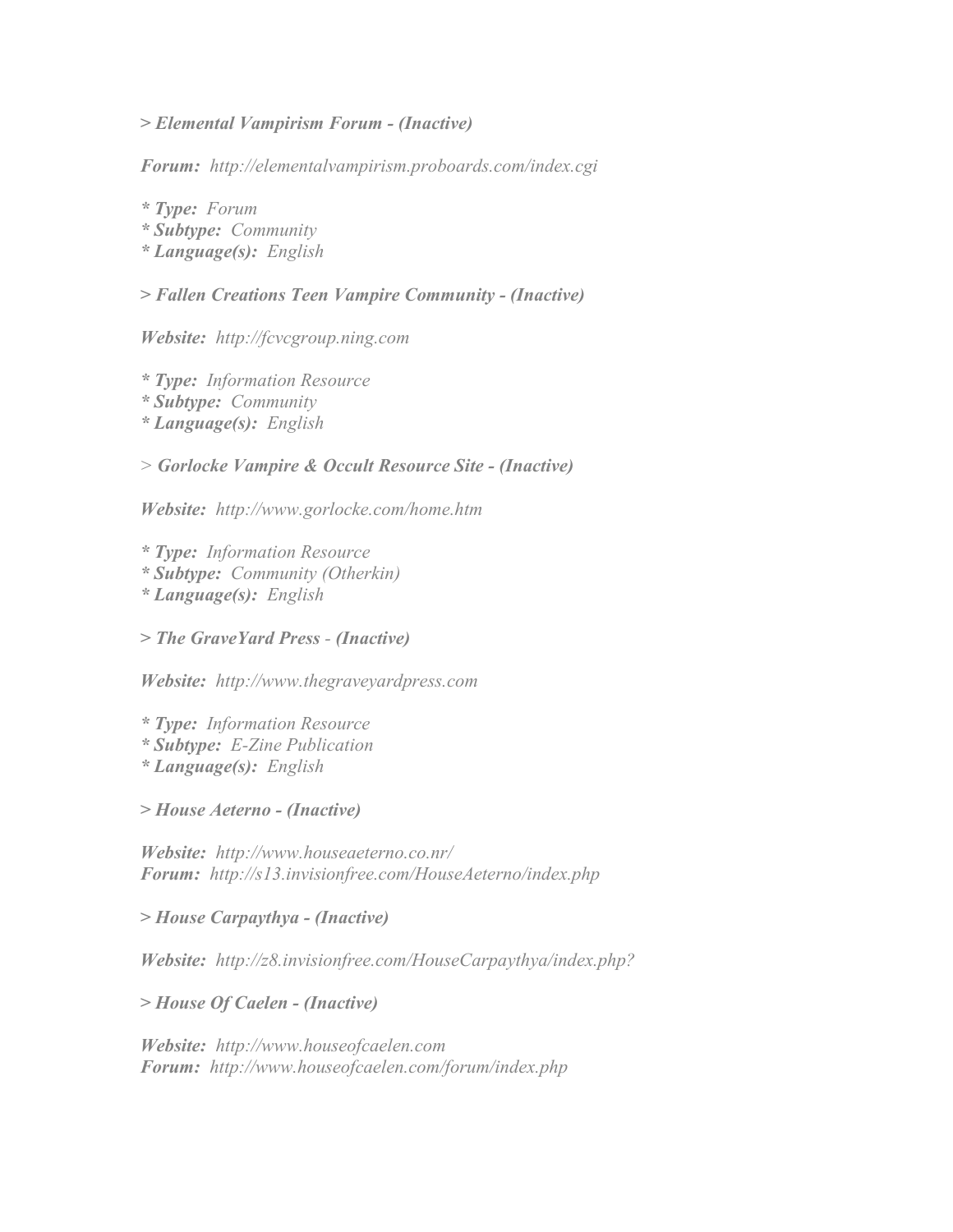- *\* Type: House/Group/Coven*
- *\* Subtype: Community*
- *\* Location: USA*
- *\* Language(s): English*

*> House Of Enlightenment - (Inactive)* 

*Website: http://www.houseofenlightenment.com*

- *\* Type: House/Group/Coven*
- *\* Subtype: Community*
- *\* Location: USA*
- *\* Language(s): English*

*> House Of Kane - (Inactive)* 

*Website: http://vampirefreaks.com/cult/The\_House\_of\_Kane*

*\* Type: House/Group/Coven \* Subtype: Community \* Location: USA \* Language(s): English* 

*"This is a [vampirefreaks] cult that discusses the practice of vampirism (both Psi and Sanguine) This is for those who are serious about the vampire lifestyle and all it has to offer this cult is being lead by Draven Kane who is head of the House of Kane. The House of Kane is a vampire house that has several chapters in the United States."*

# *> House Of Ottawa - (Inactive)*

*Website: http://www.houseofottawa.com/site3/portal.php*

*\* Type: House/Group/Coven \* Subtype: Community \* Location: Ottawa, Canada \* Language(s): English* 

*> House Of The Morning Star - (Inactive)* 

*Website: http://www.houseofmorningstar.tk*

- *\* Type: House/Group/Coven*
- *\* Subtype: Community*
- *\* Location: Egypt*
- *\* Language(s): English*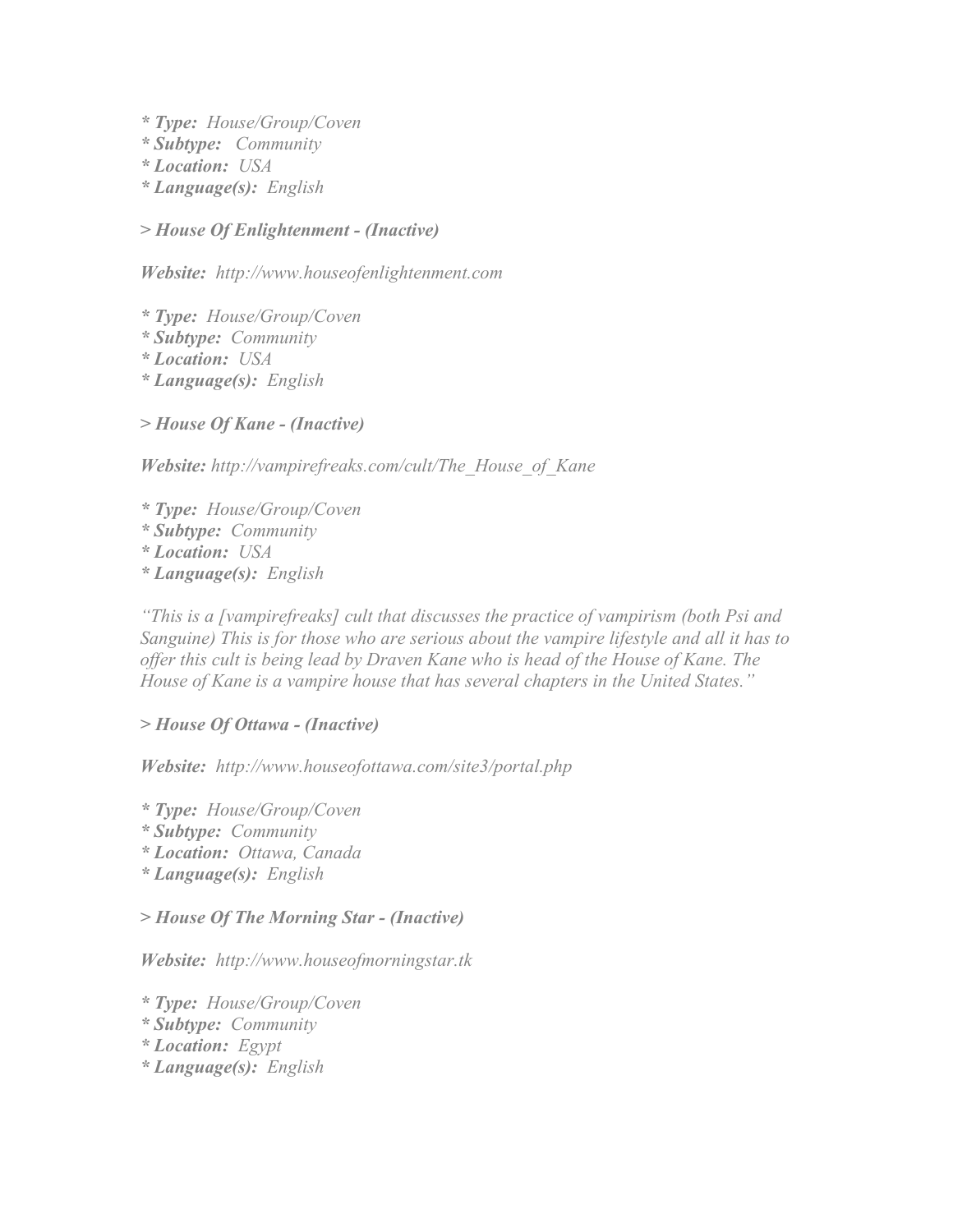*> House Prytania - (Inactive)*

*Website: http://www.houseprytania.com*

*\* Type: House/Group/Coven \* Subtype: Resource Site & Forum* 

*\* Location: USA* 

*\* Language(s): English* 

*> The Inner Sanctuary - (Inactive)*

*Website: http://s6.invisionfree.com/thesanctuary/index.php?*

*> Life Force Givers/Prananerians - (Inactive)* 

*Website: http://pranalerians.ning.com* 

*\* Type: Information Resource \* Subtype: Community \* Language(s): English* 

*"Prananerians is a place to help vamps and donors find each other; together as a group, to share experiences. We are meant to function as a model of support for one another. A place where we can freely discuss matters of how to make it better for the vamp and donor to find each other; without any fear of prejudice or ostracism. Many of us find the vamp and donor relationship very hard. It gets lumped together with BDSM. Nothing wrong with that IF your are into that, but donating is a separate act in its self, lost in the Community at large, it is my hope, with respect to those we donate to, that this can be a safe haven. While we promote the mutual respect of each other to, and most assuredly DO NOT want this to turn into a BDSM dating site. There are many, many sites for others out there, and we would ask that you please respect this space."* 

*> Lost To The Night - (Inactive)* 

*Forum: http://losttothenight.proboards.com/index.cgi?*

*"This community is here for those that honestly feel they are of a rather 'non-human' or at least extremely 'different' to the norm nature (and like mentioned - this doesn't include teenage angst and rebel stages, sorry) Vampires, were-creatures, aliens, demons and whatever else there might be roaming these lands are welcome here, as well as those that 'share' a body (often diagnosed as Split Personality Disorder, if they fall into the hands of human shrinks \*rolls eyes\*), or those that believe they can see the dead --> sign up --> send me a PM explaining why you wish to become a member here --> and this community will decide whether we feel 'safe' letting you in. If becoming a member here means something to you, then you will not shy away from writing such a PM, as well as appreciate our caution once your own membership has been approved. Also: This is NOT*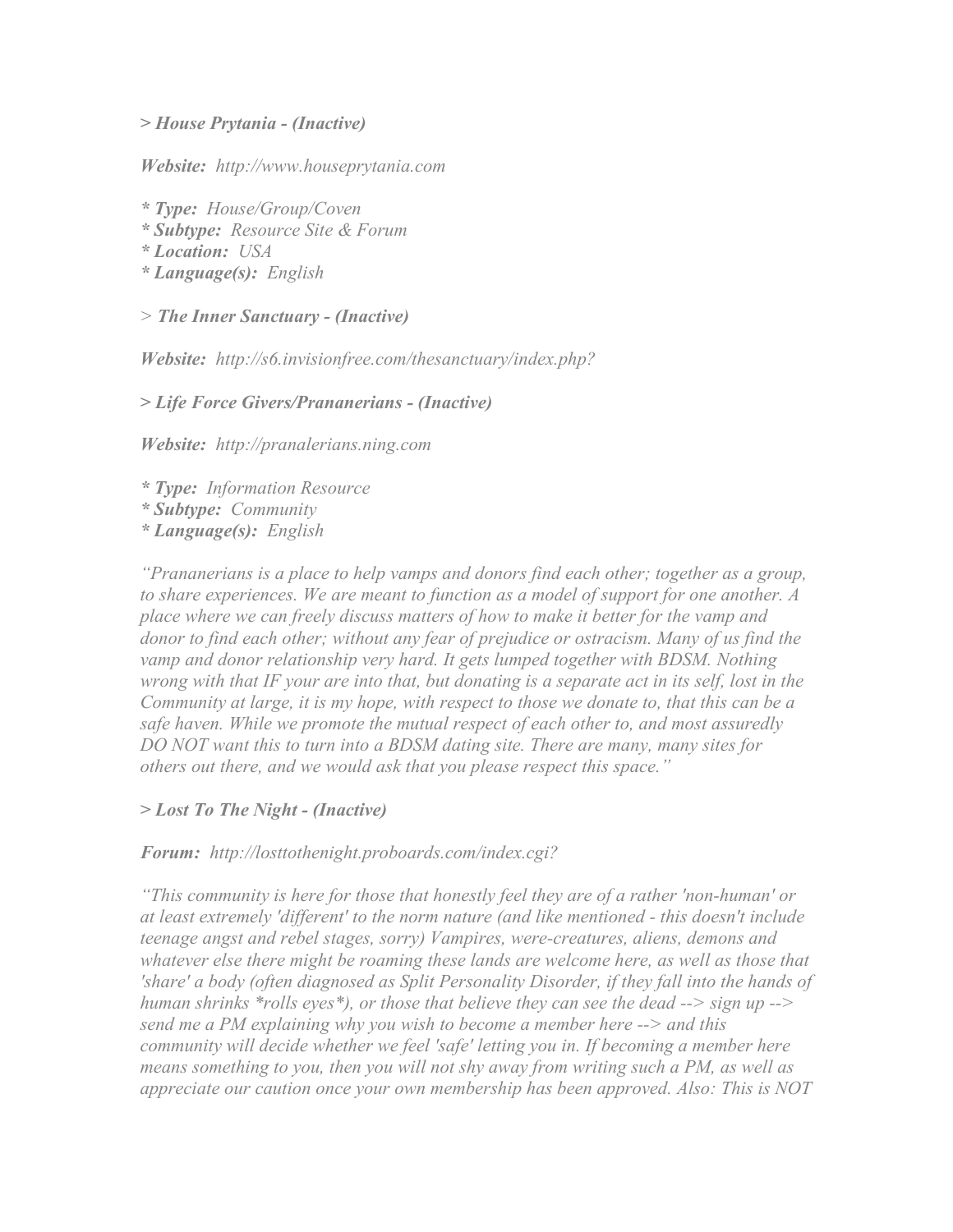*a coven!"* 

### *> My Solitude Project - (Inactive)*

*Website: http://mysolitude.ucoz.ru/ Forum: http://mysolitude.ucoz.ru/forum*

*\* Type: Information Resource Site* 

*\* Subtype: Community* 

*\* Location: Russia* 

*\* Language(s): Russian* 

*> Noa Zhasal - (Inactive)* 

*Website: http://www.noa-zhasal.de.vu/*

- *\* Type: House/Group/Coven*
- *\* Subtype: Community*
- *\* Location: Germany*
- *\* Language(s): German*
- *> Paethieon Of Imovinn (Inactive)*

*Website: http://www.paethieon.com* 

*\* Type: House/Group/Coven* 

- *\* Subtype: Community*
- *\* Location: Columbus, Ohio USA*

*\* Language(s): English* 

*"Imovinn is taken from a welsh word "Ymofynn". Which means to seek or to inquire. A person on the path of Imovinn is Imovinnav, meaning seeking or inquiring. Put simply, every person has their own path their own beliefs. In Imovinn no one is wrong for thinking the way they do. Imovinn encourages new thoughts, new ideas in hopes of bringing those ideas to the rest. To help others find thoughts and ideas they might not have come across on their own. In Imovinn all are welcome. Every faith, Every belief, Every person. In Imovinn we strive, Not to reach the same goals, But to reach, Our own. In Imovinn we come together, To bring ideas. To share our Point of view. In Imovinn We seek our personal truth. It is only through education that acceptance can be achieved. Ignorance breeds fear. Fear breeds mistrust. Mistrust breeds hatred. Acceptance begins with tolerance. Tolerance begins with understanding. Understanding begins with education. Acceptance opposes hatred, Just as Ignorance is opposed by education."* 

*> Sanctum du Lutetia - (Inactive)* 

*Website: http://forum.vampyrisme.fr*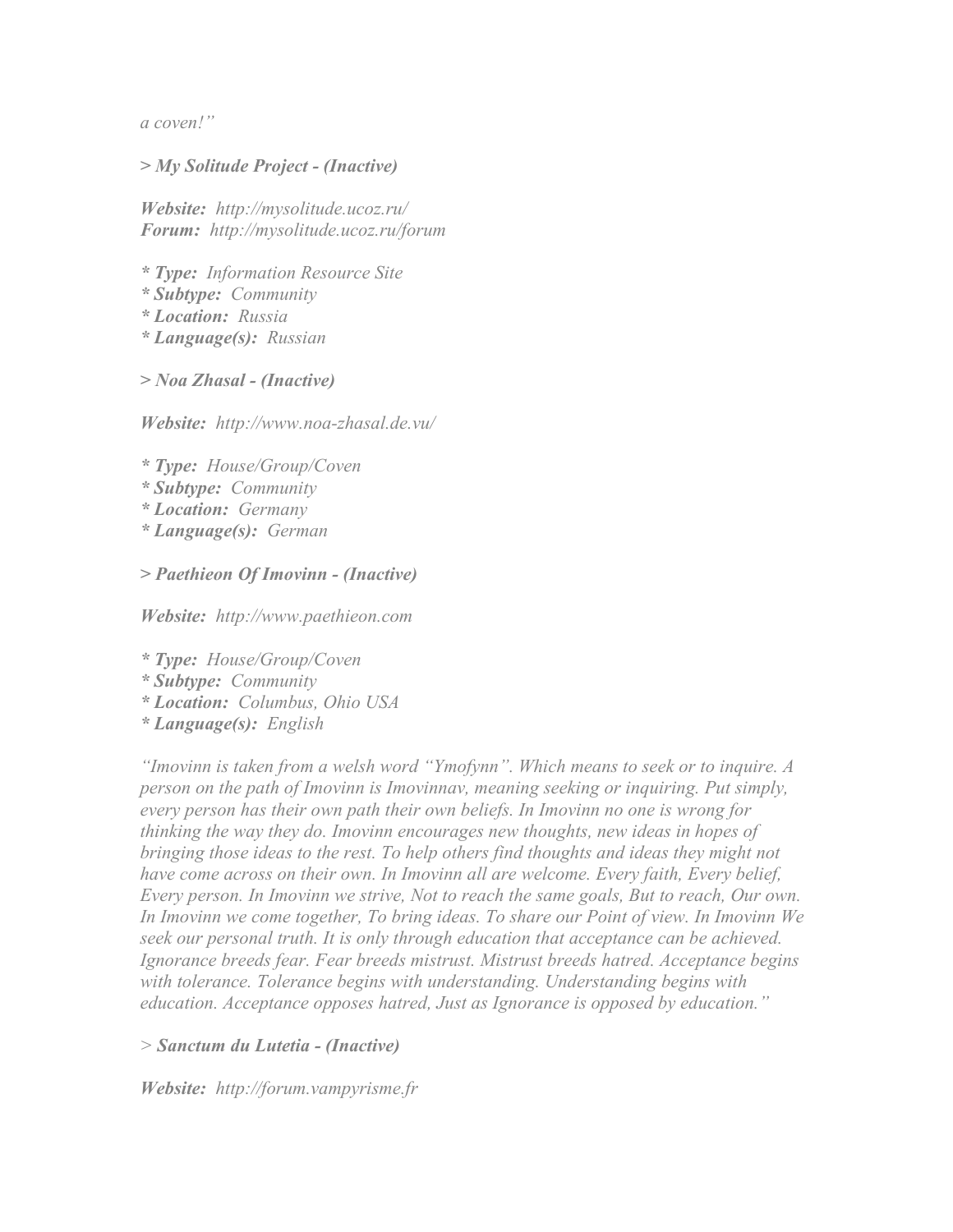*Location: France* 

*> SangSpace/PsySpace - (Inactive)*

*Website: [http://sangspace.spruz.com](http://sangspace.spruz.com/) Website: [http://vampspace.ning.com](http://vampspace.ning.com/)*

*> Sanguinox Forum - (Inactive)* 

*Website: http://www.sanguin.org* 

*> Sangwolf's Nocturnal Emporium - (Inactive)* 

*Website: http://sangwolf99127.proboards42.com/* 

*> Secret Treasures For All - (Inactive)*

*Website: http://secrettreasures4all.info/warriors/* 

*"A new forum in depth with Psi, Sang, and Ageless abilities, supernatural phenomenon, and occult practices. We have an open forum that is open to all like minded people... as in those that believe in ageless, the ageless them self and anyone wanting to learn psychic gifts... Note: Non believers are not welcome, they have the rest of the internet to play with, we have none!"* 

#### *> The Shadow Clan - (Inactive)*

*Website: http://www.theshadowclan.org*

*> Some Lives Are Different Resource Site & Forum (SLAD) - (Inactive)* 

*Website: http://www.slad.net* 

*\* Type: Information Resource & Forum* 

*\* Subtype: Community* 

- *\* Location: St. Louis, MO USA*
- *\* Language(s): English*

*> Underground Dot DarkRealms - (Inactive)*

*Website: http://underground81396.yuku.com/bunderground81396* 

*> Vampire At Eternal / The Dark Legend Forum - (Inactive)*

*Website: http://vampires.theforumcity.com/portal.php*